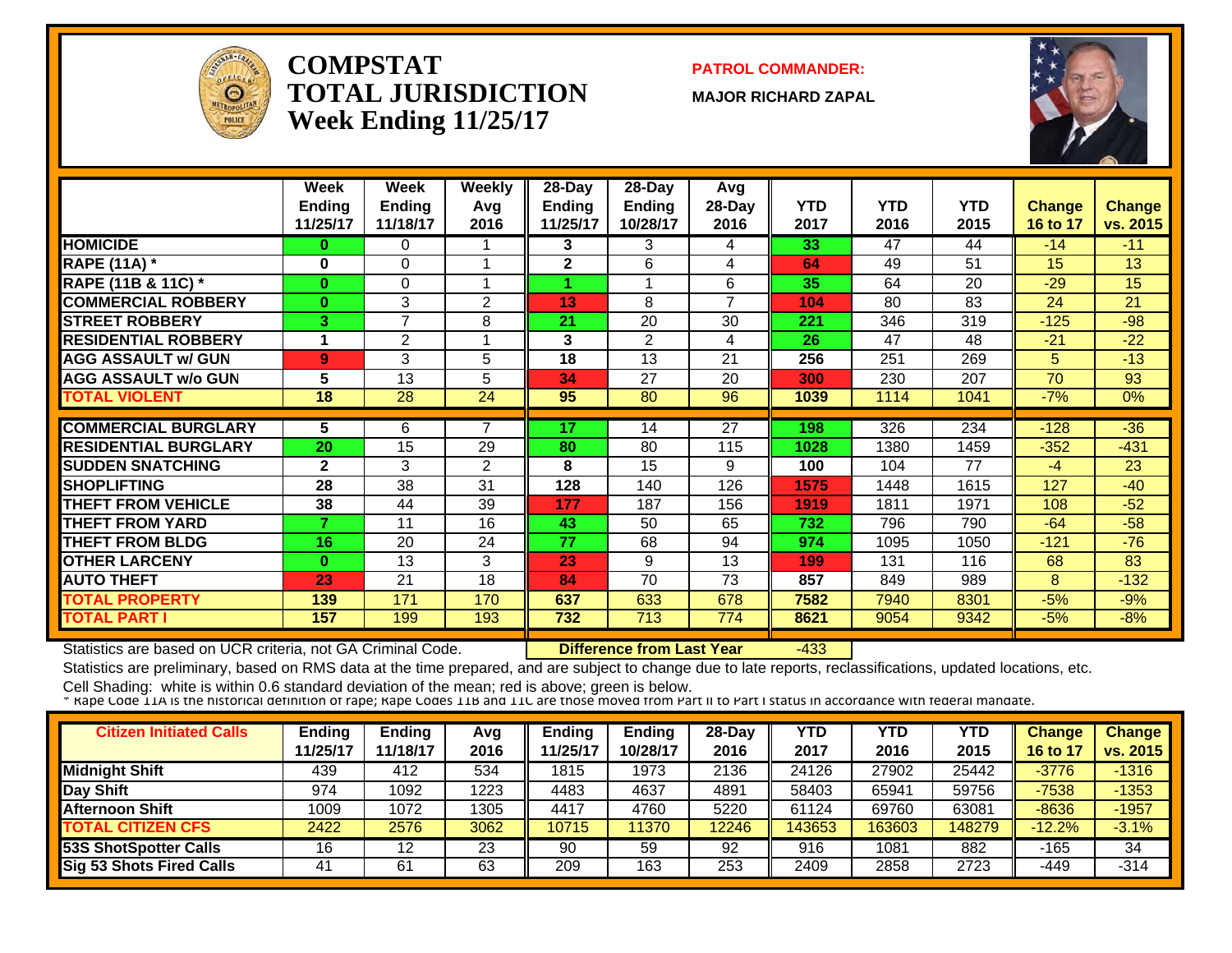

#### **Unincorporated Chatham County PATROL COMMANDER:**

**MAJOR RICHARD ZAPAL**



#### **Week Ending 11/25/17**

|                             | Week<br><b>Ending</b><br>11/25/17 | Week<br>Ending<br>11/18/17 | Weekly<br>Avg<br>2016 | 28-Day<br><b>Ending</b><br>11/25/17 | 28-Day<br><b>Ending</b><br>10/28/17 | Avg<br>28-Day<br>2016 | <b>YTD</b><br>2017 | <b>YTD</b><br>2016 | <b>YTD</b><br>2015 | Change<br>16 to 17 | <b>Change</b><br>vs. 2015 |
|-----------------------------|-----------------------------------|----------------------------|-----------------------|-------------------------------------|-------------------------------------|-----------------------|--------------------|--------------------|--------------------|--------------------|---------------------------|
| <b>HOMICIDE</b>             | 0                                 | 0                          | 0.1                   | 0                                   | 0                                   | 0.5                   | 5                  | 5                  | 4                  | 0                  |                           |
| <b>RAPE (11A) *</b>         | 0                                 | 0                          | 0.1                   | 0                                   | 2                                   | 0.5                   | 12                 | 6                  | 12                 | 6                  | $\Omega$                  |
| RAPE (11B & 11C) *          | $\bf{0}$                          | 0                          | 0.3                   | $\bf{0}$                            | 0                                   | 1.1                   | 10                 | 12                 | 3                  | $-2$               | $\overline{7}$            |
| <b>COMMERCIAL ROBBERY</b>   | $\bf{0}$                          | 1                          | 0.2                   | 1                                   | 1                                   | 0.9                   | $\overline{7}$     | 12                 | 12                 | $-5$               | $-5$                      |
| <b>STREET ROBBERY</b>       | $\bf{0}$                          | 0                          | 0.5                   | 0                                   | 2                                   | 2.1                   | 20                 | 24                 | 24                 | $-4$               | $-4$                      |
| <b>RESIDENTIAL ROBBERY</b>  | $\bf{0}$                          | $\Omega$                   | 0.2                   | $\bf{0}$                            |                                     | 0.8                   | 4                  | 11                 | $\overline{7}$     | $-7$               | $-3$                      |
| <b>AGG ASSAULT w/ GUN</b>   | 3                                 | 0                          | 0.8                   | 4                                   |                                     | 3.2                   | 26                 | 38                 | 19                 | $-12$              | $\overline{7}$            |
| <b>AGG ASSAULT w/o GUN</b>  | $\bf{0}$                          | 2                          | 0.8                   | 3                                   | 3                                   | 3.1                   | 41                 | 35                 | 26                 | 6                  | 15                        |
| <b>TOTAL VIOLENT</b>        | 3                                 | 3                          | 3.0                   | 8                                   | 10                                  | 12.2                  | 125                | 143                | 107                | $-13%$             | 17%                       |
|                             |                                   |                            |                       |                                     |                                     |                       |                    |                    |                    |                    |                           |
| <b>COMMERCIAL BURGLARY</b>  | 0                                 | 0                          | 0.7                   | $\mathbf{2}$                        | 3                                   | 2.7                   | 21                 | 34                 | 16                 | $-13$              | 5 <sup>5</sup>            |
| <b>RESIDENTIAL BURGLARY</b> | 8                                 | 5                          | 6.7                   | 32                                  | 10                                  | 26.7                  | 302                | 324                | 349                | $-22$              | $-47$                     |
| <b>SUDDEN SNATCHING</b>     | 0                                 | 0                          | 0.3                   | 0                                   | $\Omega$                            | 1.1                   | 5                  | 13                 | $\overline{2}$     | $-8$               | 3                         |
| <b>SHOPLIFTING</b>          | 6                                 | 3                          | 6.1                   | 21                                  | 20                                  | 24.4                  | 272                | 283                | 343                | $-11$              | $-71$                     |
| <b>THEFT FROM VEHICLE</b>   | 7                                 | 13                         | 7.1                   | 53                                  | 50                                  | 28.3                  | 426                | 327                | 286                | 99                 | 140                       |
| <b>THEFT FROM YARD</b>      | $\mathbf{2}$                      |                            | 2.8                   | 8                                   | 9                                   | 11.1                  | 129                | 131                | 118                | $-2$               | 11                        |
| <b>THEFT FROM BLDG</b>      | 4                                 | 3                          | 3.8                   | 16                                  | 16                                  | 15.1                  | 197                | 169                | 153                | 28                 | 44                        |
| <b>OTHER LARCENY</b>        | $\bf{0}$                          | 4                          | 0.9                   | 6                                   | 4                                   | 3.7                   | 56                 | 39                 | 25                 | 17                 | 31                        |
| <b>AUTO THEFT</b>           | 6                                 | 4                          | 3.0                   | 20                                  | 28                                  | 12.2                  | 186                | 139                | 129                | 47                 | 57                        |
| <b>TOTAL PROPERTY</b>       | 33                                | 30                         | 31.3                  | 158                                 | 140                                 | 125.3                 | 1594               | 1459               | 1421               | 9%                 | 12%                       |
| TOTAL PART I                | 36                                | 33                         | 34.4                  | 166                                 | 150                                 | 137.5                 | 1719               | 1602               | 1528               | 7%                 | 13%                       |

Statistics are based on UCR criteria, not GA Criminal Code. **Difference from Last Year** 117

Statistics are preliminary, based on RMS data at the time prepared, and are subject to change due to late reports, reclassifications, updated locations, etc.

| <b>Shots Fired Calls</b>     | Week<br><b>Ending</b><br>11/25/17 | <b>Week</b><br><b>Ending</b><br>11/18/17 | Weekly<br>Avg<br>2016 | $28 - Day$<br>$-$ nding<br>11/25/17 | 28-Dav<br><b>Ending</b><br>10/28/17 | Avq<br>28-Dav<br>2016 | YTD<br>2017 | <b>YTD</b><br>2016 | <b>YTD</b><br>2015 | <b>Change</b><br><b>16 to 17</b> | <b>Change</b><br>vs. 2015 |
|------------------------------|-----------------------------------|------------------------------------------|-----------------------|-------------------------------------|-------------------------------------|-----------------------|-------------|--------------------|--------------------|----------------------------------|---------------------------|
| <b>53S ShotSpotter Calls</b> |                                   |                                          | 0.0                   |                                     |                                     | 0.0                   |             |                    |                    |                                  |                           |
| Sig 53 Shots Fired Calls     | 16                                | ົ<br><u>_</u>                            | 1. 2<br>ں،            | 56                                  | 31                                  | 45.                   | 507         | 518                | 489                |                                  | 18                        |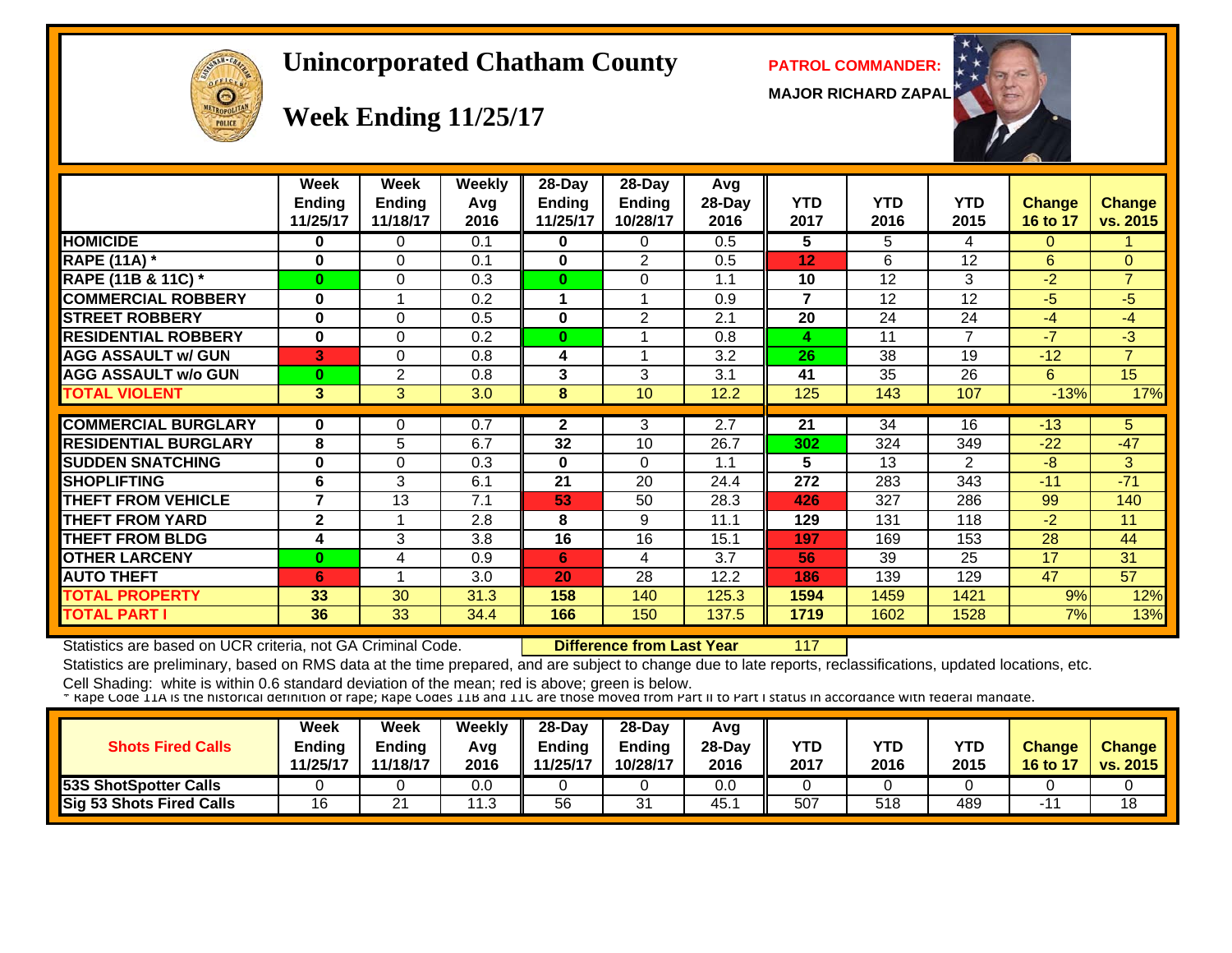

#### City of Savannah Only **PATROL COMMANDER:**

**MAJOR RICHARD ZAPAL**



#### **Week Ending 11/25/17**

|                             | Week           | Week           | <b>Weekly</b>  | 28-Day                  | 28-Day         | Avg    |            |            |            |                |               |
|-----------------------------|----------------|----------------|----------------|-------------------------|----------------|--------|------------|------------|------------|----------------|---------------|
|                             | <b>Ending</b>  | <b>Ending</b>  | Avq            | Ending                  | <b>Ending</b>  | 28-Day | <b>YTD</b> | <b>YTD</b> | <b>YTD</b> | <b>Change</b>  | <b>Change</b> |
|                             | 11/25/17       | 11/18/17       | 2016           | 11/25/17                | 10/28/17       | 2016   | 2017       | 2016       | 2015       | 16 to 17       | vs. 2015      |
| <b>HOMICIDE</b>             | $\bf{0}$       | 0              |                | 3                       | 3              | 3      | 28         | 42         | 40         | $-14$          | $-12$         |
| <b>RAPE (11A) *</b>         | $\bf{0}$       | 0              |                | $\overline{\mathbf{2}}$ | 4              | 3      | 52         | 43         | 39         | 9              | 13            |
| RAPE (11B & 11C) *          | $\bf{0}$       | 0              |                |                         |                | 5      | 25         | 52         | 17         | $-27$          | 8             |
| <b>COMMERCIAL ROBBERY</b>   | $\bf{0}$       | $\overline{2}$ |                | 12                      | $\overline{7}$ | 6      | 97         | 68         | 71         | 29             | 26            |
| <b>STREET ROBBERY</b>       | 3.             | 7              | 7              | 21                      | 18             | 28     | 201        | 322        | 295        | $-121$         | $-94$         |
| <b>RESIDENTIAL ROBBERY</b>  | 1              | $\overline{2}$ |                | 3                       |                | 3      | 22         | 36         | 41         | $-14$          | $-19$         |
| <b>AGG ASSAULT w/ GUN</b>   | 6              | 3              | 5              | 14                      | 12             | 18     | 230        | 213        | 250        | 17             | $-20$         |
| <b>AGG ASSAULT w/o GUN</b>  | 5              | 11             | 4              | 31                      | 24             | 17     | 259        | 195        | 181        | 64             | 78            |
| <b>TOTAL VIOLENT</b>        | 15             | 25             | 21             | 87                      | 70             | 83     | 914        | 971        | 934        | $-6%$          | $-2%$         |
|                             |                |                |                |                         |                |        |            |            |            |                |               |
| <b>COMMERCIAL BURGLARY</b>  | 5              | 6              | 6              | 15                      | 11             | 24     | 177        | 292        | 218        | $-115$         | $-41$         |
| <b>RESIDENTIAL BURGLARY</b> | 12             | 10             | 22             | 48                      | 70             | 88     | 726        | 1056       | 1110       | $-330$         | $-384$        |
| <b>SUDDEN SNATCHING</b>     | $\overline{2}$ | 3              | 2              | 8                       | 15             | 7      | 95         | 91         | 75         | $\overline{4}$ | 20            |
| <b>SHOPLIFTING</b>          | 22             | 35             | 25             | 107                     | 120            | 101    | 1303       | 1165       | 1272       | 138            | 31            |
| <b>THEFT FROM VEHICLE</b>   | 31             | 31             | 32             | 124                     | 137            | 128    | 1493       | 1484       | 1685       | 9              | $-192$        |
| <b>THEFT FROM YARD</b>      | 5.             | 10             | 14             | 35                      | 41             | 54     | 603        | 665        | 672        | $-62$          | $-69$         |
| <b>THEFT FROM BLDG</b>      | 12             | 17             | 20             | 61                      | 52             | 79     | 777        | 926        | 897        | $-149$         | $-120$        |
| <b>OTHER LARCENY</b>        | $\bf{0}$       | 9              | $\overline{2}$ | 17                      | 5              | 9      | 143        | 92         | 91         | 51             | 52            |
| <b>AUTO THEFT</b>           | 17             | 20             | 15             | 64                      | 42             | 61     | 671        | 710        | 860        | $-39$          | $-189$        |
| <b>TOTAL PROPERTY</b>       | 106            | 141            | 138            | 479                     | 493            | 553    | 5988       | 6481       | 6880       | $-8%$          | $-13%$        |
| <b>TOTAL PART I</b>         | 121            | 166            | 159            | 566                     | 563            | 636    | 6902       | 7452       | 7814       | $-7%$          | $-12%$        |

Statistics are based on UCR criteria, not GA Criminal Code. **Difference from Last Year** -550

Statistics are preliminary, based on RMS data at the time prepared, and are subject to change due to late reports, reclassifications, updated locations, etc.

| <b>Shots Fired Calls</b>     | Week<br>Ending<br>11/25/17 | Week<br>Ending<br>11/18/17 | Weekly<br>Avg<br>2016 | $28$ -Dav<br><b>Endina</b><br>1/25/17 | $28-Dav$<br>Endina<br>10/28/17 | Avg<br>$28-Dav$<br>2016 | YTD<br>2017 | <b>YTD</b><br>2016 | YTD<br>2015 | <b>Change</b><br>16 to 17 | Change<br>vs. 2015 |
|------------------------------|----------------------------|----------------------------|-----------------------|---------------------------------------|--------------------------------|-------------------------|-------------|--------------------|-------------|---------------------------|--------------------|
| <b>53S ShotSpotter Calls</b> | 16                         | 12                         | 22.9                  | 90                                    | 59                             | 91.                     | 916         | 1081               | 882         | -165                      | 34                 |
| Sig 53 Shots Fired Calls     | 25                         | 40                         | 52.0                  | 153                                   | 132                            | 207.9                   | 1902        | 2340               | 2234        | -438                      | $-332$             |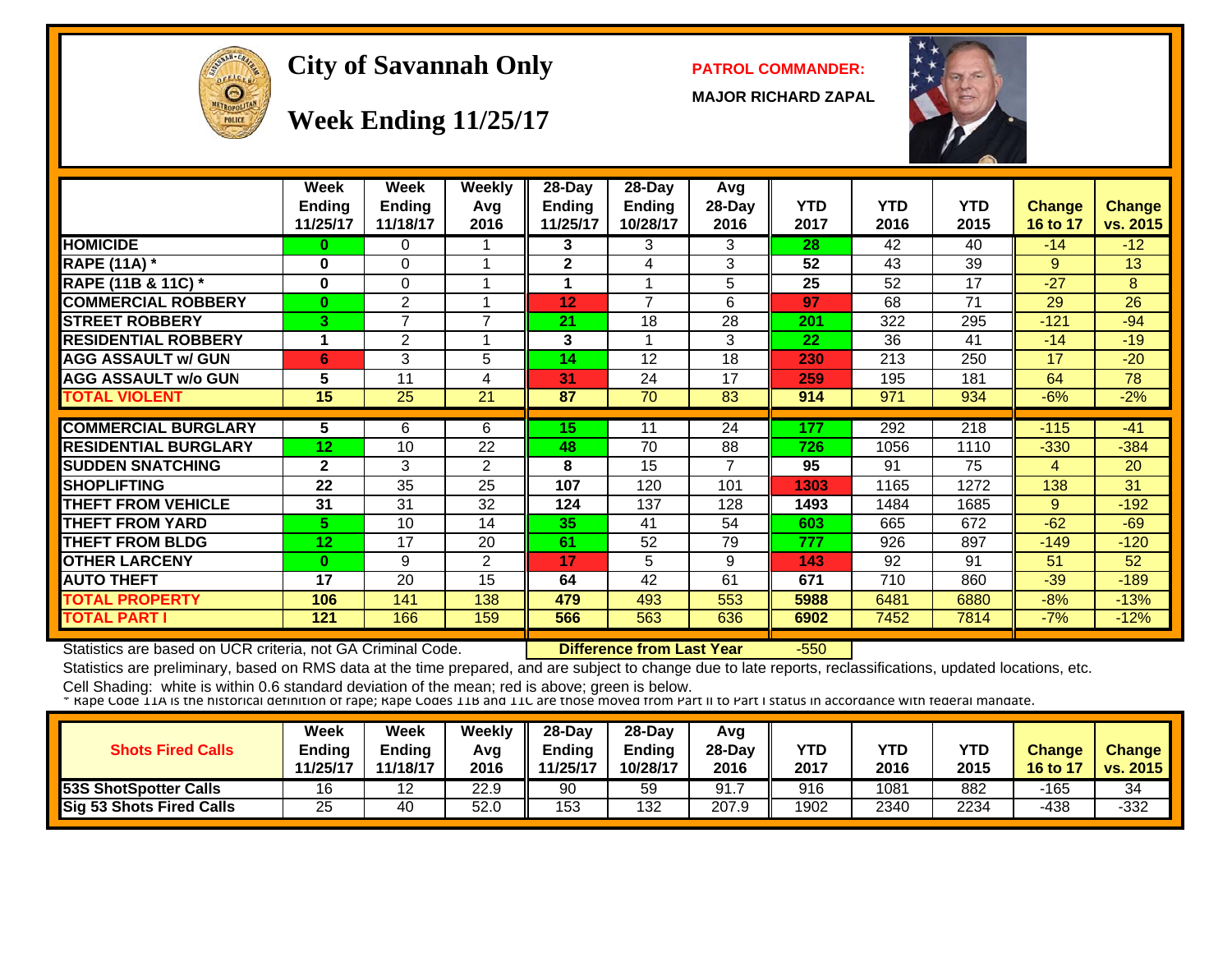

#### **COMPSTATWEST CHATHAM PRECINCTWeek Ending 11/25/17**

**PRECINCT COMMANDER:**

**CAPT. JOHN BEST**



|                             | Week           | Week           | Weekly         | 28-Day   | 28-Day        | Avg      |      |            |            |                |                |
|-----------------------------|----------------|----------------|----------------|----------|---------------|----------|------|------------|------------|----------------|----------------|
|                             | <b>Ending</b>  | <b>Ending</b>  | Avg            | Ending   | <b>Ending</b> | $28-Day$ | YTD  | <b>YTD</b> | <b>YTD</b> | <b>Change</b>  | <b>Change</b>  |
|                             | 11/25/17       | 11/18/17       | 2016           | 11/25/17 | 10/28/17      | 2016     | 2017 | 2016       | 2015       | 16 to 17       | vs. 2015       |
| <b>HOMICIDE</b>             | 0              | 0              | 0              | 0        | 0             | 0        | 3    | 4          | 4          | $-1$           | $-1$           |
| <b>RAPE (11A) *</b>         | $\bf{0}$       | 0              | $\Omega$       | 1        | 3             |          | 14   | 10         | 12         | $\overline{4}$ | $\overline{2}$ |
| RAPE (11B & 11C) *          | $\bf{0}$       | $\Omega$       | $\Omega$       | $\bf{0}$ | 0             |          | 4    | 16         | 4          | $-12$          | $\overline{0}$ |
| <b>COMMERCIAL ROBBERY</b>   | $\bf{0}$       | 0              | $\Omega$       | 2        |               |          | 13   | 16         | 14         | $-3$           | $-1$           |
| <b>STREET ROBBERY</b>       | $\bf{0}$       | 0              |                | 2        | 4             | 3        | 23   | 32         | 25         | $-9$           | $-2$           |
| <b>RESIDENTIAL ROBBERY</b>  | $\mathbf{0}$   |                | $\Omega$       | 1        | $\Omega$      |          | 4    | 17         | 8          | $-13$          | $-4$           |
| <b>AGG ASSAULT w/ GUN</b>   | 5              | 0              |                | 6        | 2             | 4        | 45   | 43         | 25         | $\overline{2}$ | 20             |
| <b>AGG ASSAULT w/o GUN</b>  |                |                |                | 5        | 3             | 4        | 54   | 45         | 37         | 9              | 17             |
| <b>TOTAL VIOLENT</b>        | 6              | 2              | 4              | 17       | 10            | 16       | 160  | 183        | 129        | $-13%$         | 24%            |
|                             |                |                |                |          |               |          |      |            |            |                |                |
| <b>COMMERCIAL BURGLARY</b>  | $\mathbf{2}$   |                |                | 6        | 2             | 5.       | 54   | 61         | 68         | $-7$           | $-14$          |
| <b>RESIDENTIAL BURGLARY</b> | 6              | 4              | 6              | 26       | 10            | 22       | 237  | 266        | 320        | $-29$          | $-83$          |
| <b>ISUDDEN SNATCHING</b>    | $\bf{0}$       | $\Omega$       | 0              | 0        | $\Omega$      |          | 7    | 11         | 4          | $-4$           | 3              |
| <b>SHOPLIFTING</b>          | $\overline{2}$ | 5              | 3              | 10       | 8             | 14       | 147  | 164        | 183        | $-17$          | $-36$          |
| <b>THEFT FROM VEHICLE</b>   | 12             | 11             | $\overline{7}$ | 48       | 52            | 29       | 394  | 342        | 356        | 52             | 38             |
| <b>THEFT FROM YARD</b>      |                | $\overline{2}$ | 3              | 4        | 7             | 10       | 138  | 121        | 139        | 17             | $-1$           |
| <b>THEFT FROM BLDG</b>      |                | 5              | 4              | 13       | 15            | 16       | 215  | 170        | 190        | 45             | 25             |
| <b>OTHER LARCENY</b>        | $\bf{0}$       |                |                | 4        | 3             | 4        | 43   | 34         | 24         | 9              | 19             |
| <b>AUTO THEFT</b>           | 8              | 3              | 4              | 23       | 30            | 16       | 223  | 185        | 220        | 38             | 3              |
| <b>TOTAL PROPERTY</b>       | 32             | 32             | 29             | 134      | 127           | 118      | 1458 | 1354       | 1504       | 8%             | $-3%$          |
| <b>TOTAL PART I</b>         | 38             | 34             | 33             | 151      | 137           | 134      | 1618 | 1537       | 1633       | 5%             | $-1%$          |

Statistics are based on UCR criteria, not GA Criminal Code. **Difference from Last Year** 81

Statistics are preliminary, based on RMS data at the time prepared, and are subject to change due to late reports, reclassifications, updated locations, etc.

| <b>Citizen Initiated Calls</b>  | <b>Week</b><br><b>Ending</b><br>11/25/17 | <b>Week</b><br><b>Ending</b><br>11/18/17 | Weekly<br>Avg<br>2016 | $28-Dav$<br>Ending<br>11/25/17 | $28$ -Day<br><b>Ending</b><br>10/28/17 | Avg<br>$28-Day$<br>2016 | YTD<br>2017 | YTD<br>2016 | YTD<br>2015 | Change<br>16 to 17 | <b>Change</b><br>vs. 2015 |
|---------------------------------|------------------------------------------|------------------------------------------|-----------------------|--------------------------------|----------------------------------------|-------------------------|-------------|-------------|-------------|--------------------|---------------------------|
| <b>Midnight Shift</b>           | 122                                      | 106                                      | 114                   | 452                            | 498                                    | 455                     | 5373        | 5445        | 5388        | $-72$              | $-15$                     |
| Day Shift                       | 253                                      | 265                                      | 282                   | 1093                           | 1152                                   | 1127                    | 13055       | 3505        | 13275       | $-450$             | $-220$                    |
| <b>Afternoon Shift</b>          | 269                                      | 269                                      | 294                   | 1101                           | 1218                                   | 1177                    | 13749       | 3956        | 13834       | $-207$             | $-85$                     |
| <b>TOTAL CITIZEN CFS</b>        | 644                                      | 644                                      | 690                   | 2646                           | 2868                                   | 2758                    | 32177       | 32906       | 32498       | $-2.2%$            | $-1.0%$                   |
| <b>53S ShotSpotter Calls</b>    |                                          |                                          |                       |                                |                                        |                         |             |             |             |                    |                           |
| <b>Sig 53 Shots Fired Calls</b> | 18                                       | 19                                       | 10                    | 55                             | 28                                     | 38                      | 426         | 364         | 433         | 62                 |                           |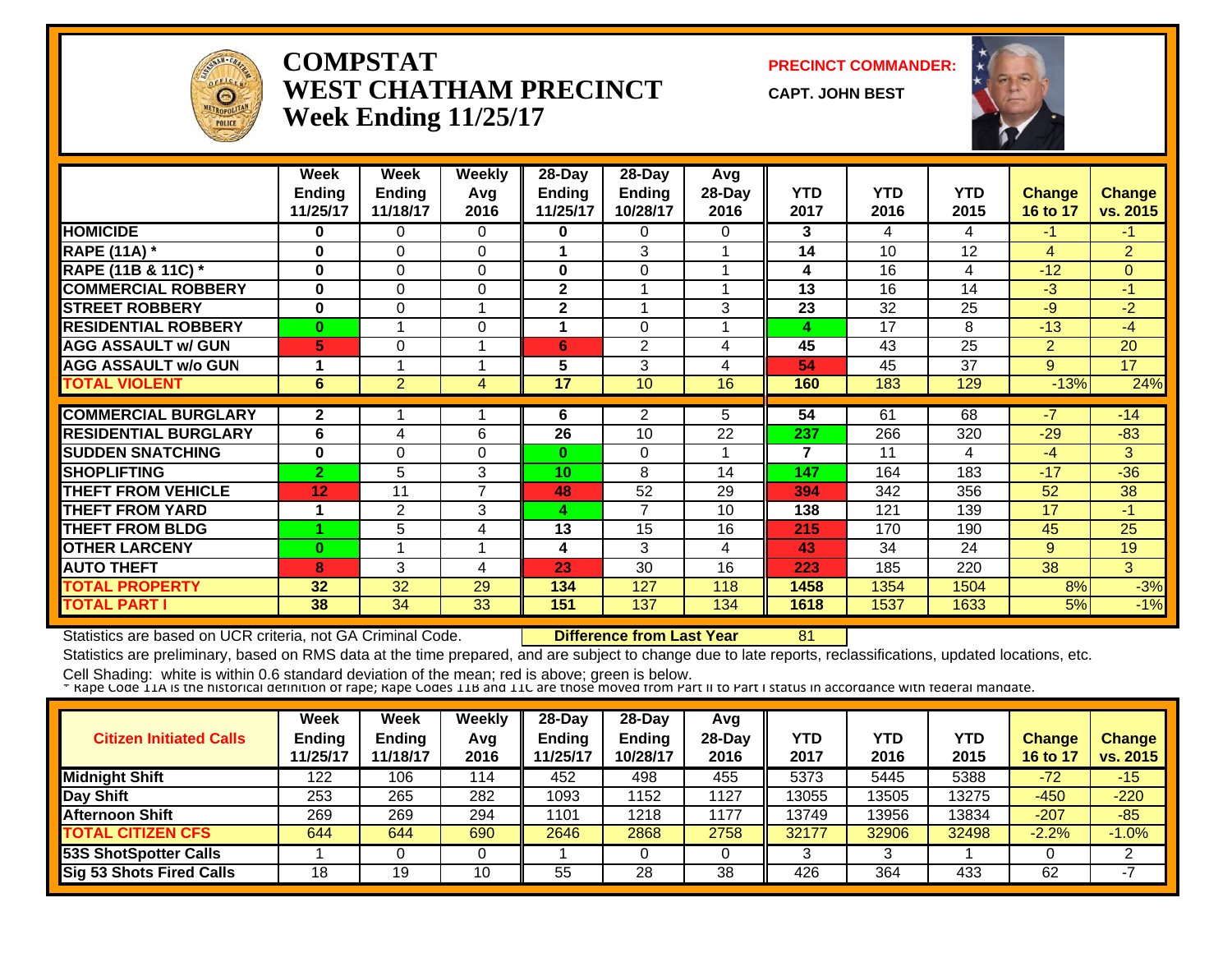#### **BEAT 11 West Chatham PrecinctWeek Ending 11/25/17**



|                             |                |                | <b>Last 4 Weeks</b> |                | 28 Days        | $28$ Day |                |                |                |                |                |
|-----------------------------|----------------|----------------|---------------------|----------------|----------------|----------|----------------|----------------|----------------|----------------|----------------|
|                             | <b>Ending</b>  | Ending         | <b>Ending</b>       | Ending         | <b>Ending</b>  | Average  | <b>YTD</b>     | <b>YTD</b>     | <b>YTD</b>     | <b>Change</b>  | <b>Change</b>  |
|                             | 11/04/17       | 11/11/17       | 11/18/17            | 11/25/17       | 11/25/17       | 2016     | 2017           | 2016           | 2015           | 16 to 17       | vs. 2015       |
| <b>HOMICIDE</b>             | $\Omega$       | 0              | $\Omega$            | $\Omega$       | 0              | 0.0      | 0              | $\Omega$       | $\Omega$       | $\Omega$       | $\Omega$       |
| <b>RAPE (11A) *</b>         | $\Omega$       | $\Omega$       | $\Omega$            | $\Omega$       | $\Omega$       | 0.1      | $\mathbf{1}$   | $\mathbf{1}$   | $\mathbf{1}$   | $\Omega$       | $\Omega$       |
| RAPE (11B & 11C) *          | $\Omega$       | 0              | $\Omega$            | $\Omega$       | $\Omega$       | 0.1      | $\mathbf{1}$   | $\mathbf{1}$   | $\mathbf{1}$   | $\Omega$       | $\Omega$       |
| <b>COMMERCIAL ROBBERY</b>   | $\Omega$       | 0              | $\Omega$            | $\Omega$       | $\mathbf 0$    | 0.3      | $\overline{2}$ | 4              | 3              | $-2$           | $-1$           |
| <b>STREET ROBBERY</b>       | $\Omega$       | 0              | $\Omega$            | $\Omega$       | $\Omega$       | 0.2      | 2              | $\overline{2}$ | 4              | $\Omega$       | $-2$           |
| <b>RESIDENTIAL ROBBERY</b>  | $\mathbf{0}$   | $\Omega$       | $\Omega$            | $\Omega$       | $\mathbf 0$    | 0.1      | $\Omega$       | $\mathbf{1}$   | $\mathbf{0}$   | $-1$           | $\Omega$       |
| <b>AGG ASSAULT w/ GUN</b>   | $\mathbf 0$    | $\mathbf 0$    | $\mathbf 0$         | $\mathbf{1}$   | $\mathbf{1}$   | 0.1      | 6              | $\mathbf{1}$   | $\mathbf{1}$   | 5              | 5              |
| <b>AGG ASSAULT w/o GUN</b>  | $\mathbf{1}$   | $\mathbf 0$    | $\mathbf 0$         | $\mathbf{1}$   | $\overline{2}$ | 0.5      | 5              | 5              | $\mathbf{1}$   | $\overline{0}$ | $\overline{4}$ |
| <b>TOTAL VIOLENT</b>        | $\mathbf{1}$   | $\Omega$       | $\Omega$            | $\overline{2}$ | 3              | 1.3      | 17             | 15             | 11             | 13%            | 55%            |
|                             |                |                |                     |                |                |          |                |                |                |                |                |
| <b>COMMERCIAL BURGLARY</b>  | $\Omega$       | $\Omega$       | $\Omega$            | $\Omega$       | $\Omega$       | 0.4      | 10             | $\overline{5}$ | 13             | 5              | $\overline{3}$ |
| <b>RESIDENTIAL BURGLARY</b> | $\mathbf 0$    | $\mathbf{1}$   | $\mathbf{1}$        | $\mathbf 0$    | $\overline{2}$ | 1.1      | 21             | 13             | 21             | 8              | $\mathbf{0}$   |
| <b>SUDDEN SNATCHING</b>     | $\mathbf 0$    | $\mathbf 0$    | $\mathbf 0$         | $\mathbf 0$    | 0              | 0.1      | $\mathbf{1}$   | $\mathbf{1}$   | 0              | $\overline{0}$ | $\overline{1}$ |
| <b>SHOPLIFTING</b>          | $\Omega$       | 0              | $\Omega$            | $\mathbf 0$    | 0              | 0.2      | $\overline{7}$ | 3              | $\mathbf{1}$   | $\overline{4}$ | 6              |
| <b>THEFT FROM VEHICLE</b>   | $\mathbf{0}$   | $\overline{2}$ | $\overline{2}$      | $\overline{2}$ | 6              | 3.5      | 51             | 36             | 39             | 15             | 12             |
| <b>THEFT FROM YARD</b>      | $\mathbf{0}$   | 0              | 1                   | $\Omega$       | $\mathbf{1}$   | 1.9      | 27             | 24             | 21             | 3              | 6              |
| <b>THEFT FROM BLDG</b>      | $\mathbf 0$    | 0              | $\mathbf{0}$        | $\mathbf{1}$   | $\mathbf{1}$   | 3.3      | 55             | 38             | 49             | 17             | 6              |
| <b>OTHER LARCENY</b>        | $\mathbf 0$    | $\mathbf{1}$   | $\mathbf{0}$        | $\mathbf 0$    | $\mathbf{1}$   | 0.7      | 6              | 8              | $\overline{2}$ | $-2$           | $\overline{4}$ |
| <b>AUTO THEFT</b>           | 1              | 0              | $\Omega$            | 1              | $\overline{2}$ | 2.2      | 26             | 26             | 35             | $\overline{0}$ | $-9$           |
| <b>TOTAL PROPERTY</b>       | $\mathbf{1}$   | 4              | 4                   | 4              | 13             | 13.4     | 204            | 154            | 181            | 32%            | 13%            |
| <b>TOTAL PART I</b>         | $\overline{2}$ | 4              | $\overline{4}$      | 6              | 16             | 14.7     | 221            | 169            | 192            | 31%            | 15%            |

 **Difference from Last Year**52

Statistics are based on UCR criteria, not GA Criminal Code.

\* Rape Code 11A is the historical definition of rape (aka Legacy Rape); Rape Codes 11B and 11C are those moved from Part II to Part I in 2017.

\* Rape Code 11A is the historical definition of rape; Rape Codes 11B and 11C are those moved from Part II to Part I status in accordance with federal mandate.

|                              | Week          | <b>Week</b>   | Week          | Week   | 28 Days           | 28 Day           |            |            |      |               |                     |
|------------------------------|---------------|---------------|---------------|--------|-------------------|------------------|------------|------------|------|---------------|---------------------|
| <b>Shots Fired Calls</b>     | <b>Ending</b> | <b>Ending</b> | <b>Ending</b> | Ending | <b>Ending</b>     | Average          | <b>YTD</b> | <b>YTD</b> | YTD  | <b>Change</b> | <b>Change</b>       |
|                              | 11/04/17      | 11/11/17      | 11/18/17      |        | 11/25/17 11/25/17 | 2016             | 2017       | 2016       | 2015 |               | 16 to 17   vs. 2015 |
| <b>53S ShotSpotter Calls</b> |               |               |               |        |                   | 0.0              |            |            |      | 0%            | 0%                  |
| Sig 53 Shots Fired Calls     |               |               |               |        |                   | 1.6 <sub>1</sub> | 24         | 16         | 33   | 50%           | $-27%$              |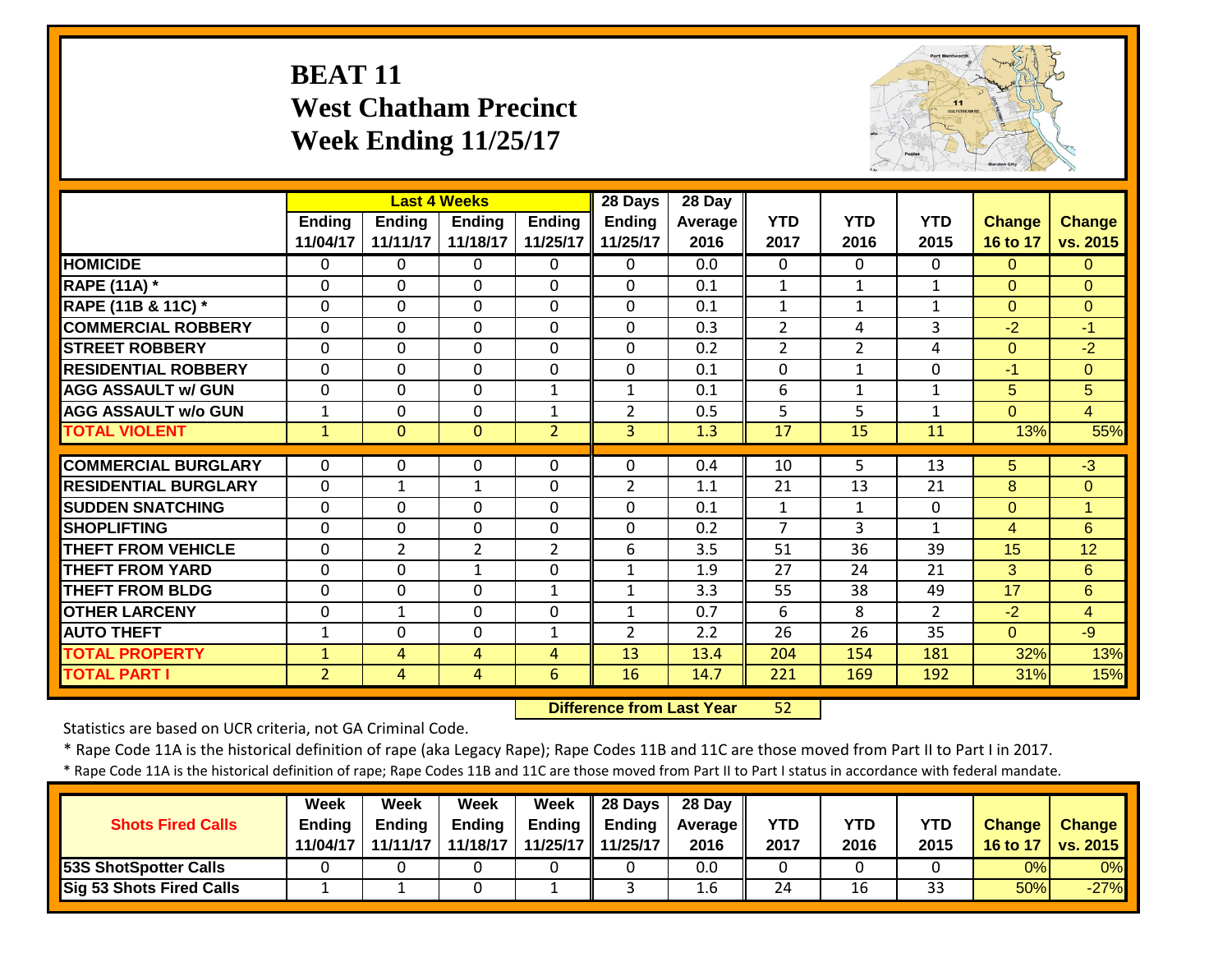#### **BEAT 12 West Chatham Precinct Week Ending 11/25/17**



|                             |               |                | <b>Last 4 Weeks</b> |                | 28 Days        | 28 Day  |                |              |                |                |                |
|-----------------------------|---------------|----------------|---------------------|----------------|----------------|---------|----------------|--------------|----------------|----------------|----------------|
|                             | <b>Ending</b> | <b>Ending</b>  | <b>Ending</b>       | <b>Ending</b>  | <b>Ending</b>  | Average | <b>YTD</b>     | <b>YTD</b>   | <b>YTD</b>     | <b>Change</b>  | <b>Change</b>  |
|                             | 11/04/17      | 11/11/17       | 11/18/17            | 11/25/17       | 11/25/17       | 2016    | 2017           | 2016         | 2015           | 16 to 17       | vs. 2015       |
| <b>HOMICIDE</b>             | $\Omega$      | 0              | $\Omega$            | $\Omega$       | 0              | 0.1     | $\mathbf{1}$   | $\mathbf{1}$ | 0              | $\Omega$       | 1              |
| <b>RAPE (11A) *</b>         | $\mathbf 0$   | 0              | 0                   | $\mathbf 0$    | $\mathbf 0$    | 0.2     | 5              | $\mathbf{1}$ | 3              | $\overline{4}$ | $\overline{2}$ |
| RAPE (11B & 11C) *          | $\Omega$      | $\Omega$       | $\Omega$            | $\Omega$       | $\Omega$       | 0.6     | $\mathbf 0$    | 7            | $\mathbf{1}$   | $-7$           | $-1$           |
| <b>COMMERCIAL ROBBERY</b>   | $\Omega$      | 1              | $\Omega$            | $\Omega$       | $\mathbf{1}$   | 0.3     | $\overline{2}$ | 4            | 1              | $-2$           | $\overline{ }$ |
| <b>STREET ROBBERY</b>       | $\mathbf 0$   | $\mathbf{1}$   | $\Omega$            | $\Omega$       | $\mathbf{1}$   | 0.6     | 4              | 6            | 6              | $-2$           | $-2$           |
| <b>RESIDENTIAL ROBBERY</b>  | $\Omega$      | 0              | $\Omega$            | $\Omega$       | $\Omega$       | 0.3     | $\mathbf{1}$   | 4            | $\overline{2}$ | $-3$           | $-1$           |
| <b>AGG ASSAULT w/ GUN</b>   | $\mathbf{1}$  | 0              | $\Omega$            | 0              | $\mathbf{1}$   | 0.7     | 10             | 8            | $\overline{2}$ | $\overline{2}$ | 8              |
| <b>AGG ASSAULT w/o GUN</b>  | $\Omega$      | 0              | 0                   | $\Omega$       | $\Omega$       | 0.8     | 16             | 9            | 10             | $\overline{7}$ | 6              |
| <b>TOTAL VIOLENT</b>        | 1             | $\overline{2}$ | $\Omega$            | $\mathbf{0}$   | $\overline{3}$ | 3.6     | 39             | 40           | 25             | $-3%$          | 56%            |
|                             |               |                |                     |                |                |         |                |              |                |                |                |
| <b>COMMERCIAL BURGLARY</b>  | $\Omega$      | 0              | 0                   | 0              | 0              | 0.5     | $\overline{2}$ | 5.           | 6              | $-3$           | $-4$           |
| <b>RESIDENTIAL BURGLARY</b> | 3             | 4              | $\overline{2}$      | $\mathbf{1}$   | 10             | 7.1     | 60             | 89           | 115            | $-29$          | $-55$          |
| <b>SUDDEN SNATCHING</b>     | $\mathbf 0$   | 0              | 0                   | 0              | $\Omega$       | 0.3     | $\Omega$       | 3            | $\Omega$       | $-3$           | $\Omega$       |
| <b>SHOPLIFTING</b>          | $\Omega$      | $\mathbf{1}$   | 1                   | 0              | $\overline{2}$ | 2.9     | 20             | 33           | 24             | $-13$          | $-4$           |
| <b>THEFT FROM VEHICLE</b>   | 4             | 0              | 5                   | 1              | 10             | 8.6     | 101            | 104          | 100            | $-3$           | и              |
| <b>THEFT FROM YARD</b>      | $\Omega$      | 0              | 0                   | $\Omega$       | $\Omega$       | 2.6     | 24             | 33           | 34             | $-9$           | $-10$          |
| <b>THEFT FROM BLDG</b>      | $\Omega$      | 1              | 1                   | $\Omega$       | $\overline{2}$ | 2.7     | 40             | 29           | 33             | 11             | $\overline{7}$ |
| <b>OTHER LARCENY</b>        | $\Omega$      | 1              | $\Omega$            | $\Omega$       | $\mathbf{1}$   | 0.9     | 7              | 8            | 4              | $-1$           | 3              |
| <b>AUTO THEFT</b>           | 2             | 1              | $\Omega$            | 0              | 3              | 4.0     | 31             | 41           | 56             | $-10$          | $-25$          |
| <b>TOTAL PROPERTY</b>       | 9             | 8              | 9                   | $\overline{2}$ | 28             | 29.5    | 285            | 345          | 372            | $-17%$         | $-23%$         |
| <b>TOTAL PART I</b>         | 10            | 10             | 9                   | $\overline{2}$ | 31             | 33.1    | 324            | 385          | 397            | $-16%$         | $-18%$         |

 **Difference from Last Year** $-61$ 

Statistics are based on UCR criteria, not GA Criminal Code.

| <b>Shots Fired Calls</b>        | Week<br><b>Endina</b><br>11/04/17 | Week<br><b>Ending</b><br>11/11/17 | Week<br><b>Ending</b><br>11/18/17 | Week | $\parallel$ 28 Days<br>Ending $\parallel$ Ending<br>11/25/17 11/25/17 | 28 Day<br><b>Average</b> II<br>2016 | YTD<br>2017 | YTD<br>2016 | YTD<br>2015 | <b>Change</b><br>16 to 17 | <b>Change</b><br><b>vs. 2015</b> |
|---------------------------------|-----------------------------------|-----------------------------------|-----------------------------------|------|-----------------------------------------------------------------------|-------------------------------------|-------------|-------------|-------------|---------------------------|----------------------------------|
| <b>53S ShotSpotter Calls</b>    |                                   |                                   |                                   |      |                                                                       | 0.0                                 |             |             |             | 0%                        | $0\%$                            |
| <b>Sig 53 Shots Fired Calls</b> |                                   |                                   | n                                 |      | 12                                                                    | 6.5                                 | 88          | 77          | 67          | 14%                       | 31%                              |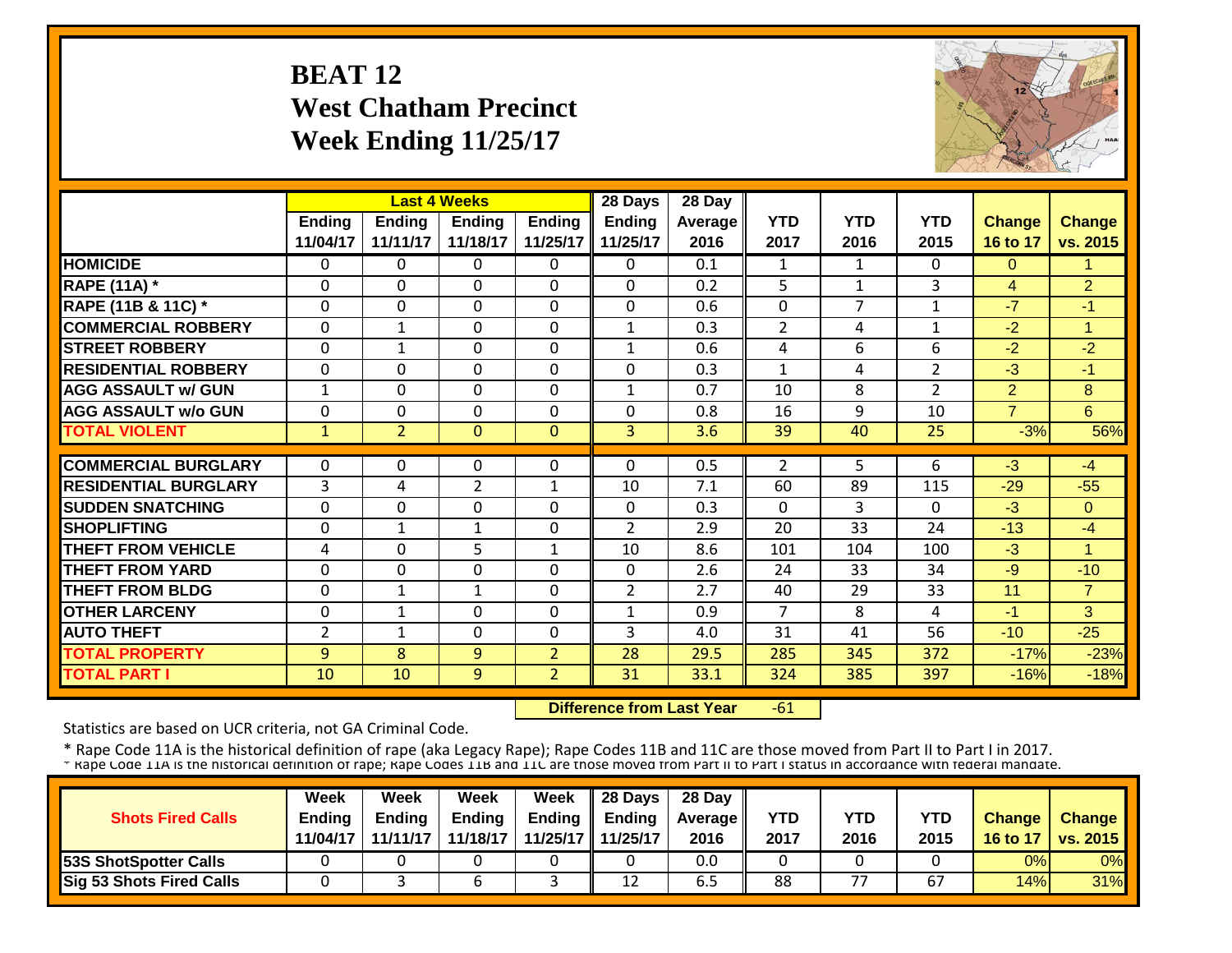#### **BEAT 13 West Chatham Precinct Week Ending 11/25/17**



|                             |                | <b>Last 4 Weeks</b> |                |                | 28 Days        | 28 Day  |                |                |                |                |                |
|-----------------------------|----------------|---------------------|----------------|----------------|----------------|---------|----------------|----------------|----------------|----------------|----------------|
|                             | Ending         | <b>Ending</b>       | <b>Ending</b>  | <b>Ending</b>  | <b>Ending</b>  | Average | <b>YTD</b>     | <b>YTD</b>     | <b>YTD</b>     | <b>Change</b>  | <b>Change</b>  |
|                             | 11/04/17       | 11/11/17            | 11/18/17       | 11/25/17       | 11/25/17       | 2016    | 2017           | 2016           | 2015           | 16 to 17       | vs. 2015       |
| <b>HOMICIDE</b>             | $\Omega$       | 0                   | 0              | $\Omega$       | $\Omega$       | 0.1     | $\mathbf{1}$   | $\Omega$       | 3              | $\mathbf{1}$   | $-2$           |
| <b>RAPE (11A)</b> *         | $\Omega$       | $\Omega$            | $\Omega$       | $\Omega$       | $\Omega$       | 0.4     | 3              | 4              | $\mathbf{1}$   | $-1$           | 2              |
| RAPE (11B & 11C) *          | $\mathbf 0$    | 0                   | $\Omega$       | $\Omega$       | 0              | 0.1     | $\overline{0}$ | $\mathbf{1}$   | 0              | $-1$           | $\Omega$       |
| <b>COMMERCIAL ROBBERY</b>   | $\mathbf{0}$   | 0                   | $\Omega$       | $\Omega$       | 0              | 0.2     | $\overline{3}$ | 1              | 3              | $\overline{2}$ | $\Omega$       |
| <b>STREET ROBBERY</b>       | $\mathbf 0$    | $\mathbf{1}$        | $\Omega$       | $\mathbf 0$    | $\mathbf{1}$   | 0.8     | 6              | 6              | 4              | $\overline{0}$ | $\overline{2}$ |
| <b>RESIDENTIAL ROBBERY</b>  | $\Omega$       | $\Omega$            | $\mathbf{1}$   | $\mathbf 0$    | $\mathbf{1}$   | 0.2     | $\overline{2}$ | $\overline{2}$ | $\overline{2}$ | $\Omega$       | $\Omega$       |
| <b>AGG ASSAULT w/ GUN</b>   | $\Omega$       | 0                   | $\Omega$       | $\overline{2}$ | $\overline{2}$ | 1.2     | 11             | 14             | 9              | $-3$           | $\overline{2}$ |
| <b>AGG ASSAULT w/o GUN</b>  | $\mathbf 0$    | 0                   | $\mathbf 0$    | 0              | $\mathbf 0$    | 0.8     | 13             | 10             | 11             | 3              | $\overline{2}$ |
| <b>TOTAL VIOLENT</b>        | $\overline{0}$ | $\mathbf{1}$        | $\mathbf{1}$   | $\overline{2}$ | 4              | 3.6     | 39             | 38             | 33             | 3%             | 18%            |
|                             |                |                     |                |                |                |         |                |                |                |                |                |
| <b>COMMERCIAL BURGLARY</b>  | $\Omega$       | 1                   | 1              | 1              | 3              | 1.1     | 23             | 13             | 21             | 10             | $\overline{2}$ |
| <b>RESIDENTIAL BURGLARY</b> | $\mathbf{1}$   | 1                   | $\Omega$       | $\overline{2}$ | 4              | 3.1     | 36             | 37             | 49             | $-1$           | $-13$          |
| <b>SUDDEN SNATCHING</b>     | $\Omega$       | 0                   | $\Omega$       | 0              | 0              | 0.3     | $\overline{2}$ | $\overline{2}$ | 4              | $\Omega$       | $-2$           |
| <b>SHOPLIFTING</b>          | $\Omega$       | 0                   | 1              | $\Omega$       | 1              | 1.6     | 22             | 20             | 6              | $\overline{2}$ | 16             |
| <b>THEFT FROM VEHICLE</b>   | 2              | 0                   | $\Omega$       | 0              | $\overline{2}$ | 4.2     | 41             | 54             | 64             | $-13$          | $-23$          |
| <b>THEFT FROM YARD</b>      | $\mathbf{1}$   | 0                   | $\Omega$       | $\mathbf{1}$   | $\overline{2}$ | 1.9     | 25             | 21             | 24             | $\overline{4}$ | 1              |
| <b>THEFT FROM BLDG</b>      | $\Omega$       | 1                   | $\overline{2}$ | 0              | 3              | 2.1     | 20             | 24             | 25             | -4             | $-5$           |
| <b>OTHER LARCENY</b>        | $\Omega$       | $\Omega$            | $\Omega$       | 0              | $\Omega$       | 0.1     | 6              | 1              | 4              | 5              | 2              |
| <b>AUTO THEFT</b>           | 2              | 1                   | $\overline{2}$ | $\overline{2}$ | $\overline{7}$ | 2.7     | 42             | 30             | 31             | 12             | 11             |
| <b>TOTAL PROPERTY</b>       | 6              | 4                   | 6              | 6              | 22             | 17.1    | 217            | 202            | 228            | 7%             | $-5%$          |
| <b>TOTAL PART I</b>         | 6              | 5                   | $\overline{7}$ | 8              | 26             | 20.7    | 256            | 240            | 261            | 7%             | $-2%$          |

 **Difference from Last Year**16

Statistics are based on UCR criteria, not GA Criminal Code.

|                                 | <b>Week</b>   | Week          | Week          | Week | $\parallel$ 28 Days       | 28 Day            |      |      |      |               |                 |
|---------------------------------|---------------|---------------|---------------|------|---------------------------|-------------------|------|------|------|---------------|-----------------|
| <b>Shots Fired Calls</b>        | <b>Endina</b> | <b>Ending</b> | <b>Ending</b> |      | Ending $\parallel$ Ending | <b>Average II</b> | YTD  | YTD  | YTD  | <b>Change</b> | <b>Change</b>   |
|                                 | 11/04/17      | 11/11/17      | 11/18/17      |      | 11/25/17 11/25/17         | 2016              | 2017 | 2016 | 2017 | 16 to 17      | <b>VS. 2015</b> |
| <b>53S ShotSpotter Calls</b>    |               |               |               |      |                           | 0.2               |      |      |      | 0%            | 0%              |
| <b>Sig 53 Shots Fired Calls</b> |               |               |               |      | 13                        | 8.6               | 80   | 96   | 95   | $-17%$        | $-16%$          |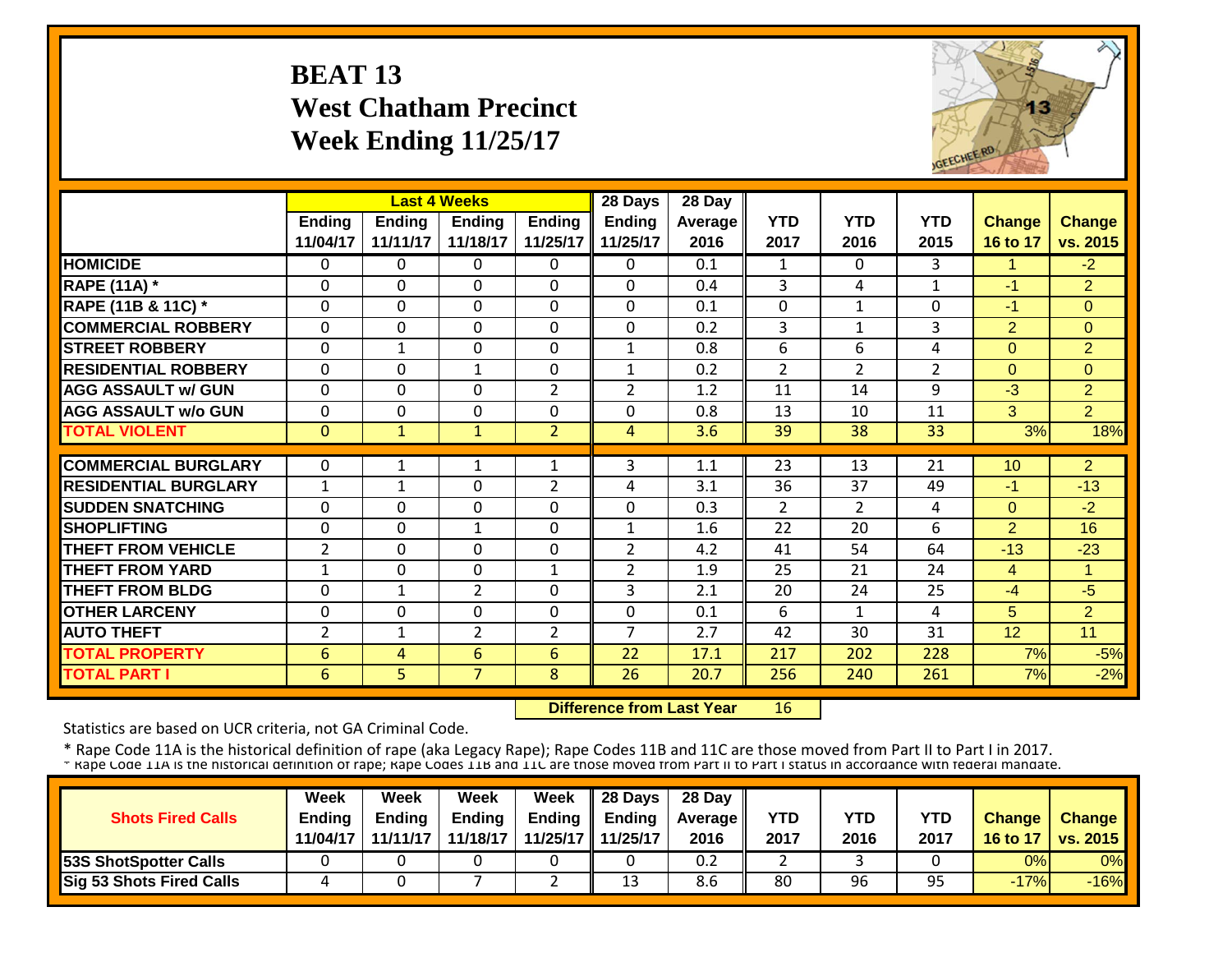#### **BEAT 14 West Chatham Precinct Week Ending 11/25/17**



|                             |                |               | <b>Last 4 Weeks</b> |               | 28 Days        | 28 Day  |                |                |                |                |                |
|-----------------------------|----------------|---------------|---------------------|---------------|----------------|---------|----------------|----------------|----------------|----------------|----------------|
|                             | <b>Ending</b>  | <b>Ending</b> | <b>Ending</b>       | <b>Ending</b> | <b>Ending</b>  | Average | <b>YTD</b>     | <b>YTD</b>     | <b>YTD</b>     | <b>Change</b>  | <b>Change</b>  |
|                             | 11/04/17       | 11/11/17      | 11/18/17            | 11/25/17      | 11/25/17       | 2016    | 2017           | 2016           | 2015           | 16 to 17       | vs. 2015       |
| <b>HOMICIDE</b>             | $\Omega$       | 0             | 0                   | $\Omega$      | 0              | 0.2     | $\Omega$       | $\mathbf{1}$   | $\mathbf{1}$   | $-1$           | $-1$           |
| <b>RAPE (11A) *</b>         | $\Omega$       | 0             | $\Omega$            | $\Omega$      | 0              | 0.0     | $\overline{2}$ | $\mathbf{0}$   | 4              | 2              | $-2$           |
| RAPE (11B & 11C) *          | $\Omega$       | 0             | $\Omega$            | $\Omega$      | 0              | 0.2     | $\mathbf{1}$   | $\overline{2}$ | $\mathbf{1}$   | $-1$           | $\Omega$       |
| <b>COMMERCIAL ROBBERY</b>   | $\Omega$       | 0             | $\Omega$            | $\Omega$      | $\Omega$       | 0.2     | 4              | $\overline{2}$ | $\mathbf{1}$   | $\overline{2}$ | 3              |
| <b>STREET ROBBERY</b>       | $\Omega$       | 0             | $\Omega$            | $\Omega$      | $\Omega$       | 0.4     | 3              | 4              | $\mathbf{1}$   | $-1$           | $\overline{2}$ |
| <b>RESIDENTIAL ROBBERY</b>  | $\Omega$       | 0             | $\Omega$            | $\mathbf 0$   | 0              | 0.2     | $\mathbf 0$    | $\overline{2}$ | 0              | $-2$           | $\Omega$       |
| <b>AGG ASSAULT w/ GUN</b>   | $\mathbf{0}$   | 0             | $\mathbf 0$         | $\mathbf 0$   | $\mathbf 0$    | 0.2     | $\overline{7}$ | $\overline{2}$ | 0              | 5              | $\overline{7}$ |
| <b>AGG ASSAULT w/o GUN</b>  | $\mathbf{1}$   | 1             | $\Omega$            | $\Omega$      | $\overline{2}$ | 0.5     | 6              | 4              | $\mathbf{1}$   | $\overline{2}$ | 5              |
| <b>TOTAL VIOLENT</b>        | $\mathbf{1}$   | $\mathbf{1}$  | $\mathbf{0}$        | $\mathbf{0}$  | $\overline{2}$ | 1.6     | 23             | 17             | 9              | 35%            | 156%           |
| <b>COMMERCIAL BURGLARY</b>  | $\Omega$       | 0             | $\Omega$            | $\Omega$      | 0              | 0.9     | 8              | 11             | $\overline{7}$ | $-3$           | -4             |
| <b>RESIDENTIAL BURGLARY</b> | $\overline{2}$ | 0             | $\Omega$            | $\Omega$      | 2              | 4.0     | 56             | 48             | 39             | 8              | 17             |
| <b>SUDDEN SNATCHING</b>     | $\Omega$       | 0             | $\Omega$            | 0             | 0              | 0.1     | $\mathbf{0}$   | $\mathbf{1}$   | 0              | $-1$           | $\Omega$       |
| <b>SHOPLIFTING</b>          | $\Omega$       | $\mathbf{1}$  | $\Omega$            | $\Omega$      | $\mathbf{1}$   | 0.7     | 13             | 8              | $\overline{7}$ | 5              | 6              |
| <b>THEFT FROM VEHICLE</b>   | 8              | 3             | $\mathbf{1}$        | 3             | 15             | 3.7     | 87             | 42             | 51             | 45             | 36             |
| <b>THEFT FROM YARD</b>      | $\mathbf{0}$   | 0             | 1                   | $\mathbf 0$   | 1              | 1.6     | 22             | 20             | 21             | $\overline{2}$ | 4              |
| <b>THEFT FROM BLDG</b>      | 1              | 0             | 1                   | $\Omega$      | $\overline{2}$ | 1.8     | 32             | 17             | 32             | 15             | $\Omega$       |
| <b>OTHER LARCENY</b>        | $\Omega$       | 1             | $\Omega$            | $\Omega$      | $\mathbf{1}$   | 1.2     | 11             | 10             | 10             | $\mathbf{1}$   | -1             |
| <b>AUTO THEFT</b>           | 1              | 0             | $\Omega$            | $\mathbf{1}$  | $\overline{2}$ | 2.6     | 32             | 31             | 37             | 1              | $-5$           |
| <b>TOTAL PROPERTY</b>       | 12             | 5             | 3                   | 4             | 24             | 16.5    | 261            | 188            | 204            | 39%            | 28%            |
| <b>TOTAL PART I</b>         | 13             | 6             | 3                   | 4             | 26             | 18.1    | 284            | 205            | 213            | 39%            | 33%            |

 **Difference from Last Year**79

Statistics are based on UCR criteria, not GA Criminal Code.

| <b>Shots Fired Calls</b>        | Week<br><b>Endina</b><br>11/04/17 | Week<br><b>Ending</b><br>11/11/17 | Week<br><b>Ending</b><br>11/18/17 | Week     | $\parallel$ 28 Days<br>Ending $\parallel$ Ending<br>11/25/17 11/25/17 | 28 Day<br><b>Average</b> II<br>2016 | YTD<br>2017 | YTD<br>2016 | YTD<br>2015 | <b>Change</b><br>16 to 17 | <b>Change</b><br><b>vs. 2015</b> |
|---------------------------------|-----------------------------------|-----------------------------------|-----------------------------------|----------|-----------------------------------------------------------------------|-------------------------------------|-------------|-------------|-------------|---------------------------|----------------------------------|
| <b>53S ShotSpotter Calls</b>    |                                   |                                   |                                   |          |                                                                       | 0.0                                 |             |             |             | 0%                        | 0%                               |
| <b>Sig 53 Shots Fired Calls</b> |                                   |                                   |                                   | <u>.</u> | 11                                                                    | $\cdot$ .4                          | 93          |             | 88          | 1063%                     | 6%                               |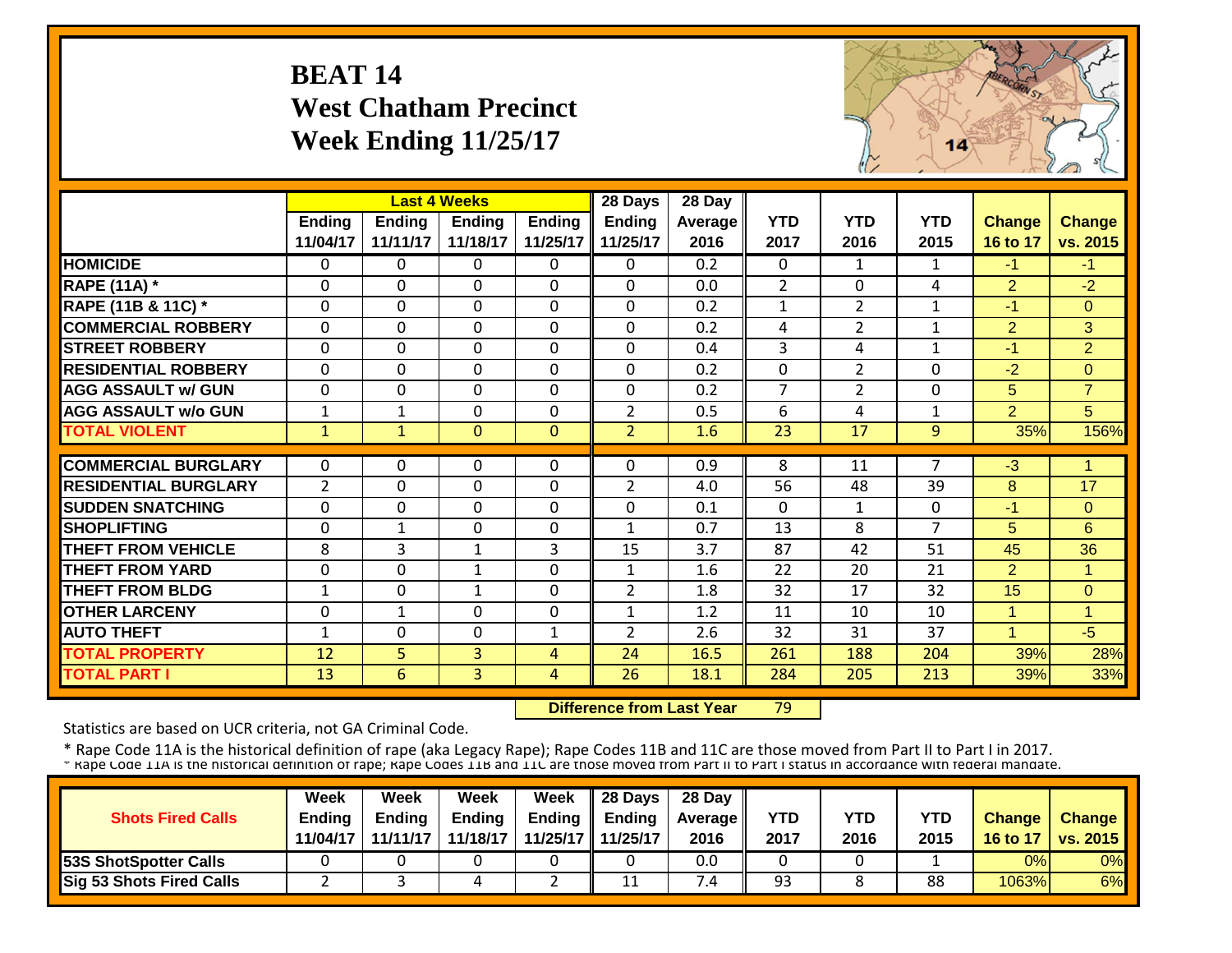#### **BEAT 15 West Chatham Precinct Week Ending 11/25/17**



|                             |                |                | <b>Last 4 Weeks</b> |                | 28 Days        | 28 Day  |                |                |                |                      |                |
|-----------------------------|----------------|----------------|---------------------|----------------|----------------|---------|----------------|----------------|----------------|----------------------|----------------|
|                             | <b>Ending</b>  | <b>Ending</b>  | <b>Ending</b>       | <b>Ending</b>  | <b>Ending</b>  | Average | <b>YTD</b>     | <b>YTD</b>     | <b>YTD</b>     | <b>Change</b>        | <b>Change</b>  |
|                             | 11/04/17       | 11/11/17       | 11/18/17            | 11/25/17       | 11/25/17       | 2016    | 2017           | 2016           | 2015           | 16 to 17             | vs. 2015       |
| <b>HOMICIDE</b>             | $\mathbf{0}$   | 0              | $\Omega$            | $\Omega$       | $\Omega$       | 0.2     | $\mathbf{0}$   | $\overline{2}$ | 0              | $-2$                 | $\Omega$       |
| <b>RAPE (11A) *</b>         | $\Omega$       | $\mathbf{1}$   | 0                   | $\Omega$       | $\mathbf{1}$   | 0.2     | $\mathbf{1}$   | $\overline{2}$ | $\overline{2}$ | $-1$                 | $-1$           |
| RAPE (11B & 11C) *          | $\mathbf 0$    | 0              | $\mathbf 0$         | $\Omega$       | 0              | 0.4     | $\mathbf 0$    | 5              | 0              | $-5$                 | $\Omega$       |
| <b>COMMERCIAL ROBBERY</b>   | $\mathbf{1}$   | 0              | $\Omega$            | $\Omega$       | 1              | 0.5     | $\mathbf{1}$   | 4              | $\overline{2}$ | $-3$                 | $-1$           |
| <b>STREET ROBBERY</b>       | $\mathbf 0$    | 0              | $\mathbf 0$         | $\mathbf 0$    | 0              | 0.7     | 4              | 9              | 6              | $-5$                 | $-2$           |
| <b>RESIDENTIAL ROBBERY</b>  | $\Omega$       | 0              | $\Omega$            | $\Omega$       | $\mathbf 0$    | 0.3     | $\Omega$       | 4              | $\mathbf{1}$   | $-4$                 | $-1$           |
| <b>AGG ASSAULT w/ GUN</b>   | $\Omega$       | 0              | $\Omega$            | $\overline{2}$ | $\overline{2}$ | 0.9     | 10             | 12             | 12             | $-2$                 | $-2$           |
| <b>AGG ASSAULT w/o GUN</b>  | $\Omega$       | 0              | $\mathbf{1}$        | 0              | $\mathbf{1}$   | 0.9     | 6              | 11             | 6              | $-5$                 | $\Omega$       |
| <b>TOTAL VIOLENT</b>        | $\mathbf{1}$   | $\mathbf{1}$   | $\mathbf{1}$        | $\overline{2}$ | $\overline{5}$ | 4.0     | 22             | 49             | 29             | $-55%$               | $-24%$         |
|                             |                |                |                     |                |                |         |                |                |                |                      |                |
| <b>COMMERCIAL BURGLARY</b>  | 1              | 0              | 0                   | $\mathbf{1}$   | $\overline{2}$ | 1.3     | 6              | 16             | 17             | $-10$                | $-11$          |
| <b>RESIDENTIAL BURGLARY</b> | $\Omega$       | $\mathbf{1}$   | $\Omega$            | $\mathbf{1}$   | $\overline{2}$ | 3.9     | 41             | 46             | 57             | $-5$                 | $-16$          |
| <b>SUDDEN SNATCHING</b>     | $\Omega$       | 0              | 0                   | 0              | $\Omega$       | 0.2     | $\overline{2}$ | 3              | 0              | $-1$                 | $\overline{2}$ |
| <b>SHOPLIFTING</b>          | $\Omega$       | 0              | 1                   | 0              | $\mathbf{1}$   | 1.5     | 10             | 17             | 9              | $-7$                 | и              |
| <b>THEFT FROM VEHICLE</b>   | 1              | 1              | 1                   | 1              | 4              | 2.9     | 37             | 36             | 48             | 1                    | $-11$          |
| <b>THEFT FROM YARD</b>      | $\Omega$       | 0              | $\Omega$            | $\Omega$       | $\mathbf 0$    | 1.0     | 16             | 10             | 10             | 6                    | 6              |
| <b>THEFT FROM BLDG</b>      | $\Omega$       | $\overline{2}$ | $\Omega$            | $\Omega$       | $\overline{2}$ | 2.2     | 28             | 26             | 16             | $\overline{2}$       | 12             |
| <b>OTHER LARCENY</b>        | $\Omega$       | 0              | 0                   | 0              | $\mathbf 0$    | 0.3     | 5              | 4              | $\Omega$       | $\blacktriangleleft$ | 5              |
| <b>AUTO THEFT</b>           | $\overline{2}$ | 0              | $\mathbf{1}$        | 1              | 4              | 1.9     | 35             | 23             | 31             | 12                   | $\overline{4}$ |
| <b>TOTAL PROPERTY</b>       | 4              | 4              | 3                   | 4              | 15             | 15.2    | 180            | 181            | 188            | $-1%$                | $-4%$          |
| <b>TOTAL PART I</b>         | 5              | 5              | 4                   | 6              | 20             | 19.2    | 202            | 230            | 217            | $-12%$               | $-7%$          |

 **Difference from Last Year** $-28$ 

Statistics are based on UCR criteria, not GA Criminal Code.

| <b>Shots Fired Calls</b>        | Week<br><b>Endina</b><br>11/04/17 | Week<br><b>Ending</b><br>11/11/17 | Week<br><b>Ending</b><br>11/18/17 | <b>Week</b> | $\parallel$ 28 Days<br>Ending $\parallel$ Ending<br>11/25/17 11/25/17 | 28 Day<br><b>Average</b> II<br>2016 | YTD<br>2017 | YTD<br>2016 | YTD<br>2015 | <b>Change</b><br>16 to 17 | <b>Change</b><br><b>vs. 2015</b> |
|---------------------------------|-----------------------------------|-----------------------------------|-----------------------------------|-------------|-----------------------------------------------------------------------|-------------------------------------|-------------|-------------|-------------|---------------------------|----------------------------------|
| <b>53S ShotSpotter Calls</b>    |                                   |                                   |                                   |             |                                                                       | 0.0                                 |             |             |             | 0%                        | $0\%$                            |
| <b>Sig 53 Shots Fired Calls</b> |                                   |                                   |                                   | O           | 11                                                                    | 8.2                                 | 71          | 96          | 103         | $-26%$                    | $-31%$                           |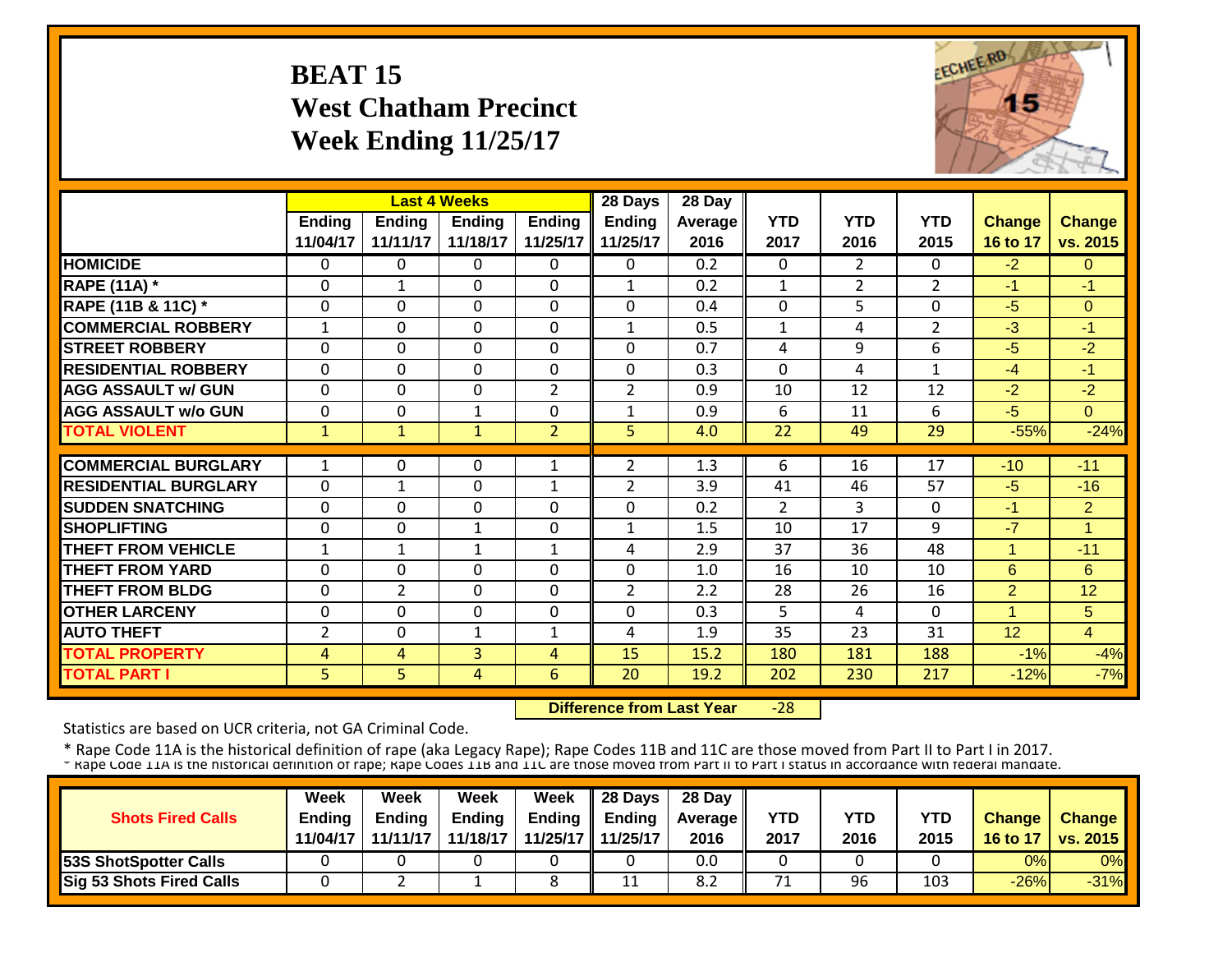#### **BEAT 16 West Chatham Precinct Week Ending 11/25/17**



|                             |                |                | <b>Last 4 Weeks</b> |                | 28 Days       | 28 Day     |                |                |              |                |                      |
|-----------------------------|----------------|----------------|---------------------|----------------|---------------|------------|----------------|----------------|--------------|----------------|----------------------|
|                             | <b>Ending</b>  | <b>Ending</b>  | <b>Ending</b>       | Ending         | <b>Ending</b> | Average II | <b>YTD</b>     | <b>YTD</b>     | <b>YTD</b>   | <b>Change</b>  | <b>Change</b>        |
|                             | 11/04/17       | 11/11/17       | 11/18/17            | 11/25/17       | 11/25/17      | 2016       | 2017           | 2016           | 2015         | 16 to 17       | vs. 2015             |
| <b>HOMICIDE</b>             | $\Omega$       | 0              | $\Omega$            | 0              | $\Omega$      | 0.0        | 1              | $\Omega$       | 0            | $\mathbf{1}$   | $\blacktriangleleft$ |
| <b>RAPE (11A) *</b>         | $\Omega$       | $\Omega$       | $\mathbf 0$         | $\Omega$       | $\Omega$      | 0.2        | $\overline{2}$ | $\overline{2}$ | $\mathbf{1}$ | $\Omega$       | $\overline{1}$       |
| RAPE (11B & 11C) *          | $\mathbf 0$    | 0              | $\mathbf 0$         | $\mathbf 0$    | 0             | 0.0        | $\overline{2}$ | $\Omega$       | $\mathbf{1}$ | $\overline{2}$ | $\overline{1}$       |
| <b>COMMERCIAL ROBBERY</b>   | $\Omega$       | 0              | $\Omega$            | $\Omega$       | $\Omega$      | 0.1        | $\mathbf{1}$   | $\mathbf{1}$   | 4            | $\Omega$       | $-3$                 |
| <b>STREET ROBBERY</b>       | $\mathbf 0$    | 0              | $\mathbf 0$         | $\Omega$       | 0             | 0.4        | 4              | 5              | 4            | $-1$           | $\Omega$             |
| <b>RESIDENTIAL ROBBERY</b>  | $\Omega$       | $\Omega$       | $\Omega$            | $\Omega$       | $\Omega$      | 0.4        | $\mathbf{1}$   | 4              | 3            | $-3$           | $-2$                 |
| <b>AGG ASSAULT w/ GUN</b>   | $\mathbf 0$    | 0              | 0                   | $\Omega$       | 0             | 0.5        | 1              | 6              | 1            | $-5$           | $\Omega$             |
| <b>AGG ASSAULT w/o GUN</b>  | $\Omega$       | 0              | $\Omega$            | $\Omega$       | $\Omega$      | 0.5        | 8              | 6              | 8            | $\overline{2}$ | $\Omega$             |
| <b>TOTAL VIOLENT</b>        | $\mathbf{0}$   | $\overline{0}$ | $\Omega$            | $\Omega$       | $\Omega$      | 1.9        | 20             | 24             | 22           | $-17%$         | $-9%$                |
|                             |                |                |                     |                |               |            |                |                |              |                |                      |
| <b>COMMERCIAL BURGLARY</b>  | $\Omega$       | 1              | 0                   | 0              | 1             | 0.9        | 5              | 11             | 4            | $-6$           | 1                    |
| <b>RESIDENTIAL BURGLARY</b> | $\overline{2}$ | $\mathbf{1}$   | $\mathbf 1$         | $\overline{2}$ | 6             | 3.1        | 23             | 33             | 39           | $-10$          | $-16$                |
| <b>SUDDEN SNATCHING</b>     | $\Omega$       | 0              | $\Omega$            | 0              | $\Omega$      | 0.1        | $\overline{2}$ | 1              | 0            |                | 2                    |
| <b>SHOPLIFTING</b>          | $\mathbf 1$    | 0              | $\overline{2}$      | $\overline{2}$ | 5             | 7.0        | 75             | 83             | 136          | $-8$           | $-61$                |
| <b>THEFT FROM VEHICLE</b>   | $\overline{2}$ | $\overline{2}$ | $\overline{2}$      | 5.             | 11            | 6.3        | 77             | 70             | 54           | $\overline{7}$ | 23                   |
| <b>THEFT FROM YARD</b>      | $\Omega$       | 0              | 0                   | 0              | $\Omega$      | 1.4        | 24             | 13             | 29           | 11             | $-5$                 |
| <b>THEFT FROM BLDG</b>      | $\Omega$       | $\overline{2}$ | 1                   | 0              | 3             | 3.7        | 40             | 36             | 35           | $\overline{4}$ | 5                    |
| <b>OTHER LARCENY</b>        | $\Omega$       | 0              | $\mathbf{1}$        | $\Omega$       | $\mathbf{1}$  | 0.5        | 8              | 3              | 4            | 5              | $\overline{4}$       |
| <b>AUTO THEFT</b>           | $\overline{2}$ | 0              | $\mathbf 0$         | 3              | 5             | 3.0        | 57             | 34             | 30           | 23             | 27                   |
| <b>TOTAL PROPERTY</b>       | $\overline{7}$ | 6              | $\overline{7}$      | 12             | 32            | 25.9       | 311            | 284            | 331          | 10%            | $-6%$                |
| <b>TOTAL PART I</b>         | $\overline{7}$ | 6              | $\overline{7}$      | 12             | 32            | 27.8       | 331            | 308            | 353          | 7%             | $-6%$                |

 **Difference from Last Year**23

Statistics are based on UCR criteria, not GA Criminal Code.

|                                 | <b>Week</b>   | Week     | Week          | Week                | 28 Days       | 28 Day            |      |            |            |               |                   |
|---------------------------------|---------------|----------|---------------|---------------------|---------------|-------------------|------|------------|------------|---------------|-------------------|
| <b>Shots Fired Calls</b>        | <b>Ending</b> | Endina   | <b>Ending</b> | Ending              | <b>Ending</b> | <b>Average II</b> | YTD  | <b>YTD</b> | <b>YTD</b> | <b>Change</b> | Change            |
|                                 | 11/04/17      | 11/11/17 | 11/18/17      | 11/25/17   11/25/17 |               | 2016              | 2017 | 2016       | 2015       | 16 to 17      | $\sqrt{vs. 2015}$ |
| <b>153S ShotSpotter Calls</b>   |               |          |               |                     |               | 0.0               |      |            |            | 0%            | 0%                |
| <b>Sig 53 Shots Fired Calls</b> |               |          |               |                     |               | 6.I               | 70   |            | 47         | $-1%$         | 49%               |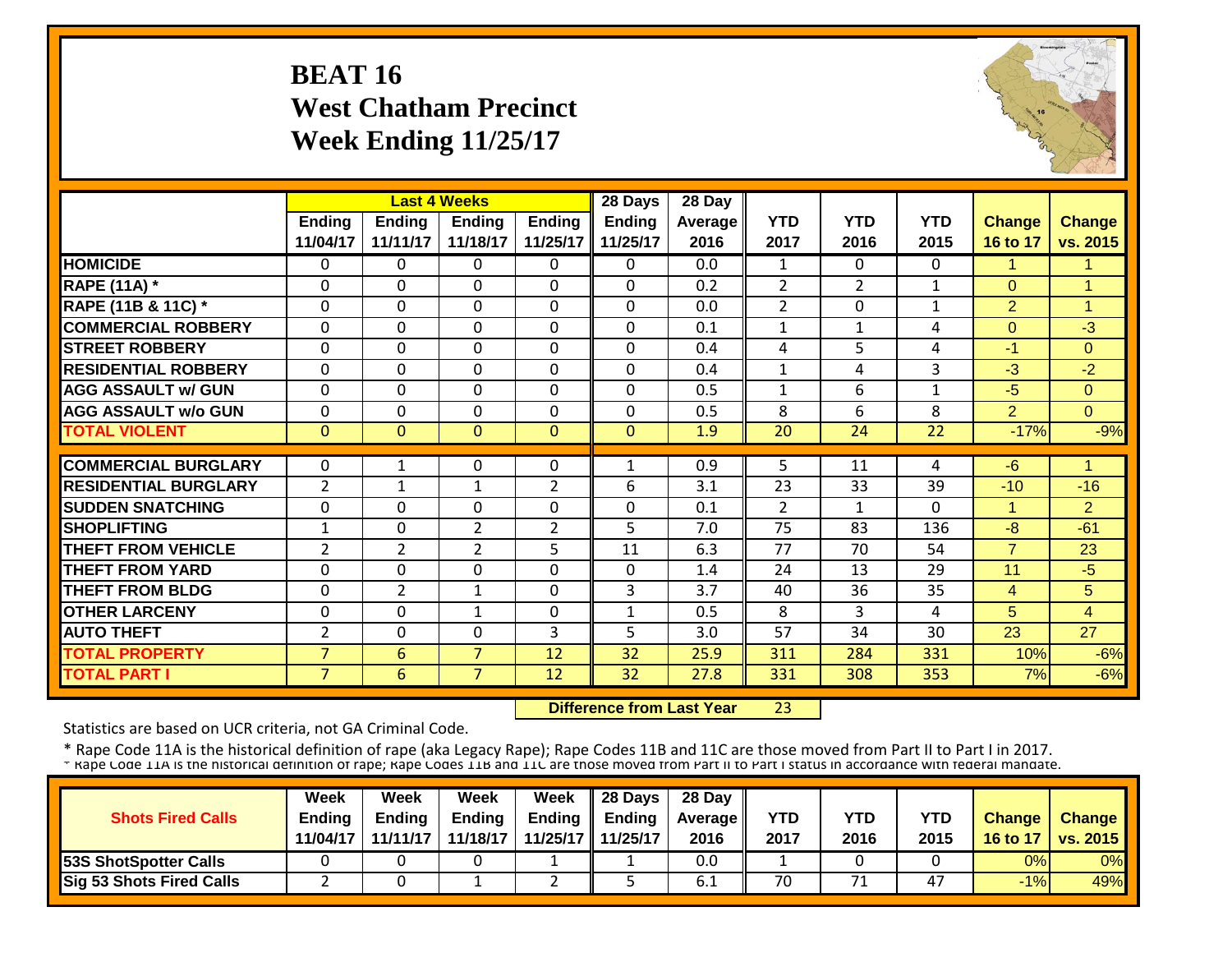

#### **COMPSTATDOWNTOWN PRECINCTWeek Ending 11/25/17**

**PRECINCT COMMANDER:**

**CAPT. CARY HILL**



|                             | Week<br><b>Ending</b><br>11/25/17 | Week<br><b>Ending</b><br>11/18/17 | <b>Weekly</b><br>Avg<br>2016 | 28-Day<br><b>Ending</b><br>11/25/17 | 28-Day<br>Ending<br>10/28/17 | Avg<br>28-Day<br>2016 | <b>YTD</b><br>2017 | <b>YTD</b><br>2016 | <b>YTD</b><br>2015 | <b>Change</b><br>16 to 17 | Change<br>vs. 2015 |
|-----------------------------|-----------------------------------|-----------------------------------|------------------------------|-------------------------------------|------------------------------|-----------------------|--------------------|--------------------|--------------------|---------------------------|--------------------|
| <b>HOMICIDE</b>             | 0                                 | 0                                 | $\Omega$                     |                                     | 0                            | 0                     | 4                  | 5.                 | 9                  | -1                        | $-5$               |
| <b>RAPE (11A) *</b>         | 0                                 | 0                                 | $\Omega$                     | $\bf{0}$                            |                              |                       | 17                 | 10                 | 16                 | $\overline{7}$            | 4.                 |
| RAPE (11B & 11C) *          | $\bf{0}$                          | 0                                 | 0                            | 0                                   | 0                            |                       | 6                  | 14                 | 3                  | $-8$                      | 3                  |
| <b>COMMERCIAL ROBBERY</b>   | $\bf{0}$                          |                                   | $\Omega$                     |                                     |                              |                       | 11                 | 7                  | 11                 | 4                         | $\Omega$           |
| <b>STREET ROBBERY</b>       | $\overline{2}$                    | 3                                 | 3                            | 6                                   | 9                            | 13                    | 81                 | 156                | 107                | $-75$                     | $-26$              |
| <b>RESIDENTIAL ROBBERY</b>  |                                   | 0                                 | $\Omega$                     |                                     | $\Omega$                     | $\Omega$              | 4                  | 6                  | 9                  | $-2$                      | $-5$               |
| <b>AGG ASSAULT w/ GUN</b>   | 1                                 |                                   |                              | 3.                                  | 2                            | 6                     | 45                 | 67                 | 49                 | $-22$                     | $-4$               |
| <b>AGG ASSAULT w/o GUN</b>  | $\bf{0}$                          | 5                                 |                              | 11                                  | 10                           | 5                     | 87                 | 61                 | 44                 | 26                        | 43                 |
| <b>TOTAL VIOLENT</b>        | 4                                 | 10                                | ⇁                            | 23                                  | 23                           | 27                    | 255                | 326                | 248                | $-22%$                    | 3%                 |
| <b>COMMERCIAL BURGLARY</b>  | $\mathbf{2}$                      | 2                                 |                              | 4                                   |                              | 5                     | 32                 | 61                 | 26                 | $-29$                     | 6                  |
| <b>RESIDENTIAL BURGLARY</b> | 1                                 | $\overline{2}$                    | 3                            | 5.                                  | 11                           | 11                    | 83                 | 132                | 131                | $-49$                     | $-48$              |
| <b>SUDDEN SNATCHING</b>     |                                   |                                   |                              |                                     |                              |                       |                    | 51                 | 36                 | $-3$                      | 12                 |
|                             | $\overline{2}$                    |                                   |                              | 5                                   | 5                            | 4                     | 48                 |                    |                    |                           |                    |
| <b>SHOPLIFTING</b>          |                                   | 2<br>$\overline{\phantom{a}}$     | 5                            | 8                                   | 18                           | 19                    | 186                | 217                | 235                | $-31$                     | $-49$              |
| <b>THEFT FROM VEHICLE</b>   | 8                                 | и                                 | 11                           | 25                                  | 33                           | 42                    | 385                | 495                | 363                | $-110$                    | 22                 |
| <b>THEFT FROM YARD</b>      | $\bf{0}$                          |                                   | 4                            | 4                                   | 10                           | 16                    | 171                | 191                | 205                | $-20$                     | $-34$              |
| <b>THEFT FROM BLDG</b>      | 4                                 | 2                                 | 5                            | 16                                  | 6                            | 21                    | 180                | 253                | 202                | $-73$                     | $-22$              |
| <b>OTHER LARCENY</b>        | 0                                 | 4                                 |                              | 5                                   | 2                            | $\overline{2}$        | 36                 | 25                 | 18                 | 11                        | 18                 |
| <b>AUTO THEFT</b>           | 4                                 | 3                                 | 4                            | 11                                  | 8                            | 16                    | 141                | 186                | 184                | $-45$                     | $-43$              |
| <b>TOTAL PROPERTY</b>       | 22                                | 24                                | 34                           | 83                                  | 94                           | 136                   | 1262               | 1611               | 1400               | $-22%$                    | $-10%$             |
| <b>TOTAL PART I</b>         | 26                                | 34                                | 41                           | 106                                 | 117                          | 163                   | 1517               | 1937               | 1648               | $-22%$                    | $-8%$              |

Statistics are based on UCR criteria, not GA Criminal Code. **Difference from Last Year** -420

Statistics are preliminary, based on RMS data at the time prepared, and are subject to change due to late reports, reclassifications, updated locations, etc.

| <b>Citizen Initiated Calls</b> | Week<br><b>Ending</b><br>11/25/17 | <b>Week</b><br>Ending<br>11/18/17 | Weekly<br>Avg<br>2016 | $28-Dav$<br><b>Endina</b><br>1/25/17 | $28-Dav$<br><b>Ending</b><br>10/28/17 | Avg<br>$28$ -Day<br>2016 | YTD<br>2017 | YTD<br>2016 | <b>YTD</b><br>2015 | Change<br>16 to 17 | <b>Change</b><br>vs. 2015 |
|--------------------------------|-----------------------------------|-----------------------------------|-----------------------|--------------------------------------|---------------------------------------|--------------------------|-------------|-------------|--------------------|--------------------|---------------------------|
| <b>Midnight Shift</b>          | 93                                | 88                                | 121                   | 400                                  | 428                                   | 484                      | 5082        | 5603        | 5476               | $-521$             | $-394$                    |
| Day Shift                      | 174                               | 206                               | 233                   | 767                                  | 828                                   | 931                      | 9817        | 10382       | 10442              | $-565$             | $-625$                    |
| <b>Afternoon Shift</b>         | 175                               | 184                               | 252                   | 768                                  | 902                                   | 1010                     | 10515       | 1467        | 11318              | $-952$             | $-803$                    |
| <b>TOTAL CITIZEN CFS</b>       | 442                               | 478                               | 606                   | 1935                                 | 2158                                  | 2425                     | 25414       | 27452       | 27236              | $-7.4%$            | $-6.7%$                   |
| <b>53S ShotSpotter Calls</b>   |                                   |                                   | ິ                     | 29                                   | 12                                    | 30                       | 255         | 361         | 256                | -106               | -1                        |
| Sig 53 Shots Fired Calls       |                                   | 10                                |                       | 25                                   | 27                                    | 43                       | 373         | 512         | 380                | 139                |                           |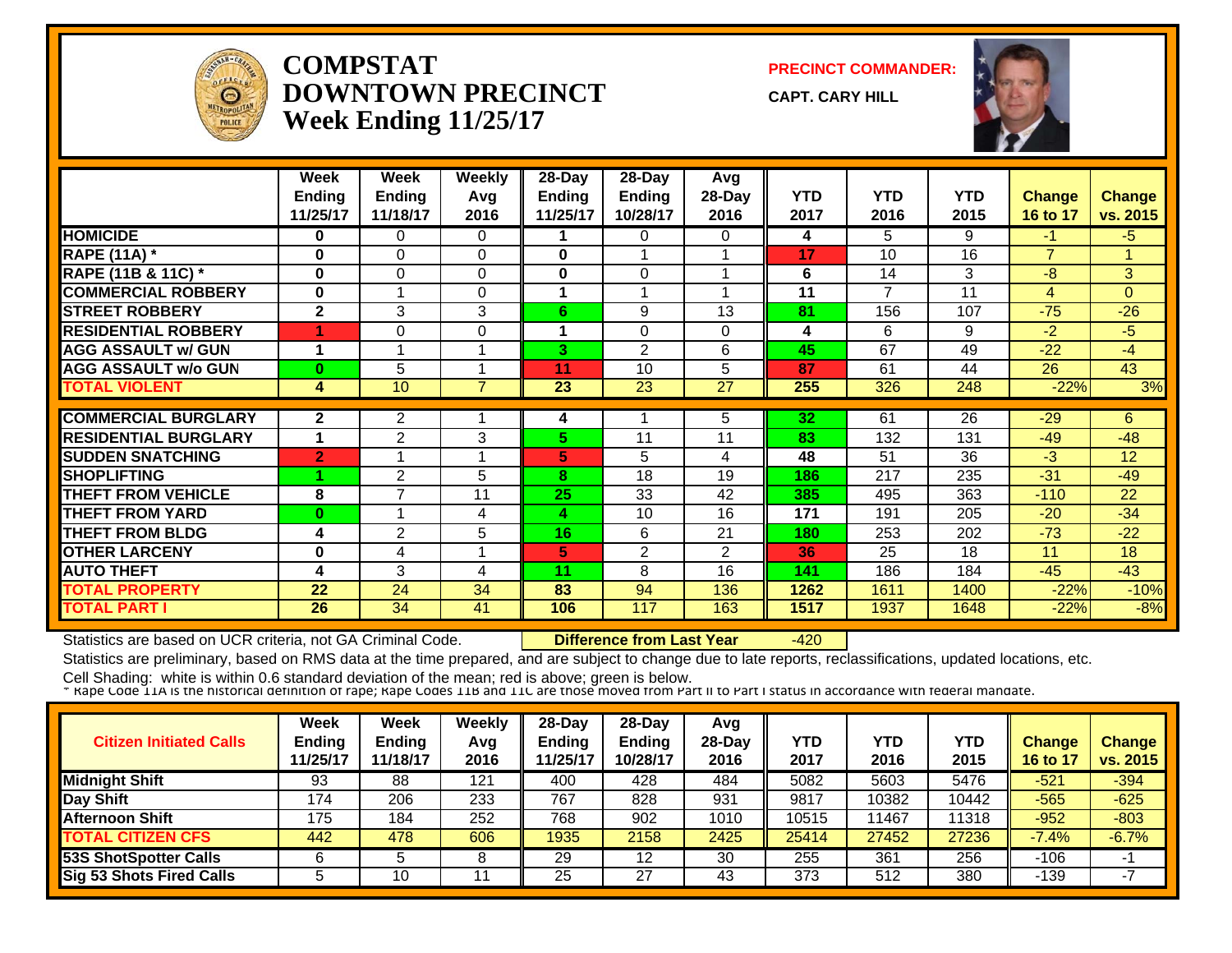#### **BEAT 21Downtown PrecinctWeek Ending 11/25/17**



|                             |                           |                           | <b>Last 4 Weeks</b>       |                           | 28 Days                   | 28 Day          |                    |                    |                    |                           |                           |
|-----------------------------|---------------------------|---------------------------|---------------------------|---------------------------|---------------------------|-----------------|--------------------|--------------------|--------------------|---------------------------|---------------------------|
|                             | <b>Ending</b><br>11/04/17 | <b>Ending</b><br>11/11/17 | <b>Ending</b><br>11/18/17 | <b>Ending</b><br>11/25/17 | <b>Ending</b><br>11/25/17 | Average<br>2016 | <b>YTD</b><br>2017 | <b>YTD</b><br>2016 | <b>YTD</b><br>2015 | <b>Change</b><br>16 to 17 | <b>Change</b><br>vs. 2015 |
| <b>HOMICIDE</b>             | $\mathbf{0}$              | 0                         | $\Omega$                  | $\Omega$                  | $\Omega$                  | 0.2             | $\Omega$           | 2                  | $\overline{2}$     | $-2$                      | $-2$                      |
| <b>RAPE (11A)</b> *         | $\mathbf{0}$              | $\Omega$                  | $\Omega$                  | $\Omega$                  | 0                         | 0.1             | $\mathbf{1}$       | $\mathbf{1}$       | $\overline{2}$     | $\Omega$                  | $-1$                      |
| RAPE (11B & 11C) *          | $\mathbf{0}$              | $\mathbf 0$               | $\mathbf 0$               | $\Omega$                  | 0                         | 0.1             | $\mathbf{1}$       | $\mathbf{1}$       | $\mathbf{1}$       | $\Omega$                  | $\Omega$                  |
| <b>COMMERCIAL ROBBERY</b>   | $\Omega$                  | $\mathbf 0$               | $\mathbf{1}$              | $\overline{0}$            | $\mathbf{1}$              | 0.3             | 3                  | 4                  | 3                  | $-1$                      | $\Omega$                  |
| <b>STREET ROBBERY</b>       | $\mathbf 0$               | $\mathbf 0$               | $\mathbf{1}$              | $\mathbf 0$               | $\mathbf{1}$              | 0.7             | 8                  | 9                  | 12                 | $-1$                      | $-4$                      |
| <b>RESIDENTIAL ROBBERY</b>  | $\mathbf 0$               | $\mathbf 0$               | $\Omega$                  | $\overline{0}$            | 0                         | 0.1             | $\mathbf 0$        | $\mathbf{1}$       | 3                  | $-1$                      | $-3$                      |
| <b>AGG ASSAULT w/ GUN</b>   | $\mathbf 0$               | 1                         | $\mathbf{1}$              | $\mathbf{1}$              | 3                         | 1.1             | 23                 | 11                 | 13                 | 12                        | 10                        |
| <b>AGG ASSAULT w/o GUN</b>  | 0                         | 1                         | $\mathbf{0}$              | $\Omega$                  | $\mathbf{1}$              | 1.4             | 17                 | 16                 | 9                  | 1                         | 8                         |
| <b>TOTAL VIOLENT</b>        | $\mathbf{0}$              | $\overline{2}$            | $\overline{3}$            | $\mathbf{1}$              | 6                         | 3.9             | 53                 | 45                 | 45                 | 18%                       | 18%                       |
| <b>COMMERCIAL BURGLARY</b>  | $\mathbf{0}$              | 0                         | 1                         | $\overline{2}$            | 3                         | 0.7             | 7                  | 8                  | 3                  | $-1$                      | 4                         |
|                             |                           |                           |                           |                           |                           |                 |                    |                    |                    |                           |                           |
| <b>RESIDENTIAL BURGLARY</b> | $\mathbf{0}$              | 0                         | $\mathbf 1$               | $\Omega$                  | $\mathbf{1}$              | 1.9             | 22                 | 24                 | 42                 | $-2$                      | $-20$                     |
| <b>SUDDEN SNATCHING</b>     | $\mathbf{0}$              | $\mathbf 0$               | $\mathbf 0$               | $\mathbf 0$               | 0                         | 0.1             | $\mathbf{1}$       | $\mathbf{1}$       | 1                  | $\Omega$                  | $\Omega$                  |
| <b>SHOPLIFTING</b>          | $\overline{2}$            | $\mathbf 0$               | $\mathbf 0$               | $\mathbf{1}$              | 3                         | 2.1             | 35                 | 23                 | 27                 | 12                        | 8                         |
| <b>THEFT FROM VEHICLE</b>   | $\mathbf{0}$              | $\Omega$                  | $\Omega$                  | $\Omega$                  | 0                         | 2.5             | 24                 | 27                 | 42                 | $-3$                      | $-18$                     |
| <b>THEFT FROM YARD</b>      | 0                         | $\mathbf 0$               | $\mathbf 0$               | $\Omega$                  | 0                         | 1.7             | 10                 | 20                 | 12                 | $-10$                     | $-2$                      |
| <b>THEFT FROM BLDG</b>      | 0                         | $\mathbf 0$               | $\mathbf{0}$              | $\Omega$                  | 0                         | 2.0             | 20                 | 24                 | 24                 | $-4$                      | $-4$                      |
| <b>OTHER LARCENY</b>        | 0                         | $\Omega$                  | $\mathbf{1}$              | $\Omega$                  | $\mathbf{1}$              | 0.2             | 2                  | $\overline{2}$     | 1                  | $\Omega$                  | $\overline{1}$            |
| <b>AUTO THEFT</b>           | 0                         | 0                         | $\mathbf{0}$              | $\Omega$                  | 0                         | 2.5             | 24                 | 30                 | 37                 | $-6$                      | $-13$                     |
| <b>TOTAL PROPERTY</b>       | $\overline{2}$            | $\Omega$                  | 3                         | 3                         | 8                         | 13.6            | 145                | 159                | 189                | $-9%$                     | $-23%$                    |
| <b>TOTAL PART I</b>         | $\overline{2}$            | $\overline{2}$            | $6\overline{6}$           | 4                         | 14                        | 17.5            | 198                | 204                | 234                | $-3%$                     | $-15%$                    |

 **Difference from Last Year**‐6

Statistics are based on UCR criteria, not GA Criminal Code.

| <b>Shots Fired Calls</b>        | Week<br><b>Endina</b><br>11/04/17 | Week<br><b>Ending</b><br>11/11/17 | Week<br><b>Ending</b><br>11/18/17 | Week | $\parallel$ 28 Days<br>Ending $\parallel$ Ending<br>11/25/17 11/25/17 | 28 Day<br><b>Average</b> II<br>2016 | YTD<br>2017 | YTD<br>2016 | YTD<br>2015 | <b>Change</b><br>16 to 17 | <b>Change</b><br><b>vs. 2015</b> |
|---------------------------------|-----------------------------------|-----------------------------------|-----------------------------------|------|-----------------------------------------------------------------------|-------------------------------------|-------------|-------------|-------------|---------------------------|----------------------------------|
| <b>53S ShotSpotter Calls</b>    |                                   |                                   |                                   |      |                                                                       | 0.0                                 |             |             |             | 0%                        | 0%                               |
| <b>Sig 53 Shots Fired Calls</b> |                                   |                                   |                                   |      | 10                                                                    | 9.3                                 | 99          | 103         | 84          | $-4%$                     | 18%                              |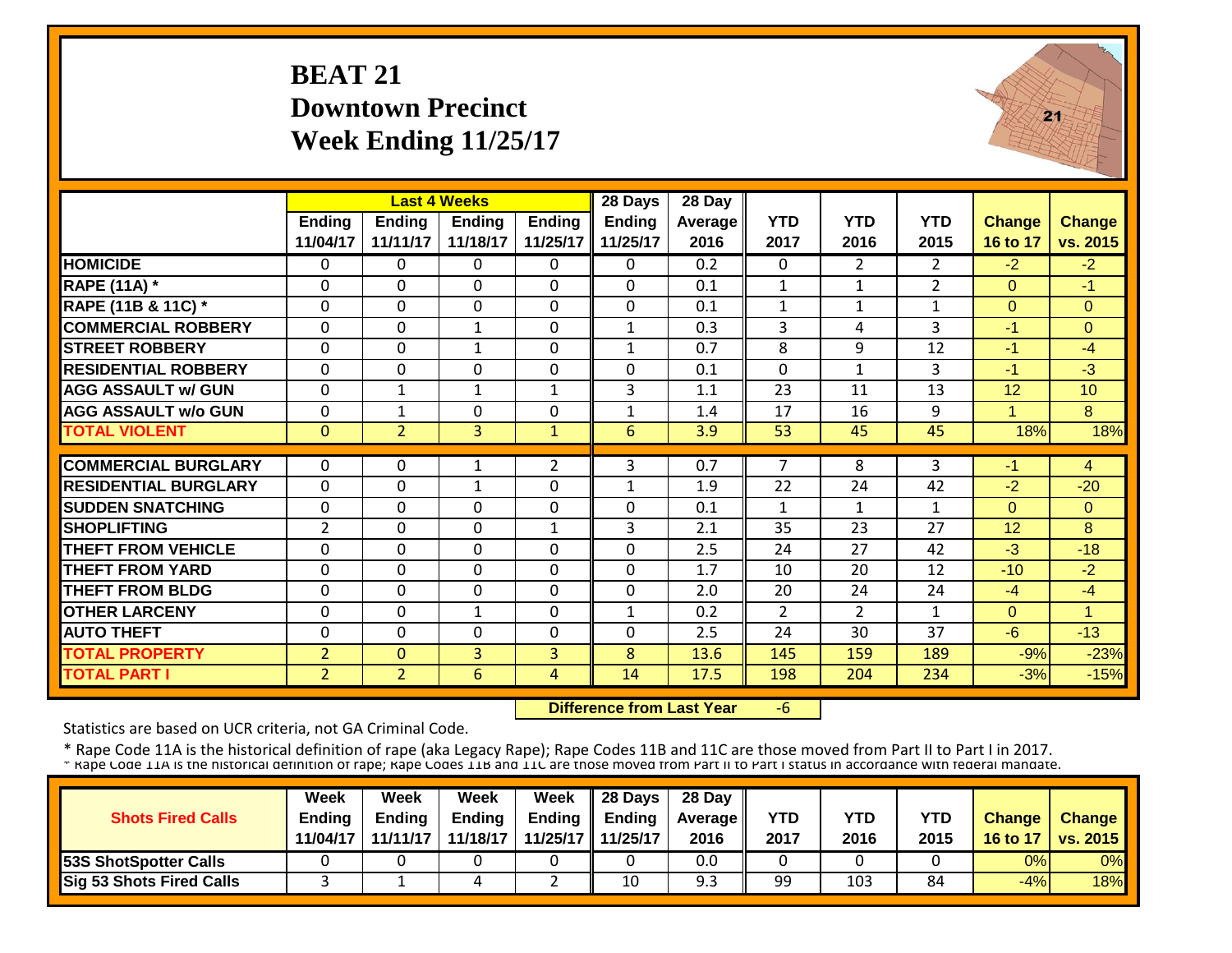#### **BEAT 22Downtown PrecinctWeek Ending 11/25/17**



|                             |                |                | <b>Last 4 Weeks</b> |                | 28 Days        | 28 Day  |              |                |                |                |                |
|-----------------------------|----------------|----------------|---------------------|----------------|----------------|---------|--------------|----------------|----------------|----------------|----------------|
|                             | <b>Ending</b>  | <b>Ending</b>  | <b>Ending</b>       | <b>Ending</b>  | <b>Ending</b>  | Average | <b>YTD</b>   | <b>YTD</b>     | <b>YTD</b>     | <b>Change</b>  | <b>Change</b>  |
|                             | 11/04/17       | 11/11/17       | 11/18/17            | 11/25/17       | 11/25/17       | 2016    | 2017         | 2016           | 2015           | 16 to 17       | vs. 2015       |
| <b>HOMICIDE</b>             | $\Omega$       | 0              | $\Omega$            | $\mathbf{0}$   | $\mathbf{0}$   | 0.0     | $\Omega$     | $\Omega$       | $\mathbf{1}$   | $\Omega$       | $-1$           |
| <b>RAPE (11A) *</b>         | $\Omega$       | $\Omega$       | $\Omega$            | $\Omega$       | $\Omega$       | 0.4     | 8            | 5              | 5              | 3              | 3              |
| RAPE (11B & 11C) *          | $\mathbf 0$    | $\Omega$       | $\mathbf 0$         | $\Omega$       | $\Omega$       | 0.2     | $\mathbf{1}$ | $\overline{2}$ | $\Omega$       | -1             | $\overline{1}$ |
| <b>COMMERCIAL ROBBERY</b>   | $\Omega$       | $\Omega$       | $\Omega$            | $\Omega$       | $\Omega$       | 0.1     | 3            | $\mathbf{1}$   | $\overline{2}$ | $\overline{2}$ | 1              |
| <b>STREET ROBBERY</b>       | $\Omega$       | $\mathbf{1}$   | 0                   | $\mathbf{1}$   | 2              | 3.4     | 14           | 38             | 27             | $-24$          | $-13$          |
| <b>RESIDENTIAL ROBBERY</b>  | $\Omega$       | $\Omega$       | $\Omega$            | $\Omega$       | $\Omega$       | 0.0     | $\Omega$     | 0              | $\Omega$       | $\Omega$       | $\Omega$       |
| <b>AGG ASSAULT w/ GUN</b>   | $\mathbf 0$    | 0              | $\mathbf 0$         | $\mathbf 0$    | $\mathbf 0$    | 0.6     | 5            | $\overline{7}$ | 5              | $-2$           | $\overline{0}$ |
| <b>AGG ASSAULT w/o GUN</b>  | $\mathbf{0}$   | $\overline{2}$ | $\overline{2}$      | $\mathbf 0$    | 4              | 0.9     | 22           | 9              | 8              | 13             | 14             |
| <b>TOTAL VIOLENT</b>        | $\mathbf{0}$   | $\overline{3}$ | $\overline{2}$      | $\mathbf{1}$   | 6              | 5.6     | 53           | 62             | 48             | $-15%$         | 10%            |
|                             |                |                |                     |                |                |         |              |                |                |                |                |
| <b>COMMERCIAL BURGLARY</b>  | $\mathbf{0}$   | 0              | $\Omega$            | $\Omega$       | 0              | 0.8     | 11           | 10             | 7              |                | 4              |
| <b>RESIDENTIAL BURGLARY</b> | $\mathbf 0$    | 0              | $\mathbf 0$         | $\mathbf 0$    | $\mathbf 0$    | 0.5     | $\mathbf 0$  | 7              | $\mathbf{0}$   | $-7$           | $\Omega$       |
| <b>SUDDEN SNATCHING</b>     | $\Omega$       | 0              | $\mathbf{1}$        | $\overline{2}$ | 3              | 2.9     | 31           | 36             | 17             | $-5$           | 14             |
| <b>SHOPLIFTING</b>          | $\Omega$       | $\Omega$       | $\mathbf 0$         | $\Omega$       | $\mathbf 0$    | 3.0     | 32           | 35             | 25             | $-3$           | $\overline{7}$ |
| <b>THEFT FROM VEHICLE</b>   | $\overline{2}$ | $\Omega$       | $\Omega$            | $\Omega$       | 2              | 10.9    | 58           | 127            | 62             | $-69$          | $-4$           |
| <b>THEFT FROM YARD</b>      | $\mathbf{0}$   | $\mathbf{1}$   | 0                   | $\mathbf 0$    | 1              | 3.1     | 37           | 41             | 51             | $-4$           | $-14$          |
| <b>THEFT FROM BLDG</b>      | 3              | $\mathbf{1}$   | 1                   | 3              | 8              | 8.0     | 68           | 96             | 67             | $-28$          | $\mathbf{1}$   |
| <b>OTHER LARCENY</b>        | $\Omega$       | $\Omega$       | $\overline{2}$      | $\Omega$       | $\overline{2}$ | 0.4     | 7            | 3              | 1              | 4              | 6              |
| <b>AUTO THEFT</b>           | $\mathbf{1}$   | 0              | $\Omega$            | 1              | $\overline{2}$ | 3.1     | 22           | 35             | 21             | $-13$          | $\mathbf{1}$   |
| <b>TOTAL PROPERTY</b>       | 6              | 2              | 4                   | 6              | 18             | 32.7    | 266          | 390            | 251            | $-32%$         | 6%             |
| <b>TOTAL PART I</b>         | 6              | 5              | $6\phantom{1}$      | $\overline{7}$ | 24             | 38.3    | 319          | 452            | 299            | $-29%$         | 7%             |

 **Difference from Last Year**‐133

Statistics are based on UCR criteria, not GA Criminal Code.

| <b>Shots Fired Calls</b>        | <b>Week</b><br><b>Endina</b><br>11/04/17 | Week<br><b>Ending</b><br>11/11/17 | Week<br><b>Ending</b><br>11/18/17 | Week | $\parallel$ 28 Days<br>Ending $\parallel$ Ending<br>11/25/17 11/25/17 | 28 Day<br><b>Average</b> II<br>2016 | YTD<br>2017 | YTD<br>2016 | YTD<br>2015 | <b>Change</b><br>16 to 17 | <b>Change</b><br><b>vs. 2015</b> |
|---------------------------------|------------------------------------------|-----------------------------------|-----------------------------------|------|-----------------------------------------------------------------------|-------------------------------------|-------------|-------------|-------------|---------------------------|----------------------------------|
| <b>53S ShotSpotter Calls</b>    |                                          |                                   |                                   |      | 4                                                                     | 1.2                                 | 17          | 14          | 10          | 0%                        | $0\%$                            |
| <b>Sig 53 Shots Fired Calls</b> |                                          |                                   |                                   |      |                                                                       | 1.8                                 | 17          | 21          | דר          | $-19%$                    | $-37%$                           |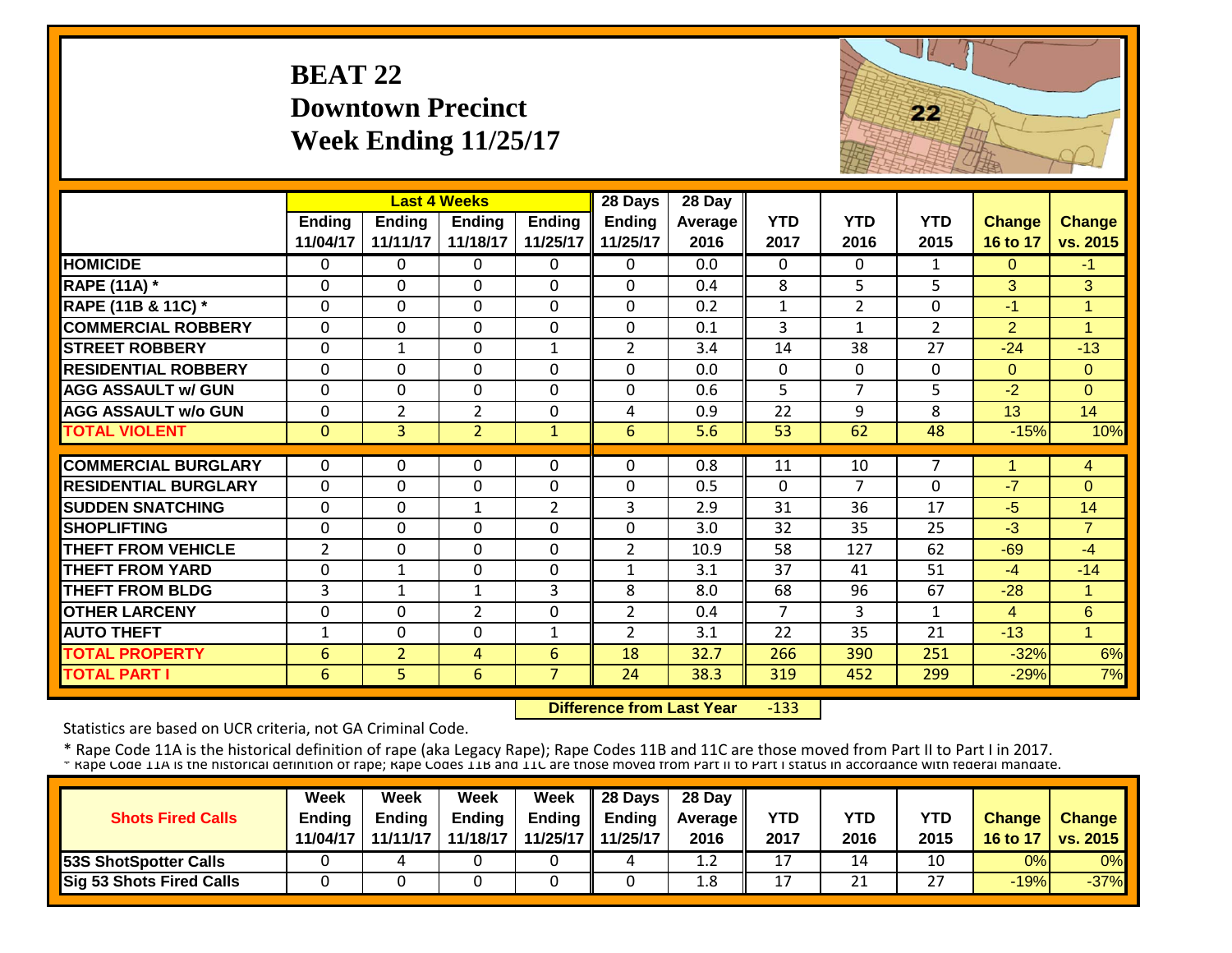#### **BEAT 23 Downtown PrecinctWeek Ending 11/25/17**



|                             |                |                | <b>Last 4 Weeks</b> |                | 28 Days        | 28 Day  |                |                |                |                |                |
|-----------------------------|----------------|----------------|---------------------|----------------|----------------|---------|----------------|----------------|----------------|----------------|----------------|
|                             | Ending         | <b>Ending</b>  | Ending              | <b>Ending</b>  | <b>Ending</b>  | Average | <b>YTD</b>     | <b>YTD</b>     | <b>YTD</b>     | <b>Change</b>  | <b>Change</b>  |
|                             | 11/04/17       | 11/11/17       | 11/18/17            | 11/25/17       | 11/25/17       | 2016    | 2017           | 2016           | 2015           | 16 to 17       | vs. 2015       |
| <b>HOMICIDE</b>             | $\Omega$       | 0              | $\Omega$            | $\Omega$       | 0              | 0.0     | $\overline{2}$ | $\Omega$       | $\overline{2}$ | $\overline{2}$ | $\Omega$       |
| <b>RAPE (11A) *</b>         | $\Omega$       | 0              | $\Omega$            | $\Omega$       | $\mathbf 0$    | 0.1     | 2              | 1              | $\overline{2}$ | $\mathbf{1}$   | $\Omega$       |
| RAPE (11B & 11C) *          | $\mathbf 0$    | 0              | $\Omega$            | $\Omega$       | $\mathbf 0$    | 0.0     | $\overline{2}$ | $\Omega$       | $\Omega$       | $\overline{2}$ | $\overline{2}$ |
| <b>COMMERCIAL ROBBERY</b>   | $\mathbf 0$    | 0              | $\Omega$            | $\Omega$       | $\mathbf 0$    | 0.0     | $\Omega$       | $\Omega$       | $\mathbf{0}$   | $\Omega$       | $\Omega$       |
| <b>STREET ROBBERY</b>       | $\mathbf{0}$   | $\mathbf 0$    | $\mathbf{1}$        | $\Omega$       | $\mathbf{1}$   | 1.7     | 9              | 20             | 17             | $-11$          | $-8$           |
| <b>RESIDENTIAL ROBBERY</b>  | $\Omega$       | 0              | $\Omega$            | $\Omega$       | 0              | 0.2     | $\mathbf 0$    | $\overline{2}$ | $\overline{2}$ | $-2$           | $-2$           |
| <b>AGG ASSAULT w/ GUN</b>   | $\mathbf 0$    | 0              | $\Omega$            | $\mathbf 0$    | 0              | 0.6     | 3              | 8              | 10             | $-5$           | $-7$           |
| <b>AGG ASSAULT w/o GUN</b>  | $\overline{2}$ | 0              | $\mathbf{1}$        | $\mathbf 0$    | 3              | 0.8     | 14             | 9              | 5              | 5              | 9              |
| <b>TOTAL VIOLENT</b>        | $\overline{2}$ | $\overline{0}$ | $\overline{2}$      | $\mathbf{0}$   | $\overline{4}$ | 3.3     | 32             | 40             | 38             | $-20%$         | $-16%$         |
|                             |                |                |                     |                |                |         |                |                |                |                |                |
| <b>COMMERCIAL BURGLARY</b>  | $\Omega$       | 0              | $\Omega$            | $\Omega$       | 0              | 0.1     | 2              | 1              | 0              | 1              | $\overline{2}$ |
| <b>RESIDENTIAL BURGLARY</b> | $\mathbf{0}$   | 0              | $\Omega$            | $\Omega$       | $\Omega$       | 1.3     | $\overline{7}$ | 14             | 12             | $-7$           | $-5$           |
| <b>SUDDEN SNATCHING</b>     | 1              | 0              | $\Omega$            | $\mathbf 0$    | 1              | 0.4     | 6              | 5.             | 3              |                | 3              |
| <b>SHOPLIFTING</b>          | $\Omega$       | 0              | $\Omega$            | $\Omega$       | $\mathbf 0$    | 2.0     | 10             | 24             | 28             | $-14$          | $-18$          |
| <b>THEFT FROM VEHICLE</b>   | 1              | 0              | 3                   | $\mathbf{1}$   | 5              | 4.4     | 42             | 54             | 49             | $-12$          | $-7$           |
| <b>THEFT FROM YARD</b>      | $\Omega$       | 1              | $\Omega$            | $\Omega$       | $\mathbf{1}$   | 1.7     | 14             | 19             | 13             | $-5$           | 1              |
| <b>THEFT FROM BLDG</b>      | $\Omega$       | 1              | $\Omega$            | 0              | $\mathbf{1}$   | 3.1     | 21             | 38             | 26             | $-17$          | $-5$           |
| <b>OTHER LARCENY</b>        | $\Omega$       | 0              | $\Omega$            | $\Omega$       | $\Omega$       | 0.3     | $\mathbf{1}$   | $\overline{2}$ | $\mathbf{1}$   | $-1$           | $\Omega$       |
| <b>AUTO THEFT</b>           | $\mathbf 0$    | 0              | $\mathbf 0$         | $\overline{2}$ | $\overline{2}$ | 2.0     | 8              | 22             | 21             | $-14$          | $-13$          |
| <b>TOTAL PROPERTY</b>       | $\overline{2}$ | $\overline{2}$ | 3                   | 3              | 10             | 15.3    | 111            | 179            | 153            | $-38%$         | $-27%$         |
| <b>TOTAL PART I</b>         | $\overline{4}$ | $\overline{2}$ | 5                   | $\overline{3}$ | 14             | 18.6    | 143            | 219            | 191            | $-35%$         | $-25%$         |

 **Difference from Last Year** $-76$ 

Statistics are based on UCR criteria, not GA Criminal Code.

|                                 | Week          | Week          | Week          | <b>Week</b> | $\parallel$ 28 Days       | 28 Day            |      |      |      |               |                 |
|---------------------------------|---------------|---------------|---------------|-------------|---------------------------|-------------------|------|------|------|---------------|-----------------|
| <b>Shots Fired Calls</b>        | <b>Endina</b> | <b>Ending</b> | <b>Ending</b> |             | Ending $\parallel$ Ending | <b>Average</b> II | YTD  | YTD  | YTD  | <b>Change</b> | <b>Change</b>   |
|                                 | 11/04/17      | 11/11/17      | 11/18/17      |             | 11/25/17 11/25/17         | 2016              | 2017 | 2016 | 2015 | 16 to 17      | <b>vs. 2015</b> |
| <b>53S ShotSpotter Calls</b>    |               |               |               |             |                           | ں د               | 34   | 39   | 53   | 0%            | 0%              |
| <b>Sig 53 Shots Fired Calls</b> |               |               |               |             |                           | ں د               | 26   | 40   | 33   | $-35%$        | $-21%$          |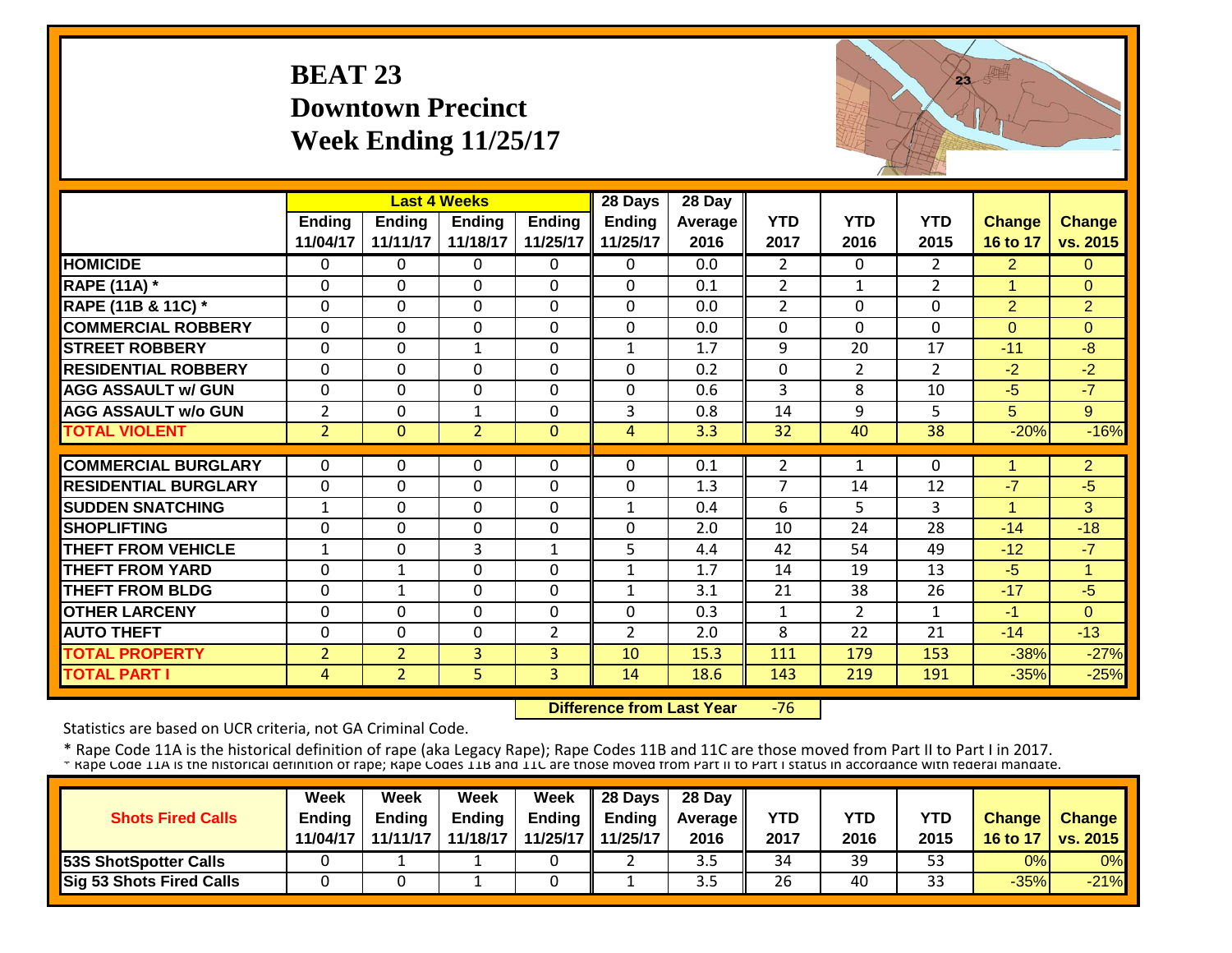#### **BEAT 24Downtown PrecinctWeek Ending 11/25/17**



|                             |               |                | <b>Last 4 Weeks</b> |                | 28 Days        | 28 Day  |                |                |                |                      |                |
|-----------------------------|---------------|----------------|---------------------|----------------|----------------|---------|----------------|----------------|----------------|----------------------|----------------|
|                             | <b>Ending</b> | <b>Ending</b>  | <b>Ending</b>       | <b>Ending</b>  | <b>Ending</b>  | Average | <b>YTD</b>     | <b>YTD</b>     | <b>YTD</b>     | <b>Change</b>        | <b>Change</b>  |
|                             | 11/04/17      | 11/11/17       | 11/18/17            | 11/25/17       | 11/25/17       | 2016    | 2017           | 2016           | 2015           | 16 to 17             | vs. 2015       |
| <b>HOMICIDE</b>             | $\mathbf{0}$  | 0              | $\Omega$            | $\Omega$       | $\Omega$       | 0.1     | $\mathbf{0}$   | 1              | 0              | $-1$                 | $\Omega$       |
| <b>RAPE (11A) *</b>         | $\Omega$      | $\Omega$       | $\Omega$            | $\Omega$       | $\Omega$       | 0.2     | $\overline{2}$ | 1              | 5              | $\blacktriangleleft$ | $-3$           |
| RAPE (11B & 11C) *          | $\mathbf 0$   | 0              | $\mathbf 0$         | $\Omega$       | $\mathbf 0$    | 0.2     | 0              | $\overline{2}$ | 0              | $-2$                 | $\Omega$       |
| <b>COMMERCIAL ROBBERY</b>   | $\Omega$      | 0              | $\Omega$            | $\Omega$       | $\Omega$       | 0.1     | $\overline{2}$ | 1              | $\mathbf{1}$   | 4                    | 1              |
| <b>STREET ROBBERY</b>       | 0             | 0              | $\mathbf 0$         | $\mathbf 0$    | $\mathbf 0$    | 3.1     | 15             | 41             | 21             | $-26$                | $-6$           |
| <b>RESIDENTIAL ROBBERY</b>  | $\Omega$      | 0              | $\Omega$            | $\Omega$       | $\Omega$       | 0.2     | $\mathbf{0}$   | $\overline{2}$ | 2              | $-2$                 | $-2$           |
| <b>AGG ASSAULT w/ GUN</b>   | $\Omega$      | 0              | $\Omega$            | 0              | $\Omega$       | 0.1     | 4              | $\mathbf{1}$   | $\overline{2}$ | 3                    | $\overline{2}$ |
| <b>AGG ASSAULT w/o GUN</b>  | $\Omega$      | 0              | $\mathbf{1}$        | 0              | 1              | 0.5     | $\overline{7}$ | 5              | 4              | $\overline{2}$       | 3              |
| <b>TOTAL VIOLENT</b>        | $\mathbf{0}$  | $\Omega$       | $\mathbf{1}$        | $\Omega$       | $\mathbf{1}$   | 4.3     | 30             | 54             | 35             | $-44%$               | $-14%$         |
|                             |               |                |                     |                |                |         |                |                |                |                      |                |
| <b>COMMERCIAL BURGLARY</b>  | $\mathbf{0}$  | 0              | 0                   | 0              | $\Omega$       | 0.5     | 3              | 6              | 1              | $-3$                 | $\overline{2}$ |
| <b>RESIDENTIAL BURGLARY</b> | 1             | 0              | 0                   | 1              | 2              | 1.5     | 14             | 17             | 18             | $-3$                 | $-4$           |
| <b>SUDDEN SNATCHING</b>     | $\Omega$      | 0              | 0                   | $\Omega$       | $\mathbf 0$    | 0.5     | 2              | 7              | 7              | $-5$                 | $-5$           |
| <b>SHOPLIFTING</b>          | $\mathbf{1}$  | 0              | 1                   | 0              | $\overline{2}$ | 5.0     | 43             | 61             | 97             | $-18$                | $-54$          |
| <b>THEFT FROM VEHICLE</b>   | 3             | 1              | $\overline{2}$      | 5.             | 11             | 10.3    | 110            | 122            | 106            | $-12$                | 4              |
| <b>THEFT FROM YARD</b>      | $\Omega$      | 0              | $\Omega$            | $\Omega$       | $\Omega$       | 5.1     | 51             | 63             | 78             | $-12$                | $-27$          |
| <b>THEFT FROM BLDG</b>      | 1             | 0              | $\Omega$            | 1              | 2              | 3.7     | 29             | 43             | 44             | $-14$                | $-15$          |
| <b>OTHER LARCENY</b>        | $\Omega$      | 1              | $\Omega$            | $\Omega$       | $\mathbf{1}$   | 0.8     | 16             | 8              | 12             | 8                    | $\overline{4}$ |
| <b>AUTO THEFT</b>           | $\Omega$      | 0              | $\mathbf{1}$        | $\Omega$       | $\mathbf{1}$   | 3.3     | 34             | 38             | 37             | $-4$                 | $-3$           |
| <b>TOTAL PROPERTY</b>       | 6             | $\overline{2}$ | 4                   | $\overline{7}$ | 19             | 30.7    | 302            | 365            | 400            | $-17%$               | $-25%$         |
| <b>TOTAL PART I</b>         | 6             | $\overline{2}$ | 5                   | $\overline{7}$ | 20             | 35.0    | 332            | 419            | 435            | $-21%$               | $-24%$         |

 **Difference from Last Year** $-87$ 

Statistics are based on UCR criteria, not GA Criminal Code.

|                              | <b>Week</b>   | Week          | Week          | Week                | $\parallel$ 28 Days       | 28 Day            |            |      |      |               |                 |
|------------------------------|---------------|---------------|---------------|---------------------|---------------------------|-------------------|------------|------|------|---------------|-----------------|
| <b>Shots Fired Calls</b>     | <b>Endina</b> | <b>Ending</b> | <b>Ending</b> |                     | Ending $\parallel$ Ending | <b>Average</b> II | <b>YTD</b> | YTD  | YTD  | <b>Change</b> | <b>Change</b>   |
|                              | 11/04/17      | 11/11/17      | 11/18/17      | 11/25/17   11/25/17 |                           | 2016              | 2017       | 2016 | 2015 | 16 to 17      | <b>vs. 2015</b> |
| <b>53S ShotSpotter Calls</b> |               |               |               |                     |                           | 3.8               | 37         | 46   | 16   | 0%            | 0%              |
| Sig 53 Shots Fired Calls     |               |               |               |                     |                           | 8.8               | 70         | 105  | 58   | $-33%$        | 21%             |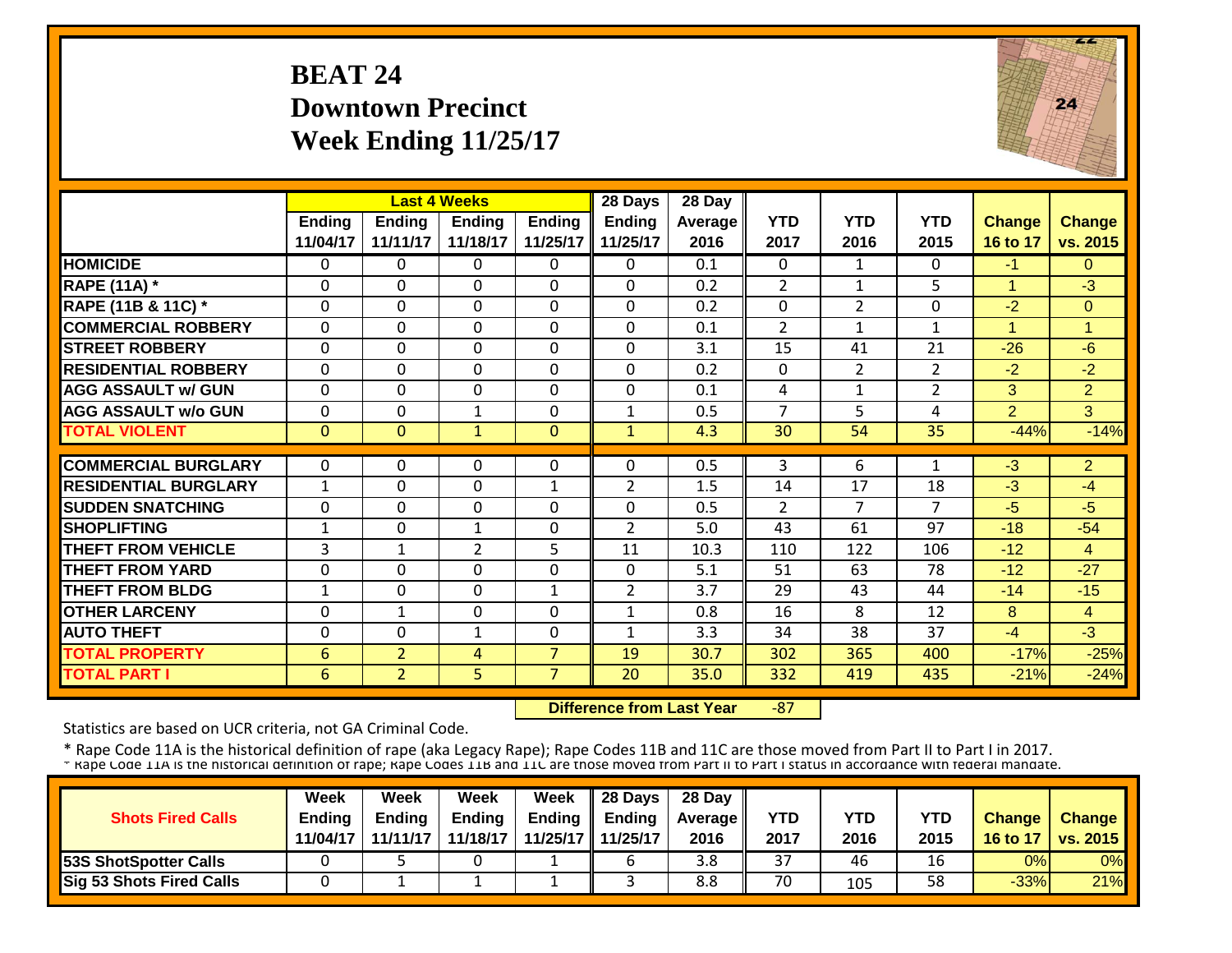#### **BEAT 25Downtown PrecinctWeek Ending 11/25/17**



|                             |                | <b>Last 4 Weeks</b> |                |                | 28 Days        | 28 Day  |                |                |                |                |                |
|-----------------------------|----------------|---------------------|----------------|----------------|----------------|---------|----------------|----------------|----------------|----------------|----------------|
|                             | <b>Ending</b>  | <b>Ending</b>       | <b>Endina</b>  | <b>Ending</b>  | <b>Ending</b>  | Average | <b>YTD</b>     | <b>YTD</b>     | <b>YTD</b>     | <b>Change</b>  | <b>Change</b>  |
|                             | 11/04/17       | 11/11/17            | 11/18/17       | 11/25/17       | 11/25/17       | 2016    | 2017           | 2016           | 2015           | 16 to 17       | vs. 2015       |
| <b>HOMICIDE</b>             | 1              | $\Omega$            | $\Omega$       | $\Omega$       | $\mathbf{1}$   | 0.0     | $\mathbf{1}$   | $\Omega$       | $\mathbf{1}$   | 1              | $\Omega$       |
| <b>RAPE (11A) *</b>         | $\Omega$       | $\Omega$            | $\Omega$       | $\Omega$       | $\Omega$       | 0.1     | 3              | $\mathbf{1}$   | $\overline{2}$ | $\overline{2}$ | 1              |
| RAPE (11B & 11C) *          | $\Omega$       | $\mathbf 0$         | $\mathbf{0}$   | $\Omega$       | $\Omega$       | 0.2     | $\Omega$       | 3              | 0              | $-3$           | $\Omega$       |
| <b>COMMERCIAL ROBBERY</b>   | $\Omega$       | $\Omega$            | $\Omega$       | $\Omega$       | $\Omega$       | 0.1     | 3              | $\mathbf{1}$   | 4              | $\overline{2}$ | $-1$           |
| <b>STREET ROBBERY</b>       | $\mathbf{0}$   | $\mathbf 0$         | $\Omega$       | $\Omega$       | $\Omega$       | 2.4     | 19             | 27             | 18             | $-8$           | 1              |
| <b>RESIDENTIAL ROBBERY</b>  | $\Omega$       | $\Omega$            | $\Omega$       | $\Omega$       | $\Omega$       | 0.0     | $\Omega$       | $\Omega$       | $\Omega$       | $\Omega$       | $\Omega$       |
| <b>AGG ASSAULT w/ GUN</b>   | $\Omega$       | $\Omega$            | $\Omega$       | 0              | $\Omega$       | 0.9     | 6              | 11             | 11             | $-5$           | $-5$           |
| <b>AGG ASSAULT w/o GUN</b>  | 0              | 1                   | $\Omega$       | 0              | $\mathbf{1}$   | 0.8     | $\overline{7}$ | 9              | 8              | $-2$           | $-1$           |
| <b>TOTAL VIOLENT</b>        | $\mathbf{1}$   | $\mathbf{1}$        | $\mathbf{0}$   | $\Omega$       | $\overline{2}$ | 4.5     | 39             | 52             | 44             | $-25%$         | $-11%$         |
|                             |                |                     |                |                |                |         |                |                |                |                |                |
| <b>COMMERCIAL BURGLARY</b>  | $\Omega$       | 0                   | 0              | 0              | $\Omega$       | 1.6     | 5              | 20             | 10             | $-15$          | $-5$           |
| <b>RESIDENTIAL BURGLARY</b> | $\Omega$       | 1                   | $\Omega$       | 0              | 1              | 1.7     | 8              | 20             | 17             | $-12$          | $-9$           |
| <b>SUDDEN SNATCHING</b>     | $\Omega$       | $\Omega$            | $\Omega$       | 0              | $\Omega$       | 0.2     | $\overline{4}$ | $\overline{2}$ | 6              | $\overline{2}$ | $-2$           |
| <b>SHOPLIFTING</b>          | 0              | $\mathbf 1$         | $\mathbf{0}$   | $\Omega$       | 1              | 4.0     | 47             | 47             | 21             | $\Omega$       | 26             |
| <b>THEFT FROM VEHICLE</b>   | $\mathbf{1}$   | $\mathbf 0$         | $\mathbf{0}$   | $\overline{2}$ | 3              | 9.5     | 74             | 111            | 54             | $-37$          | 20             |
| <b>THEFT FROM YARD</b>      | $\mathbf{0}$   | $\mathbf 0$         | $\mathbf 0$    | 0              | 0              | 2.3     | 34             | 26             | 17             | 8              | 17             |
| <b>THEFT FROM BLDG</b>      | $\mathbf{0}$   | 3                   | 1              | 0              | 4              | 2.3     | 25             | 27             | 23             | $-2$           | $\overline{2}$ |
| <b>OTHER LARCENY</b>        | $\Omega$       | $\Omega$            | $\Omega$       | $\Omega$       | $\Omega$       | 0.3     | 4              | 4              | $\overline{2}$ | $\Omega$       | $\overline{2}$ |
| <b>AUTO THEFT</b>           | $\Omega$       | 1                   | 1              | 1              | 3              | 3.2     | 33             | 37             | 33             | $-4$           | $\Omega$       |
| <b>TOTAL PROPERTY</b>       | $\mathbf{1}$   | 6                   | $\overline{2}$ | 3              | 12             | 25.0    | 234            | 294            | 183            | $-20%$         | 28%            |
| <b>TOTAL PART I</b>         | $\overline{2}$ | $\overline{7}$      | $\overline{2}$ | 3              | 14             | 29.5    | 273            | 346            | 227            | $-21%$         | 20%            |

 **Difference from Last Year**‐73

Statistics are based on UCR criteria, not GA Criminal Code.

|                                 | Week          | Week          | Week          | <b>Week</b> | $\parallel$ 28 Days       | 28 Day            |            |      |      |               |                 |
|---------------------------------|---------------|---------------|---------------|-------------|---------------------------|-------------------|------------|------|------|---------------|-----------------|
| <b>Shots Fired Calls</b>        | <b>Endina</b> | <b>Ending</b> | <b>Ending</b> |             | Ending $\parallel$ Ending | <b>Average</b> II | <b>YTD</b> | YTD  | YTD  | <b>Change</b> | <b>Change</b>   |
|                                 | 11/04/17      | 11/11/17      | 11/18/17      |             | 11/25/17 11/25/17         | 2016              | 2017       | 2016 | 2015 | 16 to 17      | <b>vs. 2015</b> |
| <b>53S ShotSpotter Calls</b>    |               |               |               |             |                           | 6.3               | 60         | 74   | 64   | 0%            | 0%              |
| <b>Sig 53 Shots Fired Calls</b> |               |               |               |             |                           | 6.4               | 57         | 81   | 63   | $-30%$        | $-10%$          |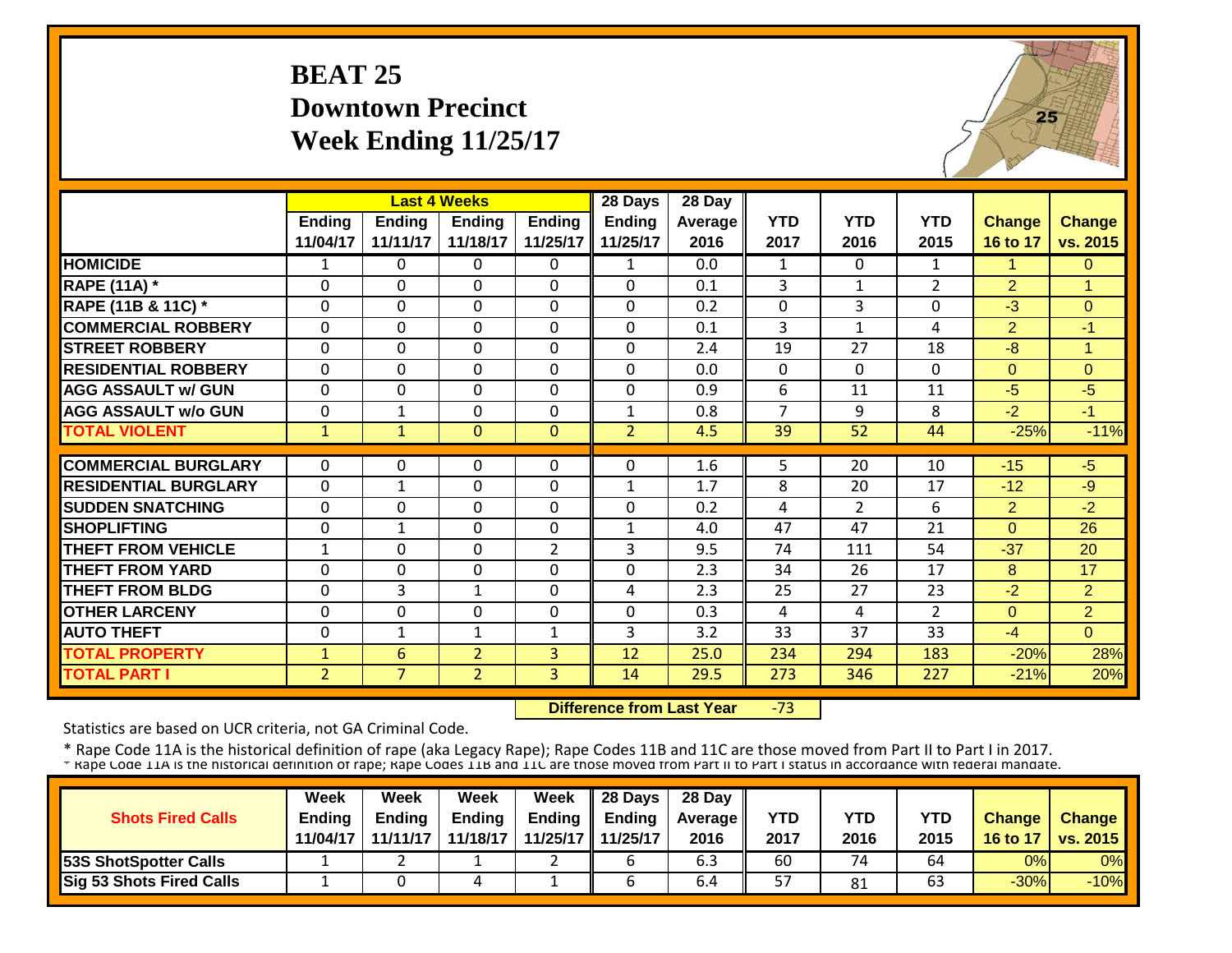#### **BEAT 26 Downtown PrecinctWeek Ending 11/25/17**



|                             |                |               | <b>Last 4 Weeks</b> |                | 28 Days        | 28 Day  |                |                |                |                |                 |
|-----------------------------|----------------|---------------|---------------------|----------------|----------------|---------|----------------|----------------|----------------|----------------|-----------------|
|                             | <b>Ending</b>  | <b>Ending</b> | <b>Ending</b>       | <b>Ending</b>  | <b>Ending</b>  | Average | <b>YTD</b>     | <b>YTD</b>     | <b>YTD</b>     | <b>Change</b>  | <b>Change</b>   |
|                             | 11/04/17       | 11/11/17      | 11/18/17            | 11/25/17       | 11/25/17       | 2016    | 2017           | 2016           | 2015           | 16 to 17       | vs. 2015        |
| <b>HOMICIDE</b>             | $\mathbf{0}$   | 0             | 0                   | 0              | 0              | 0.2     | 1              | $\overline{2}$ | 3              | $-1$           | $-2$            |
| <b>RAPE (11A) *</b>         | $\mathbf 0$    | 0             | 0                   | $\mathbf 0$    | 0              | 0.1     | $\mathbf{1}$   | 1              | 0              | $\Omega$       | 1               |
| RAPE (11B & 11C) *          | $\Omega$       | $\Omega$      | $\Omega$            | $\Omega$       | $\Omega$       | 0.5     | $\overline{2}$ | 6              | $\overline{2}$ | $-4$           | $\overline{0}$  |
| <b>COMMERCIAL ROBBERY</b>   | $\Omega$       | $\Omega$      | $\Omega$            | $\Omega$       | $\Omega$       | 0.0     | $\Omega$       | $\Omega$       | 1              | $\Omega$       | -1              |
| <b>STREET ROBBERY</b>       | $\Omega$       | 0             | $\mathbf{1}$        | $\mathbf{1}$   | $\overline{2}$ | 1.7     | 16             | 21             | 12             | $-5$           | $\overline{4}$  |
| <b>RESIDENTIAL ROBBERY</b>  | $\Omega$       | 0             | $\Omega$            | $\mathbf{1}$   | $\mathbf{1}$   | 0.1     | 4              | 1              | $\overline{2}$ | 3              | $\overline{2}$  |
| <b>AGG ASSAULT w/ GUN</b>   | $\Omega$       | 0             | $\mathbf 0$         | $\Omega$       | $\Omega$       | 2.3     | 4              | 29             | 8              | $-25$          | $-4$            |
| <b>AGG ASSAULT w/o GUN</b>  | $\Omega$       | 0             | $\mathbf{1}$        | $\Omega$       | $\mathbf{1}$   | 1.1     | 20             | 13             | 10             | $\overline{7}$ | 10 <sup>°</sup> |
| <b>TOTAL VIOLENT</b>        | $\mathbf{0}$   | $\Omega$      | $\overline{2}$      | $\overline{2}$ | 4              | 5.9     | 48             | 73             | 38             | $-34%$         | 26%             |
|                             |                |               |                     |                |                |         |                |                |                |                |                 |
| <b>COMMERCIAL BURGLARY</b>  | $\mathbf{0}$   | 0             | 1                   | 0              | $\mathbf{1}$   | 1.3     | 4              | 16             | 5              | $-12$          | $-1$            |
| <b>RESIDENTIAL BURGLARY</b> | $\mathbf{0}$   | 0             | $\mathbf 1$         | 0              | $\mathbf{1}$   | 4.1     | 32             | 50             | 42             | $-18$          | $-10$           |
| <b>SUDDEN SNATCHING</b>     | $\Omega$       | $\mathbf{1}$  | 0                   | 0              | $\mathbf{1}$   | 0.0     | 4              | $\Omega$       | $\overline{2}$ | $\overline{4}$ | $\overline{2}$  |
| <b>SHOPLIFTING</b>          | $\mathbf{0}$   | $\mathbf{1}$  | $\mathbf{1}$        | $\Omega$       | $\overline{2}$ | 2.4     | 19             | 27             | 37             | $-8$           | $-18$           |
| <b>THEFT FROM VEHICLE</b>   | $\mathbf 1$    | 1             | $\overline{2}$      | $\Omega$       | 4              | 4.6     | 77             | 54             | 50             | 23             | 27              |
| <b>THEFT FROM YARD</b>      | $\Omega$       | 1             | 1                   | $\Omega$       | $\overline{2}$ | 1.7     | 25             | 22             | 34             | 3              | $-9$            |
| <b>THEFT FROM BLDG</b>      | $\mathbf 1$    | 0             | 0                   | $\Omega$       | 1              | 1.9     | 17             | 25             | 18             | -8             | -1              |
| <b>OTHER LARCENY</b>        | $\Omega$       | 0             | 1                   | $\Omega$       | $\mathbf{1}$   | 0.5     | 6              | 6              | 1              | $\Omega$       | 5               |
| <b>AUTO THEFT</b>           | 1              | 1             | $\mathbf{1}$        | 0              | 3              | 2.1     | 20             | 24             | 35             | $-4$           | $-15$           |
| <b>TOTAL PROPERTY</b>       | 3              | 5             | 8                   | $\Omega$       | 16             | 18.7    | 204            | 224            | 224            | $-9%$          | $-9%$           |
| <b>TOTAL PART I</b>         | $\overline{3}$ | 5.            | 10                  | $\overline{2}$ | 20             | 24.6    | 252            | 297            | 262            | $-15%$         | $-4%$           |

 **Difference from Last Year** $-45$ 

Statistics are based on UCR criteria, not GA Criminal Code.

|                              | <b>Week</b>   | Week          | Week          | Week              | $\parallel$ 28 Days       | 28 Day            |            |      |      |               |                 |
|------------------------------|---------------|---------------|---------------|-------------------|---------------------------|-------------------|------------|------|------|---------------|-----------------|
| <b>Shots Fired Calls</b>     | <b>Endina</b> | <b>Ending</b> | <b>Ending</b> |                   | Ending $\parallel$ Ending | <b>Average</b> II | <b>YTD</b> | YTD  | YTD  | <b>Change</b> | <b>Change</b>   |
|                              | 11/04/17      | 11/11/17      | 11/18/17      | 11/25/17 11/25/17 |                           | 2016              | 2017       | 2016 | 2015 | 16 to 17      | <b>vs. 2015</b> |
| <b>53S ShotSpotter Calls</b> |               |               |               |                   | 11                        | 15.6              | 107        | 188  | 113  | 0%            | 0%              |
| Sig 53 Shots Fired Calls     |               |               |               |                   |                           | 13.3              | 104        | 162  | 115  | $-36%$        | $-10%$          |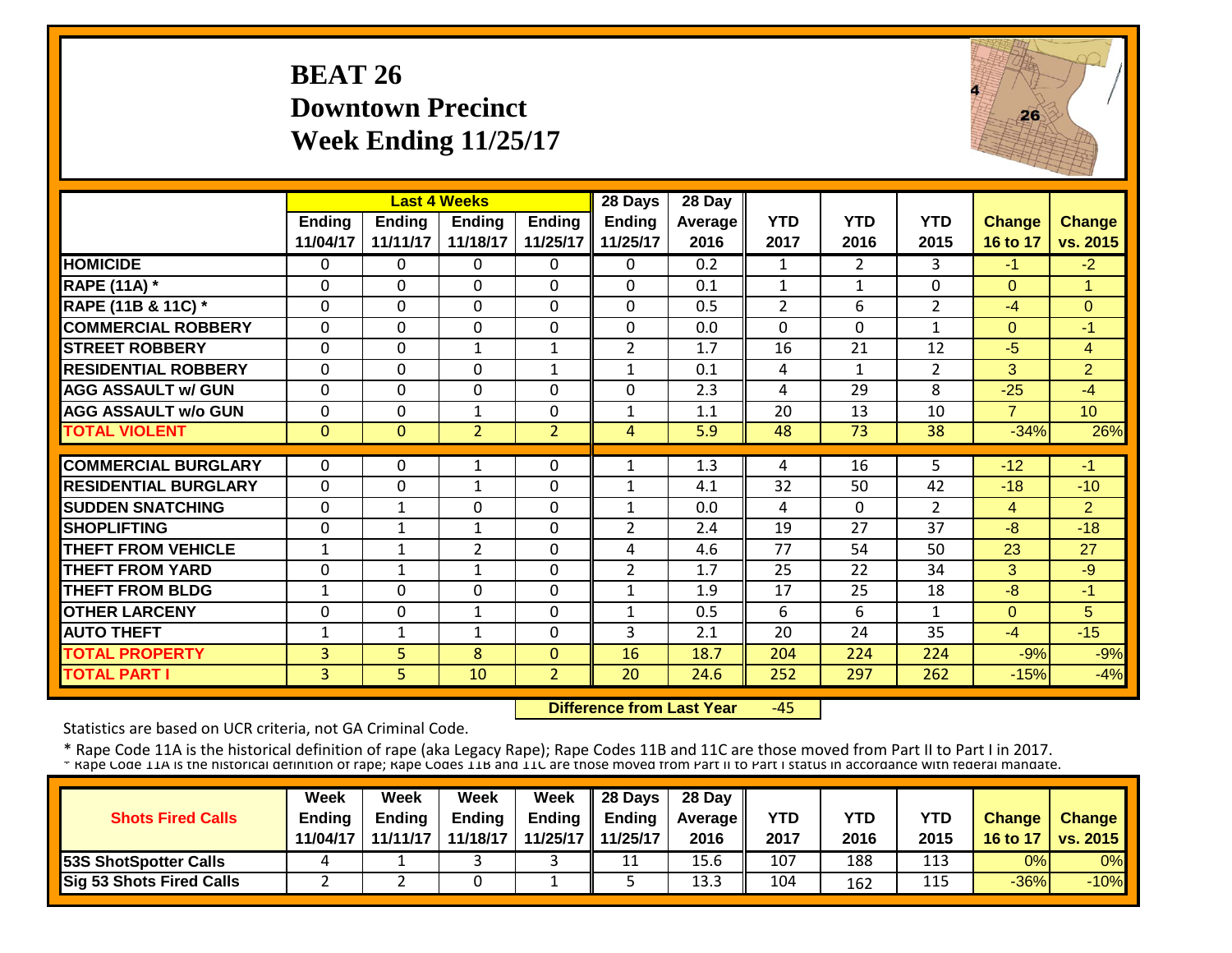

#### **COMPSTATCENTRAL PRECINCTWeek Ending 11/25/17**

**PRECINCT COMMANDER:**

**CAPT. BEN HERRON**



|                             | Week<br><b>Ending</b><br>11/25/17 | Week<br><b>Ending</b><br>11/18/17 | <b>Weekly</b><br>Avg<br>2016 | $28 - Day$<br><b>Ending</b><br>11/25/17 | 28-Day<br><b>Ending</b><br>10/28/17 | Avg<br>28-Day<br>2016 | <b>YTD</b><br>2017 | <b>YTD</b><br>2016 | <b>YTD</b><br>2015 | Change<br>16 to 17 | Change<br>vs. 2015 |
|-----------------------------|-----------------------------------|-----------------------------------|------------------------------|-----------------------------------------|-------------------------------------|-----------------------|--------------------|--------------------|--------------------|--------------------|--------------------|
| <b>HOMICIDE</b>             | 0                                 | $\Omega$                          | 0                            |                                         |                                     | $\overline{2}$        | 14                 | 23                 | 15                 | -9                 | $-1$               |
| <b>RAPE (11A)</b> *         | $\bf{0}$                          | $\Omega$                          | $\Omega$                     | -4                                      | $\Omega$                            |                       | 16                 | 12                 | 6                  | $\overline{4}$     | 10                 |
| RAPE (11B & 11C) *          | $\bf{0}$                          | $\Omega$                          | $\Omega$                     | $\bf{0}$                                | $\Omega$                            |                       | 8                  | 12                 | 5                  | $-4$               | 3                  |
| <b>COMMERCIAL ROBBERY</b>   | $\bf{0}$                          | $\Omega$                          | $\Omega$                     | $\mathbf{2}$                            |                                     |                       | 23                 | 13                 | 12                 | 10                 | 11                 |
| <b>STREET ROBBERY</b>       |                                   | 3                                 | $\overline{2}$               | 6                                       | 4                                   | 8                     | 55                 | 89                 | 90                 | $-34$              | $-35$              |
| <b>RESIDENTIAL ROBBERY</b>  | $\bf{0}$                          | $\Omega$                          | $\Omega$                     | $\bf{0}$                                | $\Omega$                            |                       | 9                  | 10                 | 9                  | $-1$               | $\overline{0}$     |
| <b>AGG ASSAULT w/ GUN</b>   |                                   |                                   |                              | 3 <sup>1</sup>                          | 4                                   | 5                     | 90                 | 60                 | 96                 | 30                 | $-6$               |
| <b>AGG ASSAULT w/o GUN</b>  | 2                                 | 3                                 |                              | 9                                       | 5                                   | 4                     | 81                 | 48                 | 53                 | 33                 | $\overline{28}$    |
| <b>TOTAL VIOLENT</b>        | 4                                 | 7                                 | 6                            | 22                                      | 15                                  | $\overline{23}$       | 296                | 267                | 286                | 11%                | 3%                 |
|                             |                                   |                                   |                              |                                         |                                     |                       |                    |                    |                    |                    |                    |
| <b>COMMERCIAL BURGLARY</b>  |                                   |                                   | 2                            | 3.                                      | $\overline{2}$                      | 8                     | 36                 | 104                | 62                 | $-68$              | $-26$              |
| <b>RESIDENTIAL BURGLARY</b> | 3                                 | $\overline{2}$                    | 7                            | 11                                      | 19                                  | 30                    | 203                | 359                | 370                | $-156$             | $-167$             |
| <b>SUDDEN SNATCHING</b>     | $\mathbf 0$                       | $\Omega$                          | 0                            | -1                                      | 2                                   |                       | 22                 | 18                 | 12                 | 4                  | 10                 |
| <b>SHOPLIFTING</b>          | 5                                 | $\overline{2}$                    | 3                            | 16                                      | 17                                  | 13                    | 216                | 148                | 91                 | 68                 | 125                |
| <b>THEFT FROM VEHICLE</b>   | 5.                                | $\overline{7}$                    | 9                            | 28                                      | 25                                  | 35                    | 381                | 405                | 528                | $-24$              | $-147$             |
| <b>THEFT FROM YARD</b>      |                                   |                                   | 4                            | 10                                      | 11                                  | 17                    | 186                | 218                | 183                | $-32$              | 3                  |
| <b>THEFT FROM BLDG</b>      |                                   | 6                                 | 6                            | 15                                      | 24                                  | 23                    | 194                | 271                | 199                | $-77$              | $-5$               |
| <b>OTHER LARCENY</b>        | $\mathbf 0$                       |                                   | 0                            | $\overline{\mathbf{4}}$                 |                                     | $\overline{2}$        | 37                 | 18                 | 34                 | 19                 | 3                  |
| <b>AUTO THEFT</b>           | $\mathbf{3}$                      | 5                                 | 4                            | 17                                      | 10                                  | 18                    | 191                | 212                | 242                | $-21$              | $-51$              |
| <b>TOTAL PROPERTY</b>       | 19                                | 25                                | 37                           | 105                                     | 111                                 | 146                   | 1466               | 1753               | 1721               | $-16%$             | $-15%$             |
| <b>TOTAL PART I</b>         | 23                                | 32                                | 42                           | 127                                     | 126                                 | 169                   | 1762               | 2020               | 2007               | $-13%$             | $-12%$             |

Statistics are based on UCR criteria, not GA Criminal Code. **Difference from Last Year** -258

Statistics are preliminary, based on RMS data at the time prepared, and are subject to change due to late reports, reclassifications, updated locations, etc.

| <b>Citizen Initiated Calls</b>  | Week<br><b>Ending</b><br>11/25/17 | <b>Week</b><br>Ending<br>11/18/17 | <b>Weekly</b><br>Avq<br>2015 | $28-Dav$<br><b>Ending</b><br>1/25/17 | 28-Day<br><b>Ending</b><br>10/28/17 | Avg<br>$28$ -Day<br>2016 | YTD<br>2017 | YTD<br>2016 | <b>YTD</b><br>2015 | <b>Change</b><br>16 to 17 | <b>Change</b><br>vs. 2015 |
|---------------------------------|-----------------------------------|-----------------------------------|------------------------------|--------------------------------------|-------------------------------------|--------------------------|-------------|-------------|--------------------|---------------------------|---------------------------|
| <b>Midnight Shift</b>           | 78                                | 94                                | 126                          | 385                                  | 411                                 | 503                      | 4937        | 5847        | 5578               | $-910$                    | $-641$                    |
| Day Shift                       | 195                               | 227                               | 271                          | 929                                  | 971                                 | 1085                     | 11258       | 12237       | 12181              | $-979$                    | $-923$                    |
| <b>Afternoon Shift</b>          | 183                               | 233                               | 294                          | 906                                  | 993                                 | 1176                     | 12188       | 13089       | 13028              | $-901$                    | $-840$                    |
| <b>TOTAL CITIZEN CFS</b>        | 456                               | 554                               | 691                          | 2220                                 | 2375                                | 2764                     | 28383       | 31173       | 30787              | $-9.0%$                   | $-7.8%$                   |
| <b>53S ShotSpotter Calls</b>    |                                   |                                   | 12                           | 53                                   | 40                                  | 49                       | 550         | 571         | 541                | $-21$                     | 9                         |
| <b>Sig 53 Shots Fired Calls</b> |                                   | 14                                | 19                           | 62                                   | 47                                  | 74                       | 774         | 852         | 876                | $-78$                     | $-102$                    |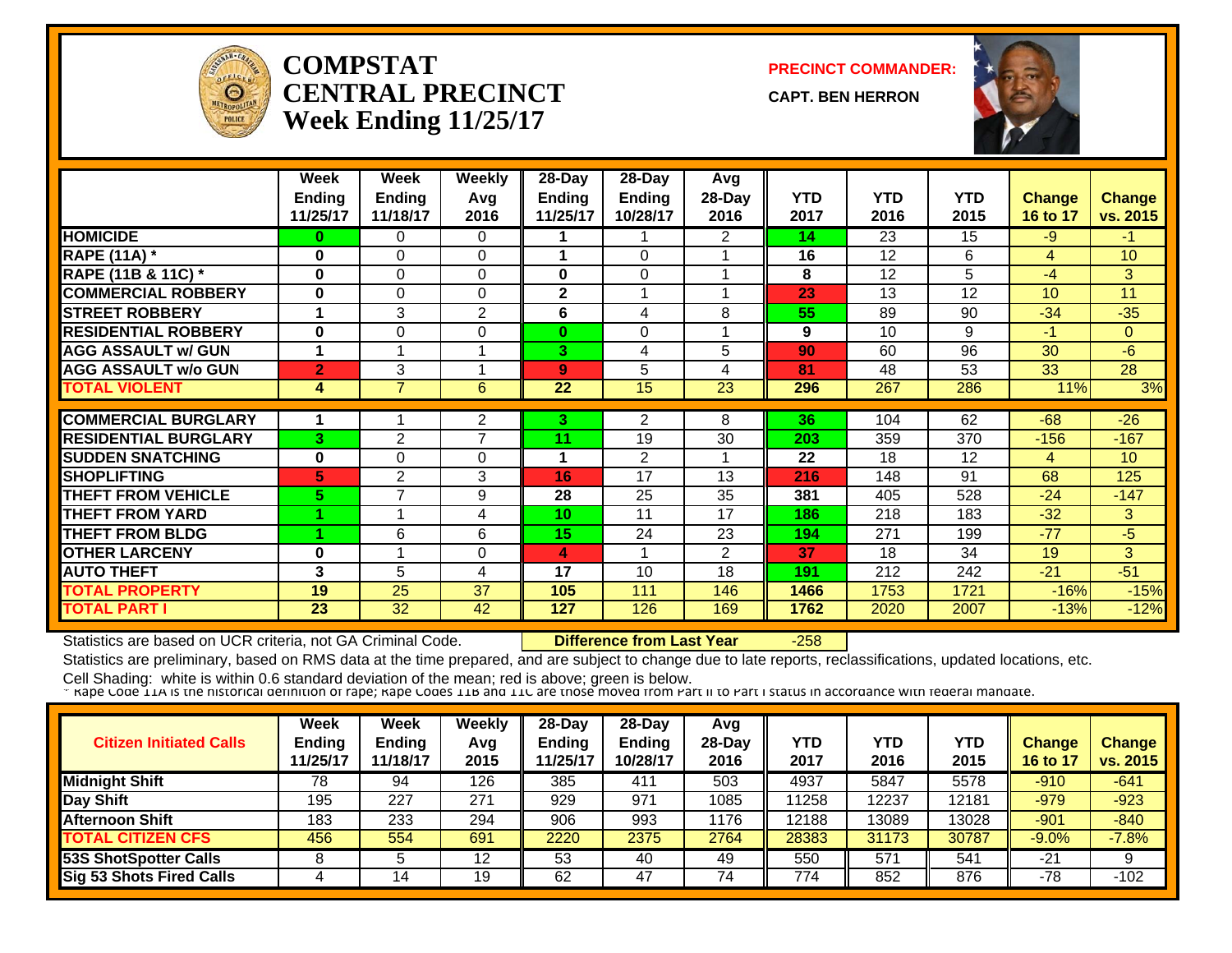# **BEAT 31 Central Precinct Week Ending 11/25/17**



|                             |                |               | <b>Last 4 Weeks</b> |                | 28 Days        | 28 Day  |              |              |                |                |                |
|-----------------------------|----------------|---------------|---------------------|----------------|----------------|---------|--------------|--------------|----------------|----------------|----------------|
|                             | <b>Ending</b>  | <b>Ending</b> | <b>Ending</b>       | <b>Ending</b>  | <b>Ending</b>  | Average | <b>YTD</b>   | <b>YTD</b>   | <b>YTD</b>     | <b>Change</b>  | Change         |
|                             | 11/04/17       | 11/11/17      | 11/18/17            | 11/25/17       | 11/25/17       | 2016    | 2017         | 2016         | 2015           | 16 to 17       | vs. 2015       |
| <b>HOMICIDE</b>             | $\Omega$       | 0             | 0                   | 0              | 0              | 0.2     | 4            | 3            | $\overline{2}$ | 1              | 2 <sup>1</sup> |
| <b>RAPE (11A)</b> *         | $\Omega$       | 0             | $\Omega$            | $\Omega$       | $\Omega$       | 0.0     | 6            | $\Omega$     | 1              | 6              | 5 <sup>5</sup> |
| RAPE (11B & 11C) *          | $\mathbf 0$    | 0             | $\mathbf 0$         | $\Omega$       | $\mathbf 0$    | 0.2     | $\mathbf 0$  | 3            | $\Omega$       | $-3$           | $\mathbf{0}$   |
| <b>COMMERCIAL ROBBERY</b>   | $\Omega$       | 0             | $\mathbf 0$         | $\Omega$       | $\Omega$       | 0.1     | $\mathbf{1}$ | $\mathbf{1}$ | $\Omega$       | $\Omega$       | $\overline{1}$ |
| <b>STREET ROBBERY</b>       | $\mathbf 0$    | 0             | 0                   | 0              | $\Omega$       | 0.8     | 8            | 11           | 18             | $-3$           | $-10$          |
| <b>RESIDENTIAL ROBBERY</b>  | $\Omega$       | $\Omega$      | $\mathbf 0$         | $\Omega$       | $\Omega$       | 0.2     | 4            | 3            | $\overline{3}$ | $\mathbf{1}$   | 1              |
| <b>AGG ASSAULT w/ GUN</b>   | $\mathbf 0$    | 0             | $\mathbf{1}$        | 1              | $\overline{2}$ | 1.5     | 29           | 18           | 35             | 11             | $-6$           |
| <b>AGG ASSAULT w/o GUN</b>  | $\Omega$       | 0             | $\mathbf{1}$        | $\mathbf{1}$   | $\overline{2}$ | 0.8     | 23           | 11           | 9              | 12             | 14             |
| <b>TOTAL VIOLENT</b>        | $\mathbf{0}$   | $\Omega$      | $\overline{2}$      | $\overline{2}$ | 4              | 4.0     | 75           | 50           | 68             | 50%            | 10%            |
|                             |                |               |                     |                |                |         |              |              |                |                |                |
| <b>COMMERCIAL BURGLARY</b>  | $\mathbf{0}$   | 0             | $\Omega$            | $\Omega$       | $\Omega$       | 0.5     | 5            | 7            | 6              | $-2$           | $-1$           |
| <b>RESIDENTIAL BURGLARY</b> | $\mathbf{0}$   | $\mathbf{1}$  | $\mathbf 1$         | 0              | $\overline{2}$ | 6.0     | 63           | 73           | 82             | $-10$          | $-19$          |
| <b>SUDDEN SNATCHING</b>     | $\mathbf 0$    | 0             | 0                   | 0              | 0              | 0.3     | 6            | 4            | $\overline{2}$ | $\overline{2}$ | $\overline{4}$ |
| <b>SHOPLIFTING</b>          | $\mathbf 1$    | 1             | $\Omega$            | 1              | 3              | 0.5     | 34           | 6            | $\overline{2}$ | 28             | 32             |
| <b>THEFT FROM VEHICLE</b>   | 1              | 1             | 1                   | $\Omega$       | 3              | 2.8     | 38           | 34           | 57             | $\overline{4}$ | $-19$          |
| <b>THEFT FROM YARD</b>      | $\Omega$       | 1             | $\Omega$            | 0              | $\mathbf{1}$   | 1.8     | 19           | 21           | 16             | $-2$           | 3              |
| <b>THEFT FROM BLDG</b>      | $\Omega$       | 0             | 1                   | 0              | 1              | 2.4     | 28           | 29           | 27             | -1             | 1              |
| <b>OTHER LARCENY</b>        | $\Omega$       | 0             | $\Omega$            | 0              | $\Omega$       | 0.3     | 2            | 4            | 1              | $-2$           | 1              |
| <b>AUTO THEFT</b>           | $\Omega$       | $\mathbf{1}$  | $\mathbf{1}$        | 1              | 3              | 3.0     | 36           | 35           | 40             | $\mathbf{1}$   | $-4$           |
| <b>TOTAL PROPERTY</b>       | $\overline{2}$ | 5             | 4                   | $\overline{2}$ | 13             | 17.6    | 231          | 213          | 233            | 8%             | $-1%$          |
| <b>TOTAL PART I</b>         | $\overline{2}$ | 5             | $6\phantom{1}$      | 4              | 17             | 21.6    | 306          | 263          | 301            | 16%            | 2%             |

 **Difference from Last Year**43

Statistics are based on UCR criteria, not GA Criminal Code.

|                                 | Week          | Week          | Week          | Week        | 28 Days       | 28 Day            |      |      |      |               |                          |
|---------------------------------|---------------|---------------|---------------|-------------|---------------|-------------------|------|------|------|---------------|--------------------------|
| <b>Shots Fired Calls</b>        | <b>Ending</b> | <b>Ending</b> | <b>Ending</b> | Ending      | <b>Ending</b> | <b>Average II</b> | YTD  | YTD  | YTD  | <b>Change</b> | Change                   |
|                                 | 11/04/17      | 11/11/17      | 11/18/17      | 11/25/17 II | 11/25/17      | 2016              | 2017 | 2016 | 2015 | 16 to 17      | $\vert$ vs. 2015 $\vert$ |
| <b>53S ShotSpotter Calls</b>    | 10            |               |               |             | 23            | 16.8              | 220  | 199  | 219  | 0%            | 0%                       |
| <b>Sig 53 Shots Fired Calls</b> |               |               |               | ے           | 20            | 13.               | 189  | 155  | 177  | 22%           | 7%                       |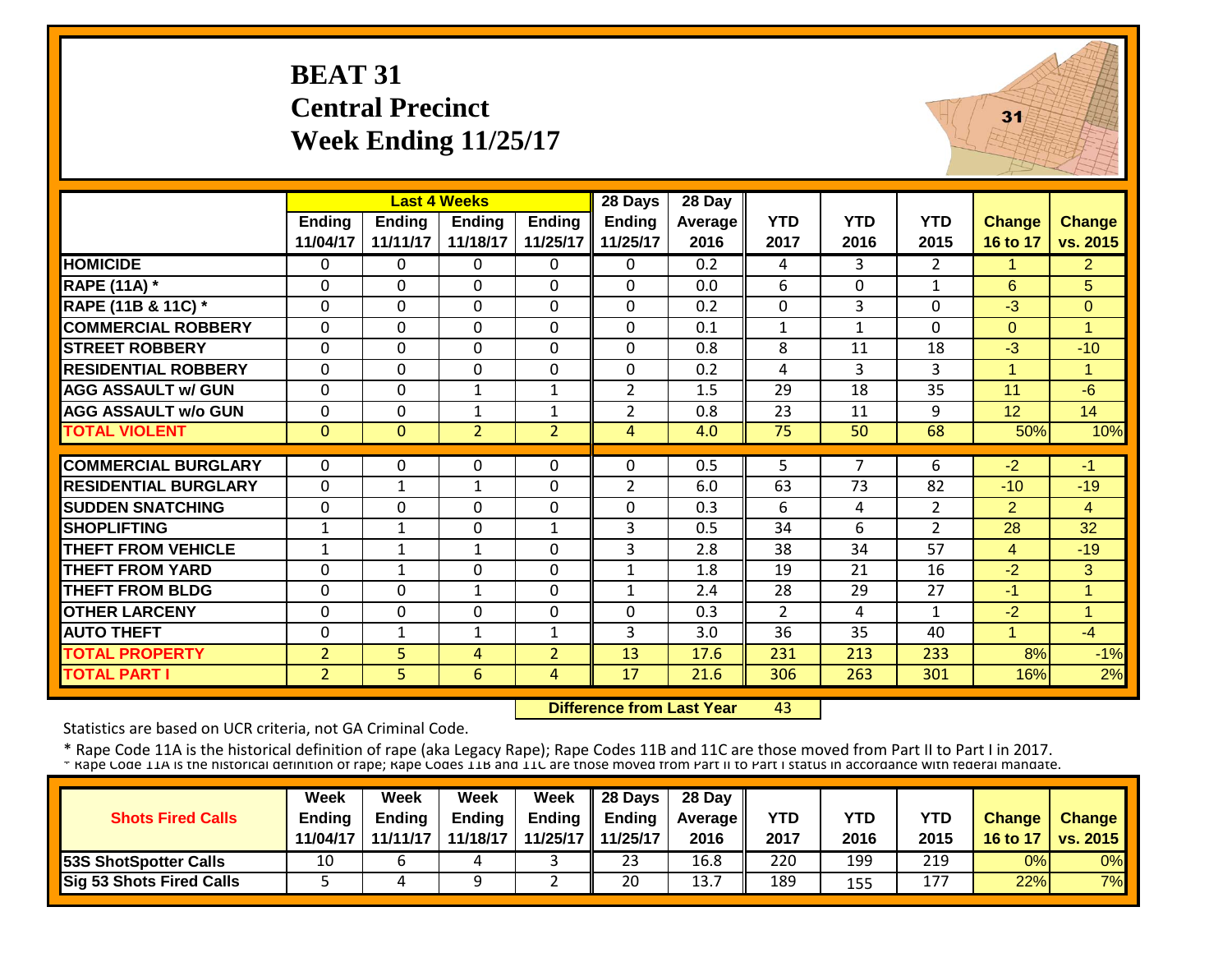# **BEAT 32 Central Precinct Week Ending 11/25/17**



|                             |                | <b>Last 4 Weeks</b> |                |               | 28 Days        | 28 Day  |                |                |                |                |                |
|-----------------------------|----------------|---------------------|----------------|---------------|----------------|---------|----------------|----------------|----------------|----------------|----------------|
|                             | <b>Ending</b>  | <b>Ending</b>       | <b>Ending</b>  | <b>Ending</b> | <b>Ending</b>  | Average | <b>YTD</b>     | <b>YTD</b>     | <b>YTD</b>     | <b>Change</b>  | Change         |
|                             | 11/04/17       | 11/11/17            | 11/18/17       | 11/25/17      | 11/25/17       | 2016    | 2017           | 2016           | 2015           | 16 to 17       | vs. 2015       |
| <b>HOMICIDE</b>             | $\Omega$       | 0                   | $\Omega$       | $\Omega$      | 0              | 0.3     | 1              | 4              | 3              | $-3$           | $-2$           |
| <b>RAPE (11A) *</b>         | $\Omega$       | $\mathbf{1}$        | $\mathbf 0$    | $\Omega$      | $\mathbf{1}$   | 0.1     | $\mathbf{1}$   | 1              | $\mathbf{1}$   | $\Omega$       | $\Omega$       |
| RAPE (11B & 11C) *          | $\mathbf 0$    | $\Omega$            | $\Omega$       | $\Omega$      | $\Omega$       | 0.0     | $\mathbf 0$    | $\Omega$       | $\Omega$       | $\Omega$       | $\overline{0}$ |
| <b>COMMERCIAL ROBBERY</b>   | $\mathbf{1}$   | $\Omega$            | $\Omega$       | $\Omega$      | $\mathbf{1}$   | 0.4     | 8              | 5              | $\overline{2}$ | 3              | 6              |
| <b>STREET ROBBERY</b>       | $\mathbf{1}$   | $\Omega$            | $\Omega$       | $\Omega$      | $\mathbf{1}$   | 1.1     | 5              | 14             | 6              | $-9$           | $-1$           |
| <b>RESIDENTIAL ROBBERY</b>  | $\Omega$       | $\mathbf 0$         | $\Omega$       | $\Omega$      | $\Omega$       | 0.0     | $\mathbf{1}$   | $\mathbf{1}$   | $\Omega$       | $\Omega$       | $\overline{1}$ |
| <b>AGG ASSAULT w/ GUN</b>   | $\mathbf 0$    | 1                   | $\mathbf 0$    | 0             | $\mathbf{1}$   | 1.0     | 12             | 14             | 16             | $-2$           | $-4$           |
| <b>AGG ASSAULT w/o GUN</b>  | $\overline{2}$ | $\mathbf 0$         | $\mathbf 0$    | $\Omega$      | $\overline{2}$ | 0.5     | 16             | 7              | 10             | 9 <sup>°</sup> | 6              |
| <b>TOTAL VIOLENT</b>        | 4              | $\overline{2}$      | $\Omega$       | $\Omega$      | 6              | 3.4     | 44             | 46             | 38             | $-4%$          | 16%            |
| <b>COMMERCIAL BURGLARY</b>  | $\Omega$       | 0                   | 0              | 0             | $\Omega$       | 1.8     | 13             | 25             | 12             | $-12$          | 1              |
| <b>RESIDENTIAL BURGLARY</b> | $\mathbf 0$    | 2                   | 1              | $\Omega$      | 3              | 4.5     | 46             | 55             | 50             | $-9$           | $-4$           |
| <b>SUDDEN SNATCHING</b>     | $\mathbf 0$    | $\mathbf 0$         | $\mathbf 0$    | $\Omega$      | $\Omega$       | 0.2     | 3              | $\overline{2}$ | $\overline{2}$ | 1              | 1              |
| <b>SHOPLIFTING</b>          | $\Omega$       | 3                   | $\mathbf 0$    | $\mathbf{1}$  | 4              | 2.1     | 42             | 33             | 23             | 9              | 19             |
| <b>THEFT FROM VEHICLE</b>   | $\Omega$       | 3                   | $\Omega$       | $\mathbf{1}$  | 4              | 4.3     | 37             | 60             | 61             | $-23$          | $-24$          |
| <b>THEFT FROM YARD</b>      | $\overline{2}$ | $\mathbf{1}$        | $\mathbf 0$    | $\Omega$      | 3              | 1.8     | 20             | 23             | 16             | $-3$           | $\overline{4}$ |
| <b>THEFT FROM BLDG</b>      | $\Omega$       | $\Omega$            | 1              | 1             | $\overline{2}$ | 2.7     | 36             | 35             | 30             | $\mathbf 1$    | 6              |
| <b>OTHER LARCENY</b>        | $\Omega$       | $\Omega$            | $\Omega$       | $\Omega$      | $\Omega$       | 0.1     | $\overline{7}$ | $\overline{2}$ | 4              | 5              | 3              |
| <b>AUTO THEFT</b>           | $\Omega$       | $\Omega$            | $\overline{2}$ | 0             | $\overline{2}$ | 2.8     | 28             | 35             | 33             | $-7$           | $-5$           |
| <b>TOTAL PROPERTY</b>       | $\overline{2}$ | 9                   | 4              | 3             | 18             | 20.2    | 232            | 270            | 231            | $-14%$         | 0%             |
| <b>TOTAL PART I</b>         | 6              | 11                  | 4              | 3             | 24             | 23.6    | 276            | 316            | 269            | $-13%$         | 3%             |

 **Difference from Last Year** $-40$ 

Statistics are based on UCR criteria, not GA Criminal Code.

|                                 | Week          | Week          | Week          | <b>Week</b>       | $\parallel$ 28 Days       | 28 Day            |            |      |      |               |                 |
|---------------------------------|---------------|---------------|---------------|-------------------|---------------------------|-------------------|------------|------|------|---------------|-----------------|
| <b>Shots Fired Calls</b>        | <b>Endina</b> | <b>Ending</b> | <b>Ending</b> |                   | Ending $\parallel$ Ending | <b>Average</b> II | <b>YTD</b> | YTD  | YTD  | <b>Change</b> | <b>Change</b>   |
|                                 | 11/04/17      | 11/11/17      | 11/18/17      | 11/25/17 11/25/17 |                           | 2016              | 2017       | 2016 | 2015 | 16 to 17      | <b>vs. 2015</b> |
| <b>53S ShotSpotter Calls</b>    |               |               |               |                   |                           | 0.1               |            |      |      | 0%            | 0%              |
| <b>Sig 53 Shots Fired Calls</b> |               |               |               |                   |                           | 9.4               | 87         | 89   | 114  | $-2%$         | $-24%$          |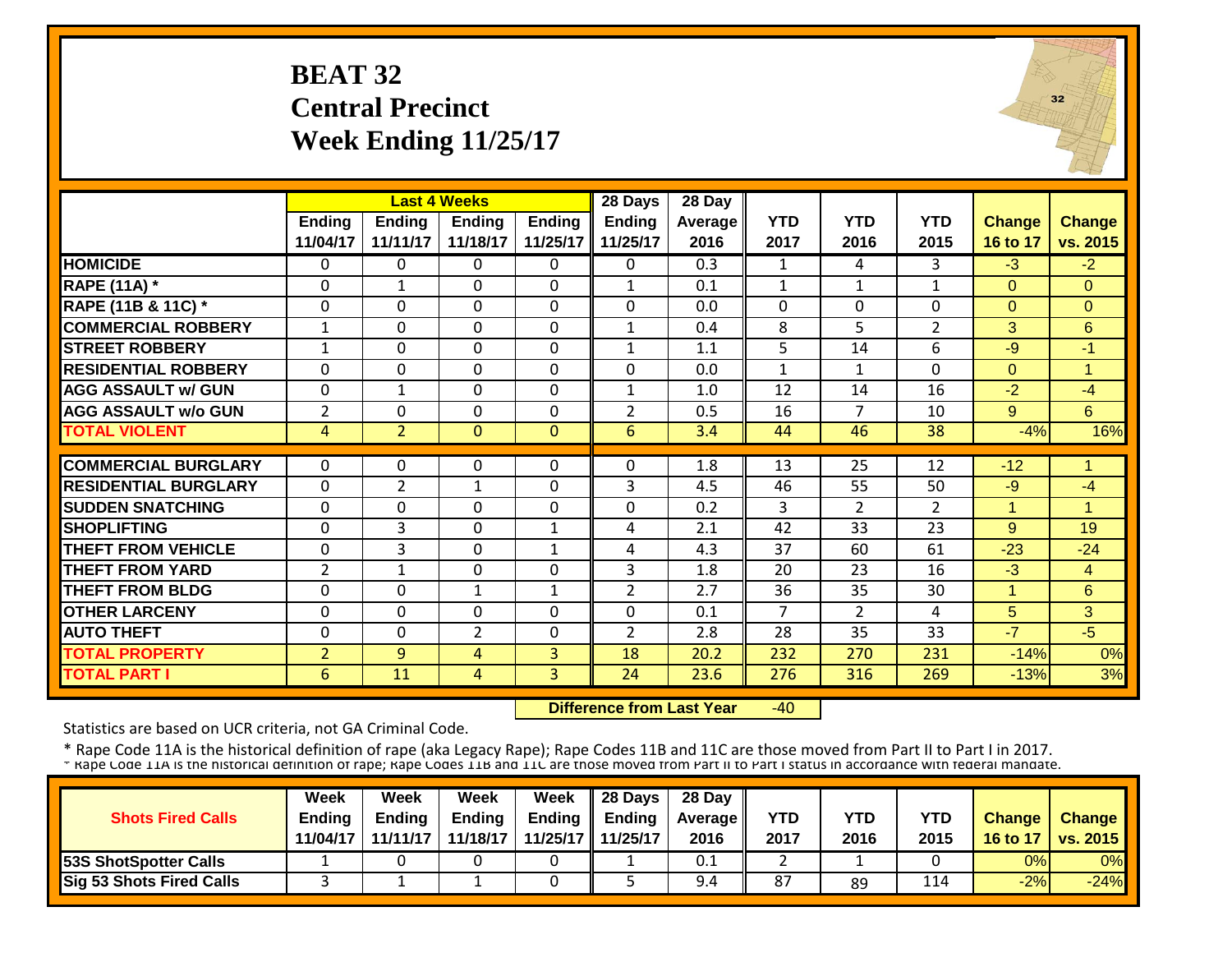# **BEAT 33 Central Precinct Week Ending 11/25/17**



|                             |                | <b>Last 4 Weeks</b> |                |                | 28 Days        | 28 Day  |                |              |                |                |                |
|-----------------------------|----------------|---------------------|----------------|----------------|----------------|---------|----------------|--------------|----------------|----------------|----------------|
|                             | <b>Ending</b>  | <b>Ending</b>       | <b>Ending</b>  | <b>Ending</b>  | <b>Ending</b>  | Average | <b>YTD</b>     | <b>YTD</b>   | <b>YTD</b>     | <b>Change</b>  | <b>Change</b>  |
|                             | 11/04/17       | 11/11/17            | 11/18/17       | 11/25/17       | 11/25/17       | 2016    | 2017           | 2016         | 2015           | 16 to 17       | vs. 2015       |
| <b>HOMICIDE</b>             | $\Omega$       | 0                   | $\mathbf{0}$   | 0              | $\Omega$       | 0.8     | $\Omega$       | 10           | 3              | $-10$          | $-3$           |
| <b>RAPE (11A) *</b>         | $\Omega$       | 0                   | 0              | $\Omega$       | $\Omega$       | 0.4     | $\Omega$       | 5.           | $\overline{2}$ | $-5$           | $-2$           |
| RAPE (11B & 11C) *          | $\mathbf 0$    | 0                   | $\mathbf 0$    | $\Omega$       | 0              | 0.2     | 4              | $\Omega$     | $\mathbf{1}$   | $\overline{4}$ | 3              |
| <b>COMMERCIAL ROBBERY</b>   | $\Omega$       | 0                   | $\mathbf 0$    | $\Omega$       | $\Omega$       | 0.2     | $\overline{2}$ | 3            | $\mathbf{1}$   | $-1$           | $\overline{ }$ |
| <b>STREET ROBBERY</b>       | $\Omega$       | 0                   | $\mathbf{1}$   | $\Omega$       | $\mathbf{1}$   | 2.1     | 19             | 19           | 25             | $\mathbf{0}$   | $-6$           |
| <b>RESIDENTIAL ROBBERY</b>  | $\Omega$       | $\Omega$            | $\mathbf 0$    | $\Omega$       | $\Omega$       | 0.1     | $\Omega$       | $\mathbf{1}$ | $\overline{2}$ | $-1$           | $-2$           |
| <b>AGG ASSAULT w/ GUN</b>   | $\mathbf 0$    | 0                   | $\mathbf 0$    | $\Omega$       | 0              | 0.4     | 10             | 5.           | 10             | 5              | $\Omega$       |
| <b>AGG ASSAULT w/o GUN</b>  | $\Omega$       | 0                   | $\Omega$       | $\Omega$       | $\Omega$       | 0.8     | 8              | 10           | 11             | $-2$           | $-3$           |
| <b>TOTAL VIOLENT</b>        | $\Omega$       | $\overline{0}$      | $\mathbf{1}$   | $\Omega$       | $\mathbf{1}$   | 5.0     | 43             | 53           | 55             | $-19%$         | $-22%$         |
|                             |                |                     |                |                |                |         |                |              |                |                |                |
| <b>COMMERCIAL BURGLARY</b>  | $\Omega$       | 0                   | 1              | 0              | 1              | 2.4     | 7              | 30           | 23             | $-23$          | $-16$          |
| <b>RESIDENTIAL BURGLARY</b> | $\Omega$       | $\mathbf{1}$        | $\Omega$       | $\mathbf{1}$   | $\overline{2}$ | 3.8     | 15             | 44           | 49             | $-29$          | $-34$          |
| <b>SUDDEN SNATCHING</b>     | $\mathbf{1}$   | 0                   | $\Omega$       | $\Omega$       | $\mathbf{1}$   | 0.5     | 5              | 6            | 3              | $-1$           | $\overline{2}$ |
| <b>SHOPLIFTING</b>          | 1              | 1                   | $\Omega$       | $\Omega$       | 2              | 2.1     | 36             | 27           | 15             | 9              | 21             |
| <b>THEFT FROM VEHICLE</b>   | 4              | 0                   | $\overline{2}$ | 1              | 7              | 8.1     | 84             | 93           | 98             | -9             | $-14$          |
| <b>THEFT FROM YARD</b>      | $\overline{2}$ | 1                   | 0              | 0              | 3              | 6.0     | 67             | 78           | 53             | $-11$          | 14             |
| <b>THEFT FROM BLDG</b>      | $\Omega$       | $\Omega$            | $\Omega$       | $\Omega$       | $\Omega$       | 4.8     | 33             | 57           | 43             | $-24$          | $-10$          |
| <b>OTHER LARCENY</b>        | $\Omega$       | $\overline{2}$      | 0              | $\Omega$       | $\overline{2}$ | 0.5     | $\overline{7}$ | 6            | 11             | $\mathbf{1}$   | $-4$           |
| <b>AUTO THEFT</b>           | 1              | 3                   | 1              | 0              | 5              | 3.4     | 42             | 41           | 51             | 1              | $-9$           |
| <b>TOTAL PROPERTY</b>       | 9              | 8                   | 4              | $\overline{2}$ | 23             | 31.7    | 296            | 382          | 346            | $-23%$         | $-14%$         |
| <b>TOTAL PART I</b>         | 9              | 8                   | 5              | $\overline{2}$ | 24             | 36.6    | 339            | 435          | 401            | $-22%$         | $-15%$         |

 **Difference from Last Year**‐96

Statistics are based on UCR criteria, not GA Criminal Code.

|                                 | <b>Week</b>   | Week     | Week          | Week          | 28 Days  | 28 Day            |      |      |      |               |                 |
|---------------------------------|---------------|----------|---------------|---------------|----------|-------------------|------|------|------|---------------|-----------------|
| <b>Shots Fired Calls</b>        | <b>Ending</b> | Endina   | <b>Ending</b> | <b>Ending</b> | Endina   | <b>Average II</b> | YTD  | YTD  | YTD  | <b>Change</b> | <b>Change</b>   |
|                                 | 11/04/17      | 11/11/17 | 11/18/17      | 11/25/17      | 11/25/17 | 2016              | 2017 | 2016 | 2015 | 16 to 17      | <b>VS. 2015</b> |
| <b>53S ShotSpotter Calls</b>    |               |          |               |               |          | . 4.              | 60   | 66   | 60   | 0%            | 0%              |
| <b>Sig 53 Shots Fired Calls</b> |               |          |               |               |          | 12.8              | 118  | 153  | 125  | $-23%$        | $-6%$           |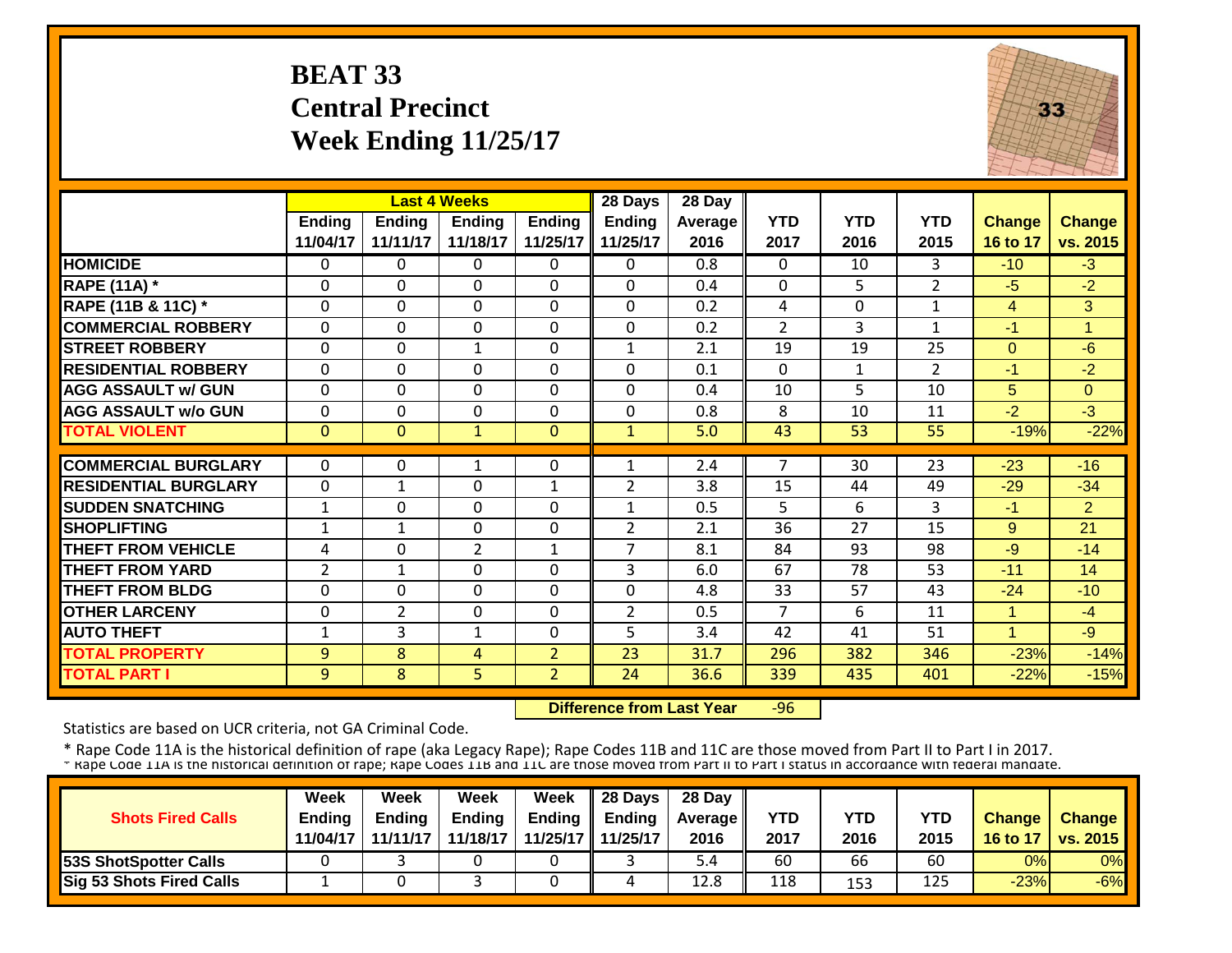# **BEAT 34 Central Precinct Week Ending 11/25/17**



|                             |                |                | <b>Last 4 Weeks</b> |                | 28 Days        | 28 Day  |                |                |                |                |                |
|-----------------------------|----------------|----------------|---------------------|----------------|----------------|---------|----------------|----------------|----------------|----------------|----------------|
|                             | Ending         | <b>Ending</b>  | Endina              | <b>Ending</b>  | <b>Ending</b>  | Average | <b>YTD</b>     | <b>YTD</b>     | <b>YTD</b>     | <b>Change</b>  | <b>Change</b>  |
|                             | 11/04/17       | 11/11/17       | 11/18/17            | 11/25/17       | 11/25/17       | 2016    | 2017           | 2016           | 2015           | 16 to 17       | vs. 2015       |
| <b>HOMICIDE</b>             | $\mathbf{0}$   | $\Omega$       | $\Omega$            | $\Omega$       | 0              | 0.0     | $\mathbf{1}$   | $\Omega$       | $\mathbf{1}$   | 1              | $\Omega$       |
| <b>RAPE (11A) *</b>         | $\Omega$       | $\Omega$       | $\Omega$            | $\Omega$       | $\Omega$       | 0.1     | 4              | 2              | $\overline{2}$ | 2              | $\overline{2}$ |
| RAPE (11B & 11C) *          | $\mathbf 0$    | $\Omega$       | $\Omega$            | $\Omega$       | 0              | 0.2     | $\overline{2}$ | 3              | 3              | $-1$           | $-1$           |
| <b>COMMERCIAL ROBBERY</b>   | $\mathbf{1}$   | $\Omega$       | $\Omega$            | $\Omega$       | $\mathbf{1}$   | 0.2     | 9              | 3              | 6              | 6              | 3              |
| <b>STREET ROBBERY</b>       | $\Omega$       | $\Omega$       | $\overline{2}$      | 1              | 3              | 0.8     | 6              | 9              | 6              | -3             | $\Omega$       |
| <b>RESIDENTIAL ROBBERY</b>  | $\mathbf 0$    | $\Omega$       | $\Omega$            | $\Omega$       | $\Omega$       | 0.2     | $\Omega$       | $\Omega$       | $\mathbf{1}$   | $\Omega$       | $-1$           |
| <b>AGG ASSAULT w/ GUN</b>   | $\mathbf 0$    | 0              | $\mathbf{0}$        | $\Omega$       | 0              | 0.5     | 9              | $\overline{2}$ | $\overline{7}$ | $\overline{7}$ | $\overline{2}$ |
| <b>AGG ASSAULT w/o GUN</b>  | $\mathbf{1}$   | $\Omega$       | $\Omega$            | $\mathbf{1}$   | $\overline{2}$ | 0.5     | 10             | 5              | 4              | 5              | 6              |
| <b>TOTAL VIOLENT</b>        | $\overline{2}$ | $\Omega$       | $\overline{2}$      | $\overline{2}$ | 6              | 2.4     | 41             | 24             | 30             | 71%            | 37%            |
|                             |                |                |                     |                |                |         |                |                |                |                |                |
| <b>COMMERCIAL BURGLARY</b>  | $\mathbf{0}$   | 0              | $\Omega$            | 0              | $\Omega$       | 1.4     | 2              | 12             | 10             | $-10$          | -8             |
| <b>RESIDENTIAL BURGLARY</b> | $\Omega$       | $\Omega$       | $\Omega$            | $\Omega$       | $\Omega$       | 4.4     | 22             | 50             | 32             | $-28$          | $-10$          |
| <b>ISUDDEN SNATCHING</b>    | $\Omega$       | $\Omega$       | $\Omega$            | $\Omega$       | $\Omega$       | 0.1     | $\overline{2}$ | 1              | $\mathbf{1}$   | 1              |                |
| <b>SHOPLIFTING</b>          | $\Omega$       | 1              | 1                   | 3              | 5              | 4.4     | 66             | 42             | 20             | 24             | 46             |
| <b>THEFT FROM VEHICLE</b>   | 1              | $\Omega$       | 1                   | $\overline{2}$ | 4              | 7.0     | 74             | 74             | 97             | $\mathbf{0}$   | $-23$          |
| <b>THEFT FROM YARD</b>      | $\Omega$       | $\mathbf{1}$   | 1                   | $\Omega$       | $\overline{2}$ | 2.6     | 34             | 30             | 40             | $\overline{4}$ | $-6$           |
| <b>THEFT FROM BLDG</b>      | 4              | $\Omega$       | $\overline{2}$      | $\Omega$       | 6              | 5.3     | 41             | 64             | 26             | $-23$          | 15             |
| <b>OTHER LARCENY</b>        | $\Omega$       | $\Omega$       | $\Omega$            | $\Omega$       | $\Omega$       | 0.3     | 6              | 1              | 4              | 5              | $\overline{2}$ |
| <b>AUTO THEFT</b>           | $\Omega$       | $\Omega$       | $\Omega$            | $\Omega$       | $\Omega$       | 3.4     | 26             | 36             | 37             | $-10$          | $-11$          |
| <b>TOTAL PROPERTY</b>       | 5              | $\overline{2}$ | 5                   | 5.             | 17             | 28.8    | 273            | 310            | 267            | $-12%$         | 2%             |
| <b>TOTAL PART I</b>         | $\overline{7}$ | $\overline{2}$ | $\overline{7}$      | $\overline{7}$ | 23             | 31.1    | 314            | 334            | 297            | $-6%$          | 6%             |

 **Difference from Last Year** $-20$ 

Statistics are based on UCR criteria, not GA Criminal Code.

|                                 | <b>Week</b>   | Week          | Week          | Week                | $\parallel$ 28 Days       | 28 Day            |            |      |      |               |                 |
|---------------------------------|---------------|---------------|---------------|---------------------|---------------------------|-------------------|------------|------|------|---------------|-----------------|
| <b>Shots Fired Calls</b>        | <b>Endina</b> | <b>Ending</b> | <b>Ending</b> |                     | Ending $\parallel$ Ending | <b>Average</b> II | <b>YTD</b> | YTD  | YTD  | <b>Change</b> | <b>Change</b>   |
|                                 | 11/04/17      | 11/11/17      | 11/18/17      | 11/25/17   11/25/17 |                           | 2016              | 2017       | 2016 | 2015 | 16 to 17      | <b>vs. 2015</b> |
| <b>53S ShotSpotter Calls</b>    |               |               |               |                     |                           | 0.2               |            |      |      | 0%            | 0%              |
| <b>Sig 53 Shots Fired Calls</b> |               |               |               |                     |                           | $^{\prime}$ .4    | 86         | 84   | 112  | 2%            | $-23%$          |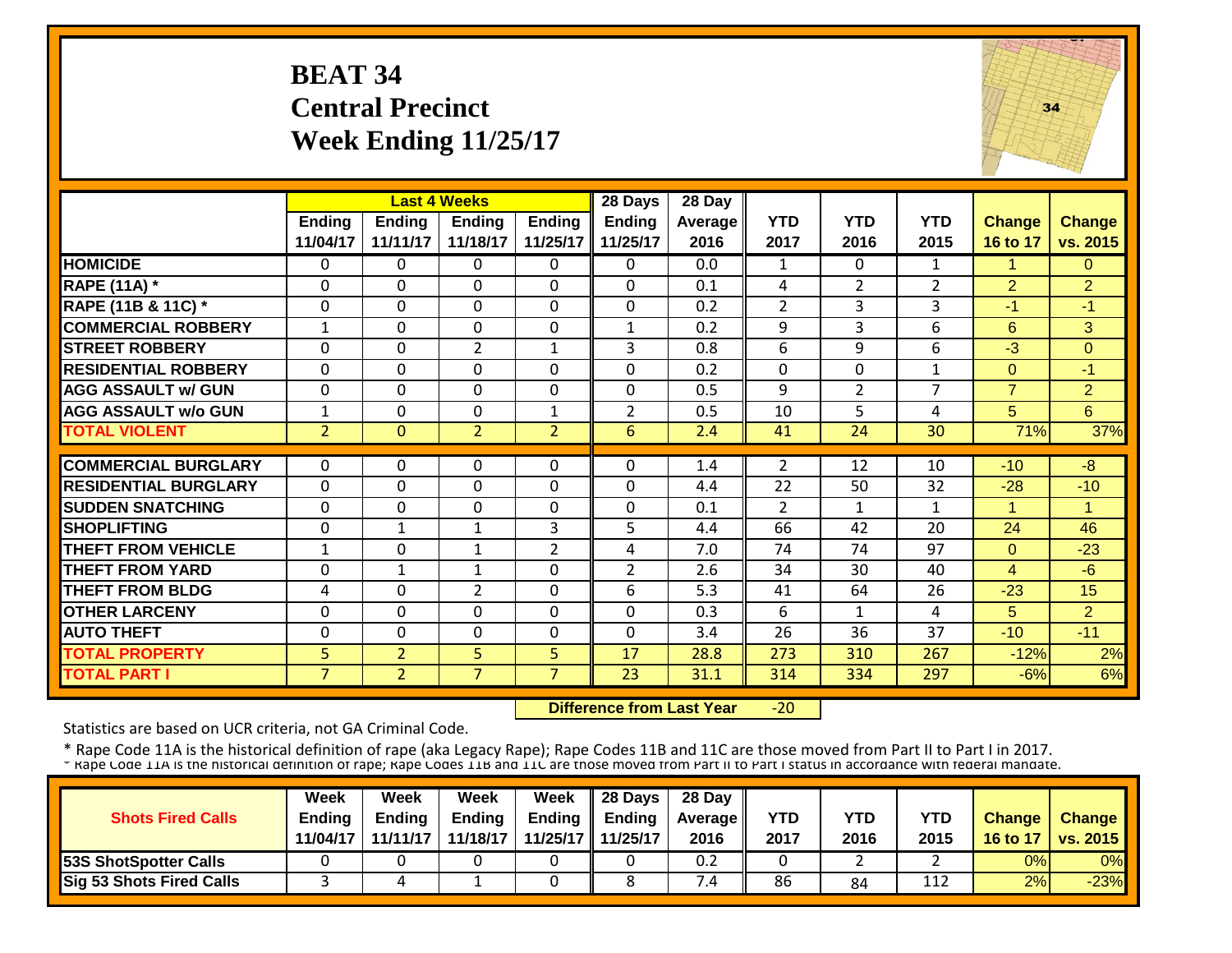# **BEAT 35 Central Precinct Week Ending 11/25/17**



|                             |                |               | <b>Last 4 Weeks</b> |                | 28 Days        | 28 Day  |                |                |            |                |                |
|-----------------------------|----------------|---------------|---------------------|----------------|----------------|---------|----------------|----------------|------------|----------------|----------------|
|                             | <b>Ending</b>  | <b>Ending</b> | <b>Ending</b>       | <b>Ending</b>  | <b>Ending</b>  | Average | <b>YTD</b>     | <b>YTD</b>     | <b>YTD</b> | <b>Change</b>  | <b>Change</b>  |
|                             | 11/04/17       | 11/11/17      | 11/18/17            | 11/25/17       | 11/25/17       | 2016    | 2017           | 2016           | 2015       | 16 to 17       | vs. 2015       |
| <b>HOMICIDE</b>             | $\Omega$       | 0             | $\Omega$            | $\Omega$       | 0              | 0.5     | 7              | 6              | 4          | 1              | 3              |
| <b>RAPE (11A)</b> *         | $\Omega$       | 0             | $\Omega$            | $\Omega$       | $\Omega$       | 0.2     | 3              | 3              | $\Omega$   | $\Omega$       | 3              |
| RAPE (11B & 11C) *          | $\Omega$       | 0             | $\Omega$            | $\Omega$       | $\mathbf 0$    | 0.2     | $\overline{2}$ | 3              | 1          | $-1$           | 1              |
| <b>COMMERCIAL ROBBERY</b>   | $\mathbf 0$    | $\Omega$      | $\Omega$            | $\Omega$       | $\mathbf 0$    | 0.1     | $\mathbf{1}$   | $\Omega$       | 1          | $\mathbf{1}$   | $\Omega$       |
| <b>STREET ROBBERY</b>       | $\mathbf{1}$   | 0             | $\Omega$            | $\mathbf 0$    | $\mathbf{1}$   | 1.5     | 10             | 17             | 16         | $-7$           | $-6$           |
| <b>RESIDENTIAL ROBBERY</b>  | $\Omega$       | $\Omega$      | $\Omega$            | $\Omega$       | $\mathbf 0$    | 0.4     | 3              | 5              | 3          | $-2$           | $\Omega$       |
| <b>AGG ASSAULT w/ GUN</b>   | $\mathbf 0$    | $\mathbf 0$   | $\mathbf{0}$        | $\mathbf 0$    | $\mathbf 0$    | 1.2     | 24             | 15             | 26         | 9              | $-2$           |
| <b>AGG ASSAULT w/o GUN</b>  | $\mathbf 0$    | $\mathbf 0$   | $\overline{2}$      | $\mathbf 0$    | $\overline{2}$ | 1.2     | 20             | 12             | 13         | 8              | $\overline{7}$ |
| <b>TOTAL VIOLENT</b>        | $\mathbf{1}$   | $\Omega$      | $\overline{2}$      | $\mathbf 0$    | 3              | 5.3     | 70             | 61             | 64         | 15%            | 9%             |
|                             |                |               |                     |                |                |         |                |                |            |                |                |
| <b>COMMERCIAL BURGLARY</b>  | 1              | 0             | 0                   | 1              | 2              | 1.0     | 3              | 13             | 5          | $-10$          | $-2$           |
| <b>RESIDENTIAL BURGLARY</b> | $\mathbf{1}$   | $\mathbf{1}$  | $\mathbf 0$         | $\overline{2}$ | 4              | 8.0     | 47             | 101            | 105        | $-54$          | $-58$          |
| <b>SUDDEN SNATCHING</b>     | $\Omega$       | 0             | $\Omega$            | $\Omega$       | 0              | 0.2     | $\overline{2}$ | $\overline{2}$ | $\Omega$   | $\Omega$       | $\overline{2}$ |
| <b>SHOPLIFTING</b>          | $\Omega$       | 1             | $\Omega$            | $\Omega$       | $\mathbf{1}$   | 0.3     | 4              | 4              | 5          | $\Omega$       | $-1$           |
| <b>THEFT FROM VEHICLE</b>   | 3              | $\mathbf{1}$  | $\overline{2}$      | $\Omega$       | 6              | 5.0     | 68             | 63             | 62         | 5              | 6              |
| <b>THEFT FROM YARD</b>      | $\mathbf{0}$   | 0             | $\Omega$            | $\mathbf 1$    | $\mathbf{1}$   | 2.1     | 31             | 27             | 29         | $\overline{4}$ | $\overline{2}$ |
| <b>THEFT FROM BLDG</b>      | 0              | 0             | $\mathbf{1}$        | $\Omega$       | $\mathbf{1}$   | 4.9     | 32             | 60             | 39         | $-28$          | $-7$           |
| <b>OTHER LARCENY</b>        | 0              | 0             | 1                   | 0              | $\mathbf{1}$   | 0.3     | 6              | 4              | 4          | $\overline{2}$ | $\overline{2}$ |
| <b>AUTO THEFT</b>           | $\overline{2}$ | 1             | 0                   | $\overline{2}$ | 5              | 3.9     | 36             | 48             | 44         | $-12$          | $-8$           |
| <b>TOTAL PROPERTY</b>       | $\overline{7}$ | 4             | 4                   | 6              | 21             | 25.6    | 229            | 322            | 293        | $-29%$         | $-22%$         |
| <b>TOTAL PART I</b>         | 8              | 4             | 6                   | 6              | 24             | 30.9    | 299            | 383            | 357        | $-22%$         | $-16%$         |

 **Difference from Last Year**‐84

Statistics are based on UCR criteria, not GA Criminal Code.

|                              | <b>Week</b>   | Week          | Week          | Week | $\parallel$ 28 Days       | 28 Day            |            |      |      |               |                 |
|------------------------------|---------------|---------------|---------------|------|---------------------------|-------------------|------------|------|------|---------------|-----------------|
| <b>Shots Fired Calls</b>     | <b>Endina</b> | <b>Ending</b> | <b>Ending</b> |      | Ending $\parallel$ Ending | <b>Average</b> II | <b>YTD</b> | YTD  | YTD  | <b>Change</b> | <b>Change</b>   |
|                              | 11/04/17      | 11/11/17      | 11/18/17      |      | 11/25/17 11/25/17         | 2016              | 2017       | 2016 | 2015 | 16 to 17      | <b>vs. 2015</b> |
| <b>53S ShotSpotter Calls</b> |               |               |               |      | 22                        | 23.4              | 220        | 259  | 234  | 0%            | 0%              |
| Sig 53 Shots Fired Calls     |               |               |               |      | 12                        | 18.2              | 187        | 221  | 215  | $-15%$        | $-13%$          |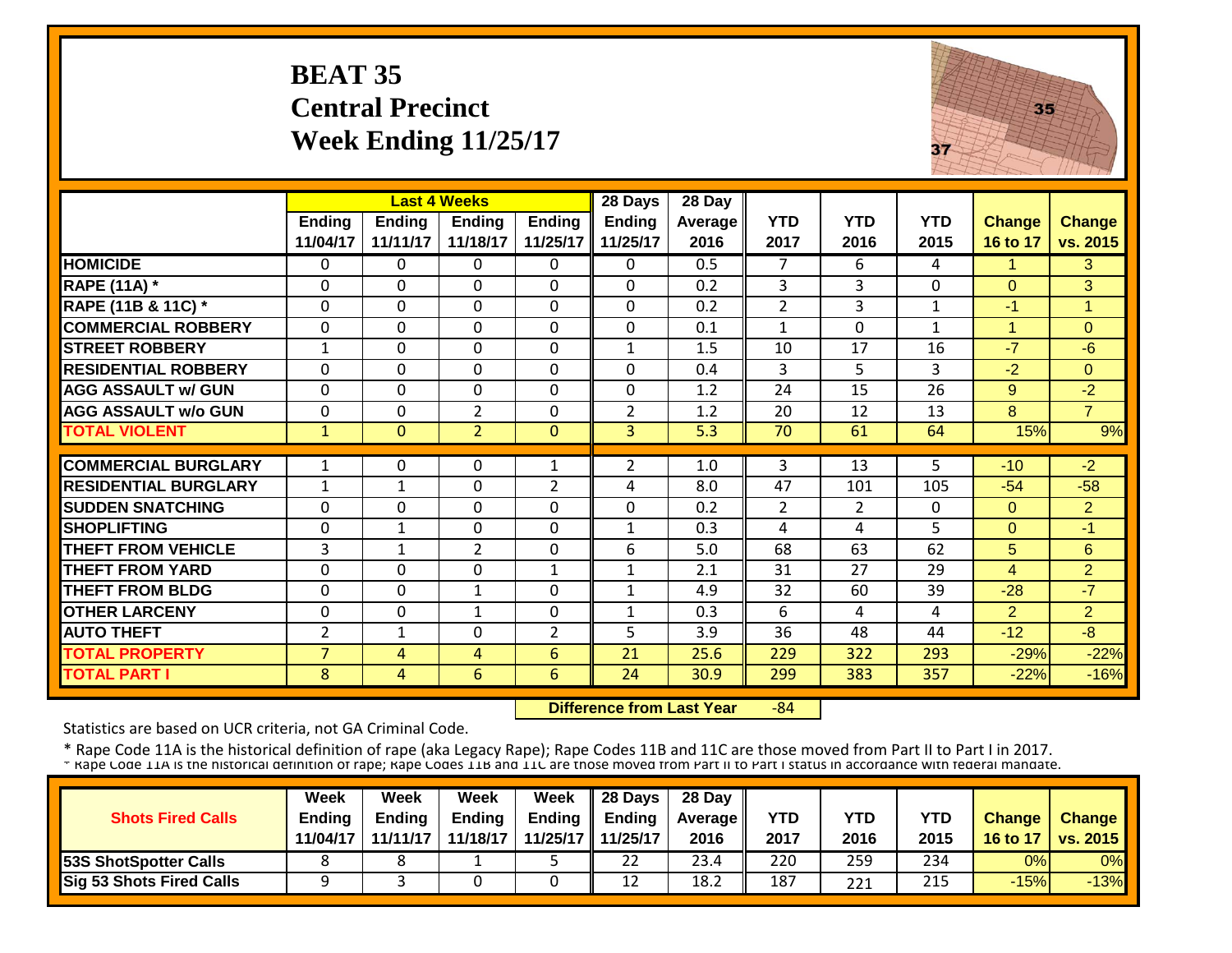## **BEAT 37 Central Precinct Week Ending 11/25/17**



|                             |                |                | <b>Last 4 Weeks</b> |              | 28 Days        | 28 Day         |                |              |                |                      |                |
|-----------------------------|----------------|----------------|---------------------|--------------|----------------|----------------|----------------|--------------|----------------|----------------------|----------------|
|                             | <b>Ending</b>  | <b>Ending</b>  | <b>Ending</b>       | Ending       | <b>Ending</b>  | <b>Average</b> | <b>YTD</b>     | <b>YTD</b>   | <b>YTD</b>     | <b>Change</b>        | <b>Change</b>  |
|                             | 11/04/17       | 11/11/17       | 11/18/17            | 11/25/17     | 11/25/17       | 2016           | 2017           | 2016         | 2015           | 16 to 17             | vs. 2015       |
| <b>HOMICIDE</b>             | 1              | 0              | 0                   | 0            | 1              | 0.1            | 1              | $\Omega$     | 2              | 1                    | $-1$           |
| <b>RAPE (11A) *</b>         | $\Omega$       | 0              | $\Omega$            | $\Omega$     | $\Omega$       | 0.1            | $\overline{2}$ | $\mathbf{1}$ | 0              | $\mathbf{1}$         | $\overline{2}$ |
| RAPE (11B & 11C) *          | $\Omega$       | 0              | $\Omega$            | $\Omega$     | $\mathbf 0$    | 0.2            | $\Omega$       | 3            | 0              | $-3$                 | $\overline{0}$ |
| <b>COMMERCIAL ROBBERY</b>   | $\mathbf{0}$   | 0              | $\mathbf{0}$        | $\Omega$     | $\Omega$       | 0.1            | 2              | $\mathbf{1}$ | $\overline{2}$ | $\blacktriangleleft$ | $\Omega$       |
| <b>STREET ROBBERY</b>       | $\Omega$       | 0              | $\Omega$            | $\Omega$     | $\mathbf 0$    | 1.5            | $\overline{7}$ | 19           | 19             | $-12$                | $-12$          |
| <b>RESIDENTIAL ROBBERY</b>  | $\mathbf{0}$   | 0              | $\Omega$            | $\Omega$     | $\mathbf 0$    | 0.0            | $\mathbf{1}$   | $\Omega$     | $\Omega$       | $\mathbf{1}$         | $\mathbf{1}$   |
| <b>AGG ASSAULT w/ GUN</b>   | $\mathbf{0}$   | $\mathbf 0$    | $\mathbf 0$         | $\mathbf 0$  | $\mathbf 0$    | 0.5            | 6              | 6            | $\overline{2}$ | $\overline{0}$       | $\overline{4}$ |
| <b>AGG ASSAULT w/o GUN</b>  | $\mathbf{1}$   | 0              | $\mathbf 0$         | $\Omega$     | $\mathbf{1}$   | 0.2            | $\overline{4}$ | 3            | 6              | $\blacktriangleleft$ | $-2$           |
| <b>TOTAL VIOLENT</b>        | $\overline{2}$ | $\overline{0}$ | $\mathbf{0}$        | $\mathbf{0}$ | $\overline{2}$ | 2.6            | 23             | 33           | 31             | $-30%$               | $-26%$         |
|                             |                |                |                     |              |                |                |                |              |                |                      |                |
| <b>COMMERCIAL BURGLARY</b>  | $\Omega$       | 0              | $\Omega$            | $\Omega$     | $\Omega$       | 1.3            | 6              | 17           | 6              | $-11$                | $\Omega$       |
| <b>RESIDENTIAL BURGLARY</b> | $\Omega$       | $\Omega$       | $\mathbf 0$         | $\Omega$     | 0              | 3.1            | 10             | 36           | 52             | $-26$                | $-42$          |
| <b>SUDDEN SNATCHING</b>     | $\Omega$       | 0              | $\Omega$            | $\Omega$     | $\mathbf 0$    | 0.2            | 4              | 3            | 4              | $\mathbf{1}$         | $\Omega$       |
| <b>SHOPLIFTING</b>          | $\mathbf 0$    | 0              | 1                   | $\mathbf 0$  | $\mathbf{1}$   | 3.3            | 34             | 36           | 26             | $-2$                 | 8              |
| <b>THEFT FROM VEHICLE</b>   | $\mathbf{1}$   | 1              | 1                   | $\mathbf{1}$ | 4              | 7.3            | 80             | 81           | 153            | $-1$                 | $-73$          |
| <b>THEFT FROM YARD</b>      | $\Omega$       | 0              | $\Omega$            | 0            | $\Omega$       | 3.1            | 15             | 39           | 29             | $-24$                | $-14$          |
| <b>THEFT FROM BLDG</b>      | $\overline{2}$ | $\overline{2}$ | $\mathbf{1}$        | 0            | 5              | 2.4            | 24             | 26           | 34             | $-2$                 | $-10$          |
| <b>OTHER LARCENY</b>        | $\mathbf 0$    | $\mathbf{1}$   | $\mathbf 0$         | $\Omega$     | $\mathbf{1}$   | 0.2            | 9              | 1            | 10             | 8                    | $-1$           |
| <b>AUTO THEFT</b>           | $\Omega$       | 1              | 1                   | 0            | $\overline{2}$ | 1.4            | 23             | 17           | 37             | 6                    | $-14$          |
| <b>TOTAL PROPERTY</b>       | 3              | 5              | 4                   | $\mathbf{1}$ | 13             | 22.2           | 205            | 256          | 351            | $-20%$               | $-42%$         |
| <b>TOTAL PART I</b>         | 5.             | 5              | $\overline{4}$      | $\mathbf{1}$ | 15             | 24.8           | 228            | 289          | 382            | $-21%$               | $-40%$         |

 **Difference from Last Year** $-61$ 

Statistics are based on UCR criteria, not GA Criminal Code.

|                                 | <b>Week</b>   | Week          | Week          | Week                | $\parallel$ 28 Days       | 28 Day            |            |      |      |               |                 |
|---------------------------------|---------------|---------------|---------------|---------------------|---------------------------|-------------------|------------|------|------|---------------|-----------------|
| <b>Shots Fired Calls</b>        | <b>Endina</b> | <b>Ending</b> | <b>Ending</b> |                     | Ending $\parallel$ Ending | <b>Average II</b> | <b>YTD</b> | YTD  | YTD  | <b>Change</b> | <b>Change</b>   |
|                                 | 11/04/17      | 11/11/17      | 11/18/17      | 11/25/17   11/25/17 |                           | 2016              | 2017       | 2016 | 2015 | 16 to 17      | <b>vs. 2015</b> |
| <b>53S ShotSpotter Calls</b>    |               |               |               |                     | 4                         | 3.5               | 48         | 44   | 26   | 0%            | 0%              |
| <b>Sig 53 Shots Fired Calls</b> |               |               |               | <u>.</u>            | 13                        | 12.7              | 107        | 150  | 133  | $-29%$        | $-20%$          |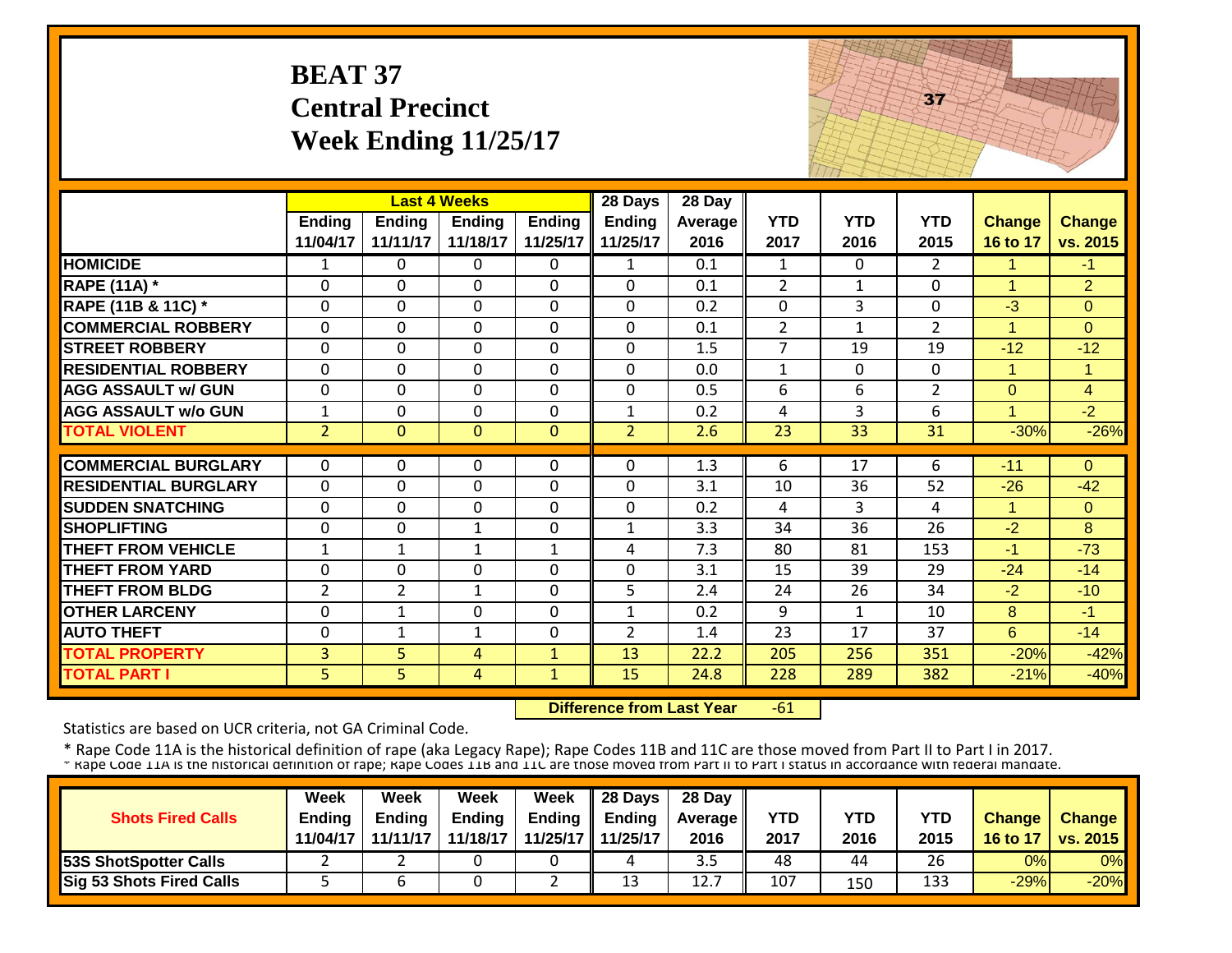

#### **COMPSTATSOUTHSIDE PRECINCT** CAPT. JOY GELLATLY **Week Ending 11/25/17**

**PRECINCT COMMANDER:**



|                             | Week             | Week          | <b>Weekly</b>  | $28-Day$ | 28-Day         | Avg            |                |            |                |                |                |
|-----------------------------|------------------|---------------|----------------|----------|----------------|----------------|----------------|------------|----------------|----------------|----------------|
|                             | <b>Ending</b>    | <b>Ending</b> | Avg            | Ending   | <b>Ending</b>  | 28-Day         | <b>YTD</b>     | <b>YTD</b> | <b>YTD</b>     | <b>Change</b>  | <b>Change</b>  |
|                             | 11/25/17         | 11/18/17      | 2016           | 11/25/17 | 10/28/17       | 2016           | 2017           | 2016       | 2015           | 16 to 17       | vs. 2015       |
| <b>HOMICIDE</b>             | 0                | 0             | $\Omega$       |          |                | 0              | 4              | 6          | 5              | $-2$           | $-1$           |
| <b>RAPE (11A) *</b>         | 0                | 0             | $\Omega$       | 0        | $\Omega$       |                | $\overline{7}$ | 12         | 5              | $-5$           | $\overline{2}$ |
| RAPE (11B & 11C) *          | $\bf{0}$         | $\Omega$      | $\Omega$       | 0        |                |                | 4              | 9          | $\overline{2}$ | $-5$           | $\overline{2}$ |
| <b>COMMERCIAL ROBBERY</b>   | $\mathbf 0$      | $\Omega$      |                | 3        | 4              | $\overline{2}$ | 28             | 28         | 16             | $\Omega$       | 12             |
| <b>STREET ROBBERY</b>       | $\mathbf 0$      |               | 1              | 5        | 5              | 2              | 30             | 24         | 38             | 6              | -8             |
| <b>RESIDENTIAL ROBBERY</b>  | $\bf{0}$         |               | 0              | 1        |                | 0              | 4              | 6          | 12             | $-2$           | $-8$           |
| <b>AGG ASSAULT w/ GUN</b>   | $\overline{2}$   | $\Omega$      | 0              | 3        | $\overline{2}$ | $\overline{2}$ | 31             | 19         | 28             | 12             | 3              |
| <b>AGG ASSAULT w/o GUN</b>  |                  | 2             | 1              | 4        | 5              | $\overline{2}$ | 32             | 28         | 24             | 4              | 8              |
| <b>TOTAL VIOLENT</b>        | 3                | 4             | 3              | 17       | 19             | 12             | 140            | 132        | 130            | 6%             | 8%             |
|                             |                  |               |                |          |                |                |                |            |                |                |                |
| <b>COMMERCIAL BURGLARY</b>  | 0                | 2             |                | 2        | 5              | 5.             | 49             | 52         | 45             | $-3$           | 4              |
| <b>RESIDENTIAL BURGLARY</b> | 3                |               | 4              | 8        | 8              | 15             | 155            | 175        | 247            | $-20$          | $-92$          |
| <b>SUDDEN SNATCHING</b>     | $\bf{0}$         |               | 0              |          | 5              |                | 10             | 8          | 14             | $\overline{2}$ | $-4$           |
| <b>ISHOPLIFTING</b>         | 10               | 15            | 12             | 48       | 52             | 49             | 588            | 553        | 669            | 35             | $-81$          |
| <b>THEFT FROM VEHICLE</b>   | $\overline{7}$   | 6             | 5              | 26       | 34             | 20             | 357            | 222        | 348            | 135            | 9              |
| <b>THEFT FROM YARD</b>      | $\mathbf{2}$     | 4             | $\overline{2}$ | 10       | 8              | 9              | 82             | 107        | 96             | $-25$          | $-14$          |
| <b>THEFT FROM BLDG</b>      | 3                | 5             | 3              | 11       | $\overline{7}$ | 13             | 168            | 143        | 207            | 25             | $-39$          |
| <b>OTHER LARCENY</b>        | $\bf{0}$         | 2             | $\Omega$       | 3        | $\Omega$       | 2              | 27             | 16         | 18             | 11             | 9              |
| <b>AUTO THEFT</b>           | $\blacktriangle$ | 6             | $\overline{2}$ | 15       | 11             | 9              | 141            | 94         | 176            | 47             | $-35$          |
| <b>TOTAL PROPERTY</b>       | 29               | 42            | 30             | 124      | 130            | 120            | 1577           | 1370       | 1820           | 15%            | $-13%$         |
| <b>TOTAL PART I</b>         | 32               | 46            | 33             | 141      | 149            | 132            | 1717           | 1502       | 1950           | 14%            | $-12%$         |

Statistics are based on UCR criteria, not GA Criminal Code. **Difference from Last Year** 215

Statistics are preliminary, based on RMS data at the time prepared, and are subject to change due to late reports, reclassifications, updated locations, etc.

| <b>Citizen Initiated Calls</b>  | <b>Week</b><br><b>Ending</b><br>11/25/17 | <b>Week</b><br><b>Ending</b><br>11/18/17 | Weekly<br>Avg<br>2016 | $28$ -Dav<br>Ending<br>11/25/17 | 28-Day<br><b>Ending</b><br>10/28/17 | Avg<br>$28-Day$<br>2016 | YTD<br>2017 | YTD<br>2016 | YTD<br>2015 | Change<br>16 to 17 | <b>Change</b><br>vs. 2015 |
|---------------------------------|------------------------------------------|------------------------------------------|-----------------------|---------------------------------|-------------------------------------|-------------------------|-------------|-------------|-------------|--------------------|---------------------------|
| <b>Midnight Shift</b>           |                                          |                                          | 91                    | 291                             | 364                                 | 364                     | 4029        | 4432        | 4394        | $-403$             | $-365$                    |
| Day Shift                       | 199                                      | 213                                      | 247                   | 921                             | 943                                 | 986                     | 11231       | 2394        | 12181       | $-1163$            | $-950$                    |
| <b>Afternoon Shift</b>          | 208                                      | 202                                      | 246                   | 839                             | 880                                 | 982                     | 10910       | 2214        | 11912       | $-1304$            | $-1002$                   |
| <b>TOTAL CITIZEN CFS</b>        | 478                                      | 486                                      | 583                   | 2051                            | 2187                                | 2332                    | 26170       | 29040       | 28487       | $-9.9%$            | $-8.1%$                   |
| <b>53S ShotSpotter Calls</b>    |                                          |                                          |                       |                                 |                                     |                         |             |             |             |                    |                           |
| <b>Sig 53 Shots Fired Calls</b> |                                          |                                          | a                     | 31                              | 30                                  | 35                      | 311         | 407         | 343         | $-96$              | $-32$                     |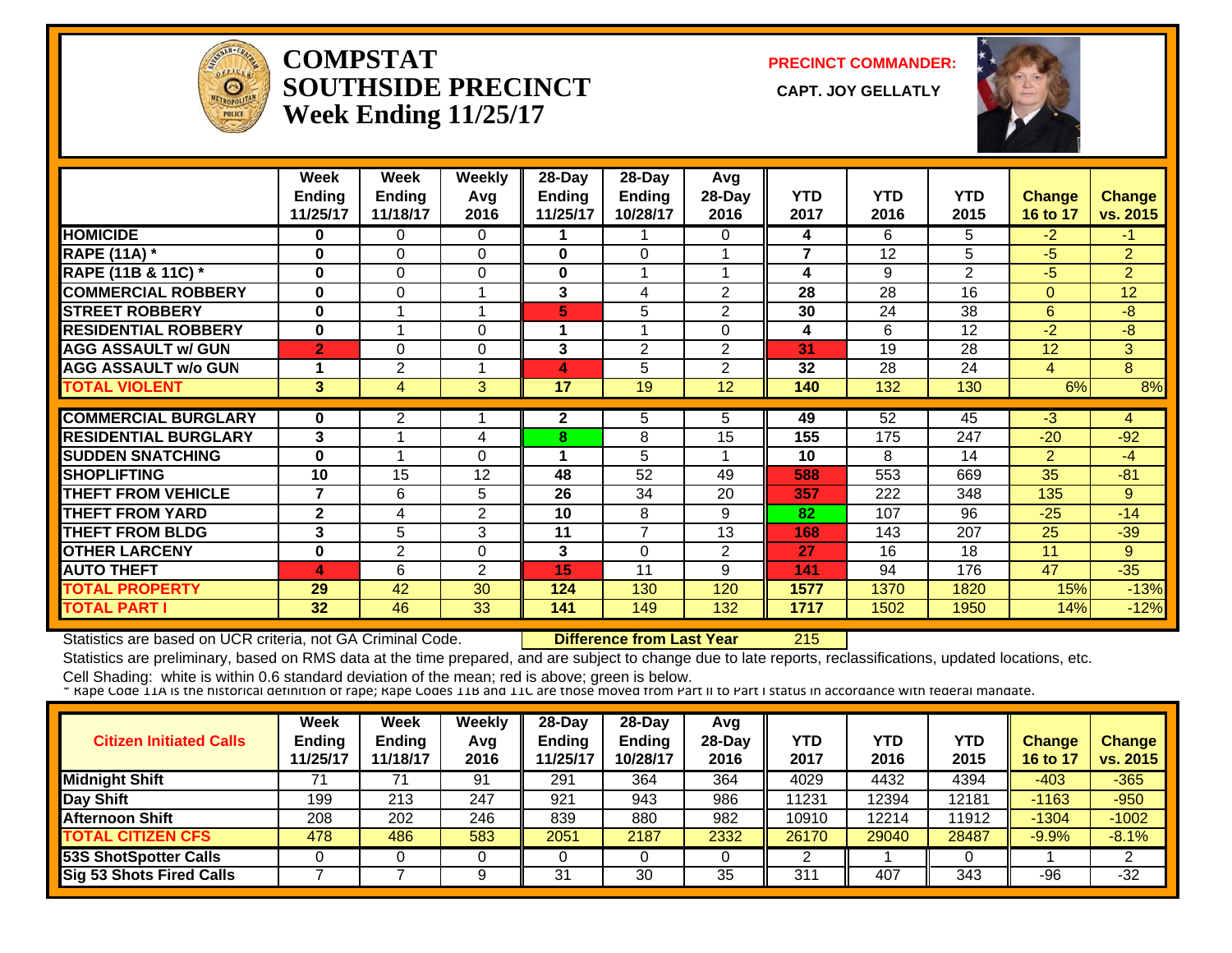# **BEAT 41 Southside Precinct Week Ending 11/25/17**



|                             |                | <b>Last 4 Weeks</b> |               |                | 28 Days        | 28 Day  |                |                |                |                |                      |
|-----------------------------|----------------|---------------------|---------------|----------------|----------------|---------|----------------|----------------|----------------|----------------|----------------------|
|                             | Ending         | <b>Ending</b>       | <b>Ending</b> | <b>Ending</b>  | <b>Ending</b>  | Average | <b>YTD</b>     | <b>YTD</b>     | <b>YTD</b>     | <b>Change</b>  | <b>Change</b>        |
|                             | 11/04/17       | 11/11/17            | 11/18/17      | 11/25/17       | 11/25/17       | 2016    | 2017           | 2016           | 2015           | 16 to 17       | vs. 2015             |
| <b>HOMICIDE</b>             | $\Omega$       | 0                   | 0             | $\Omega$       | $\Omega$       | 0.0     | $\Omega$       | $\Omega$       | $\mathbf{1}$   | $\Omega$       | $-1$                 |
| <b>RAPE (11A)</b> *         | $\Omega$       | $\Omega$            | $\Omega$      | $\Omega$       | $\Omega$       | 0.2     | $\mathbf{1}$   | 3              | 0              | $-2$           | $\overline{1}$       |
| RAPE (11B & 11C) *          | $\mathbf{0}$   | 0                   | $\Omega$      | $\mathbf 0$    | 0              | 0.0     | $\mathbf{1}$   | $\Omega$       | $\mathbf{1}$   | $\mathbf{1}$   | $\overline{0}$       |
| <b>COMMERCIAL ROBBERY</b>   | 1              | 2                   | $\Omega$      | $\Omega$       | 3              | 0.4     | 13             | 5              | 4              | 8              | 9                    |
| <b>STREET ROBBERY</b>       | $\mathbf 0$    | 0                   | $\mathbf 0$   | $\Omega$       | 0              | 0.3     | 2              | 3              | $\overline{7}$ | $-1$           | $-5$                 |
| <b>RESIDENTIAL ROBBERY</b>  | $\mathbf 0$    | 0                   | $\Omega$      | $\mathbf 0$    | $\mathbf 0$    | 0.1     | $\mathbf{1}$   | $\mathbf{1}$   | 3              | $\Omega$       | $-2$                 |
| <b>AGG ASSAULT w/ GUN</b>   | $\mathbf{0}$   | 0                   | $\Omega$      | $\mathbf 0$    | 0              | 0.3     | $\overline{0}$ | 4              | 0              | -4             | $\mathbf{0}$         |
| <b>AGG ASSAULT w/o GUN</b>  | $\Omega$       | 0                   | $\Omega$      | $\Omega$       | $\mathbf 0$    | 0.5     | $\overline{2}$ | 5              | 1              | $-3$           | $\blacktriangleleft$ |
| <b>TOTAL VIOLENT</b>        | $\mathbf{1}$   | $\overline{2}$      | $\Omega$      | $\mathbf{0}$   | 3 <sup>1</sup> | 1.8     | 20             | 21             | 17             | $-5%$          | 18%                  |
|                             |                |                     |               |                |                |         |                |                |                |                |                      |
| <b>COMMERCIAL BURGLARY</b>  | $\Omega$       | 0                   | 1             | $\Omega$       | 1              | 1.8     | 19             | 22             | 11             | $-3$           | 8                    |
| <b>RESIDENTIAL BURGLARY</b> | $\mathbf{0}$   | 0                   | $\Omega$      | $\Omega$       | 0              | 1.1     | 12             | 15             | 8              | $-3$           | $\overline{4}$       |
| <b>SUDDEN SNATCHING</b>     | $\Omega$       | 0                   | $\Omega$      | $\Omega$       | $\mathbf 0$    | 0.0     | $\overline{2}$ | $\Omega$       | 3              | $\overline{2}$ | $-1$                 |
| <b>SHOPLIFTING</b>          | $\Omega$       | 2                   | 1             | $\overline{2}$ | 5              | 2.4     | 31             | 25             | 18             | $6\phantom{1}$ | 13                   |
| <b>THEFT FROM VEHICLE</b>   | $\mathbf{1}$   | 0                   | $\mathbf{1}$  | $\mathbf{1}$   | 3              | 4.6     | 58             | 55             | 69             | 3              | $-11$                |
| <b>THEFT FROM YARD</b>      | $\Omega$       | 1                   | $\Omega$      | 0              | $\mathbf{1}$   | 1.7     | 21             | 21             | 36             | $\Omega$       | $-15$                |
| <b>THEFT FROM BLDG</b>      | $\Omega$       | 0                   | 1             | 0              | 1              | 2.3     | 38             | 26             | 53             | 12             | $-15$                |
| <b>OTHER LARCENY</b>        | $\Omega$       | 0                   | 1             | 0              | $\mathbf{1}$   | 0.2     | 4              | $\overline{2}$ | 4              | $\overline{2}$ | $\Omega$             |
| <b>AUTO THEFT</b>           | $\Omega$       | $\Omega$            | $\Omega$      | 1              | $\mathbf{1}$   | 1.5     | 17             | 14             | 28             | 3              | $-11$                |
| <b>TOTAL PROPERTY</b>       | $\mathbf{1}$   | 3                   | 5             | 4              | 13             | 15.5    | 202            | 180            | 230            | 12%            | $-12%$               |
| <b>TOTAL PART I</b>         | $\overline{2}$ | 5                   | 5             | 4              | 16             | 17.2    | 222            | 201            | 247            | 10%            | $-10%$               |

 **Difference from Last Year**21

Statistics are based on UCR criteria, not GA Criminal Code.

|                                 | <b>Week</b>   | Week     | Week          | Week              | 28 Days       | 28 Day            |      |            |            |               |                   |
|---------------------------------|---------------|----------|---------------|-------------------|---------------|-------------------|------|------------|------------|---------------|-------------------|
| <b>Shots Fired Calls</b>        | <b>Ending</b> | Endina   | <b>Ending</b> | Ending            | <b>Ending</b> | <b>Average II</b> | YTD  | <b>YTD</b> | <b>YTD</b> | <b>Change</b> | Change            |
|                                 | 11/04/17      | 11/11/17 | 11/18/17      | 11/25/17 11/25/17 |               | 2016              | 2017 | 2016       | 2015       | 16 to 17      | $\sqrt{vs. 2015}$ |
| <b>153S ShotSpotter Calls</b>   |               |          |               |                   |               | 0.1               |      |            |            | 0%            | 0%                |
| <b>Sig 53 Shots Fired Calls</b> |               |          | ີ             |                   |               | 1.8               | 29   | 23         | 19         | 26%           | 53%               |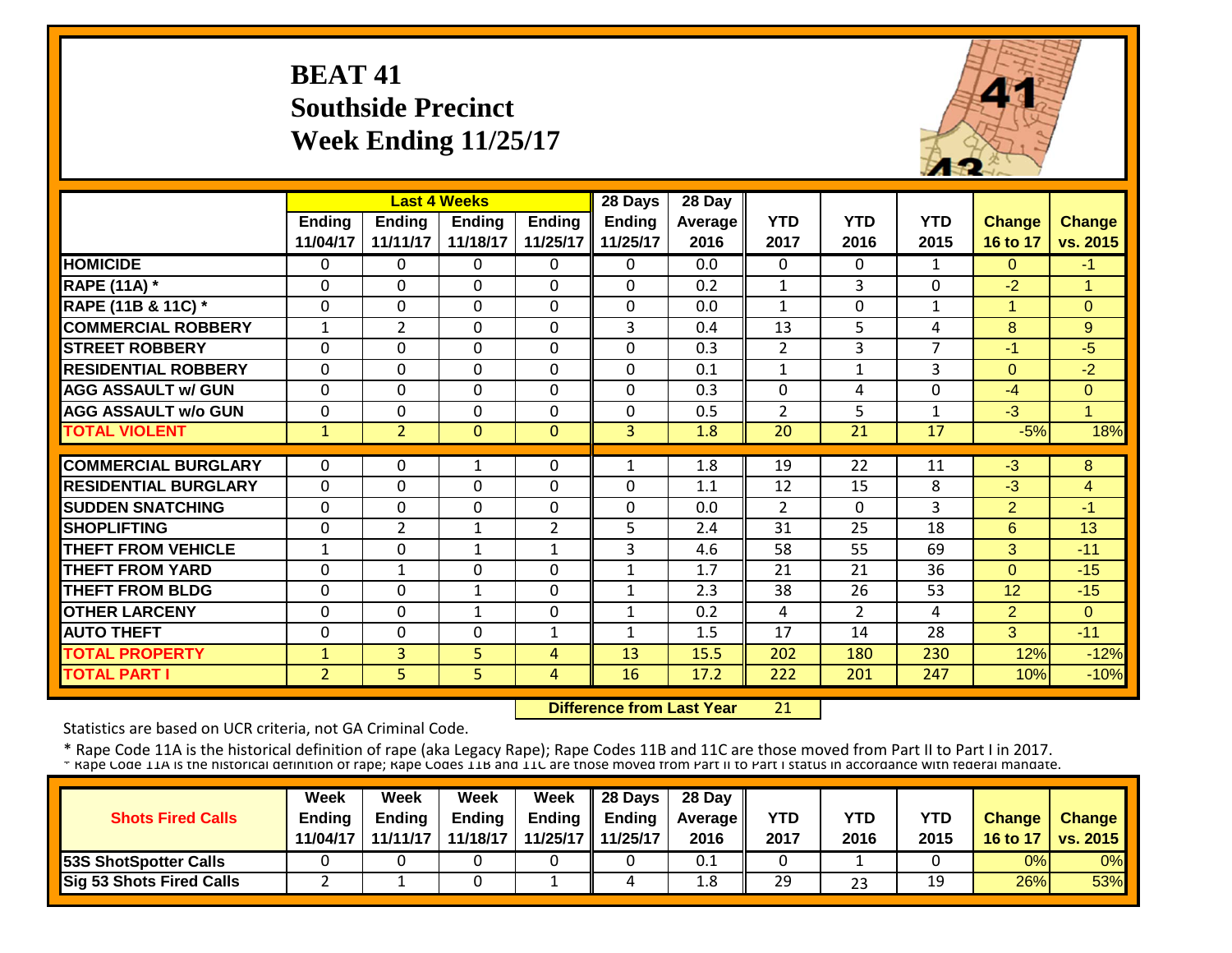### **BEAT 42Southside Precinct Week Ending 11/25/17**



|                             |                | <b>Last 4 Weeks</b> |                |                | 28 Days        | 28 Day  |                |                |              |                |                |
|-----------------------------|----------------|---------------------|----------------|----------------|----------------|---------|----------------|----------------|--------------|----------------|----------------|
|                             | <b>Ending</b>  | <b>Ending</b>       | <b>Ending</b>  | <b>Ending</b>  | <b>Ending</b>  | Average | <b>YTD</b>     | <b>YTD</b>     | <b>YTD</b>   | <b>Change</b>  | <b>Change</b>  |
|                             | 11/04/17       | 11/11/17            | 11/18/17       | 11/25/17       | 11/25/17       | 2016    | 2017           | 2016           | 2015         | 16 to 17       | vs. 2015       |
| <b>HOMICIDE</b>             | 1              | 0                   | $\Omega$       | $\Omega$       | 1              | 0.1     | $\overline{2}$ | $\mathbf{1}$   | $\mathbf{1}$ | 1              | 1.             |
| <b>RAPE (11A) *</b>         | $\mathbf 0$    | 0                   | 0              | $\mathbf 0$    | 0              | 0.2     | $\overline{2}$ | 3              | $\mathbf{0}$ | $-1$           | $\overline{2}$ |
| RAPE (11B & 11C) *          | $\Omega$       | $\Omega$            | $\Omega$       | $\Omega$       | $\Omega$       | 0.4     | $\overline{2}$ | 3              | $\Omega$     | $-1$           | $\overline{2}$ |
| <b>COMMERCIAL ROBBERY</b>   | $\Omega$       | $\Omega$            | $\Omega$       | $\Omega$       | $\Omega$       | 0.6     | 7              | 8              | 3            | $-1$           | 4              |
| <b>STREET ROBBERY</b>       | $\mathbf{1}$   | $\mathbf{1}$        | $\mathbf 0$    | $\Omega$       | $\overline{2}$ | 0.9     | 8              | 10             | 12           | $-2$           | $-4$           |
| <b>RESIDENTIAL ROBBERY</b>  | $\mathbf{0}$   | 0                   | $\Omega$       | $\Omega$       | 0              | 0.2     | $\mathbf{1}$   | 3              | 6            | $-2$           | $-5$           |
| <b>AGG ASSAULT w/ GUN</b>   | $\mathbf{0}$   | $\mathbf 1$         | $\Omega$       | $\mathbf{1}$   | $\overline{2}$ | 0.5     | 10             | $\overline{7}$ | 9            | 3              | $\mathbf{1}$   |
| <b>AGG ASSAULT w/o GUN</b>  | $\mathbf{1}$   | 0                   | $\mathbf{1}$   | $\Omega$       | $\overline{2}$ | 0.7     | 17             | 8              | 10           | 9              | $\overline{7}$ |
| <b>TOTAL VIOLENT</b>        | $\overline{3}$ | $\overline{2}$      | 1              | $\mathbf{1}$   | $\overline{7}$ | 3.7     | 49             | 43             | 41           | 14%            | 20%            |
|                             |                |                     |                |                |                |         |                |                |              |                |                |
| <b>COMMERCIAL BURGLARY</b>  | $\Omega$       | 0                   | 1              | 0              | $\mathbf{1}$   | 1.4     | 14             | 13             | 15           |                | $-1$           |
| <b>RESIDENTIAL BURGLARY</b> | $\mathbf{0}$   | 0                   | $\Omega$       | $\Omega$       | 0              | 4.5     | 32             | 51             | 70           | $-19$          | $-38$          |
| <b>SUDDEN SNATCHING</b>     | $\Omega$       | 0                   | 1              | $\Omega$       | 1              | 0.1     | 4              | $\Omega$       | 4            | 4              | $\Omega$       |
| <b>SHOPLIFTING</b>          | $\mathbf{0}$   | 4                   | 4              | $\Omega$       | 8              | 9.0     | 82             | 99             | 166          | $-17$          | $-84$          |
| <b>THEFT FROM VEHICLE</b>   | $\overline{2}$ | 0                   | 1              | $\overline{2}$ | 5              | 5.8     | 93             | 64             | 111          | 29             | $-18$          |
| <b>THEFT FROM YARD</b>      | $\Omega$       | 0                   | 3              | $\Omega$       | 3              | 2.3     | 16             | 26             | 25           | $-10$          | $-9$           |
| <b>THEFT FROM BLDG</b>      | 1              | 0                   | $\overline{2}$ | 1              | 4              | 3.0     | 37             | 33             | 52           | $\overline{4}$ | $-15$          |
| <b>OTHER LARCENY</b>        | 1              | 0                   | $\Omega$       | $\Omega$       | $\mathbf{1}$   | 0.5     | 7              | 5.             | 4            | $\overline{2}$ | 3              |
| <b>AUTO THEFT</b>           | $\Omega$       | 0                   | $\overline{2}$ | 1              | 3              | 2.3     | 55             | 24             | 59           | 31             | $-4$           |
| <b>TOTAL PROPERTY</b>       | $\overline{4}$ | 4                   | 14             | 4              | 26             | 28.8    | 340            | 315            | 506          | 8%             | $-33%$         |
| <b>TOTAL PART I</b>         | $\overline{7}$ | 6                   | 15             | 5.             | 33             | 32.4    | 389            | 358            | 547          | 9%             | $-29%$         |

 **Difference from Last Year**31

Statistics are based on UCR criteria, not GA Criminal Code.

|                                 | Week          | Week          | Week          | Week                | $\parallel$ 28 Days       | 28 Day            |            |      |      |               |                 |
|---------------------------------|---------------|---------------|---------------|---------------------|---------------------------|-------------------|------------|------|------|---------------|-----------------|
| <b>Shots Fired Calls</b>        | <b>Ending</b> | <b>Ending</b> | <b>Ending</b> |                     | Ending $\parallel$ Ending | <b>Average</b> II | <b>YTD</b> | YTD  | YTD  | <b>Change</b> | <b>Change</b>   |
|                                 | 11/04/17      | 11/11/17      | 11/18/17      | 11/25/17   11/25/17 |                           | 2016              | 2017       | 2016 | 2015 | 16 to 17      | <b>vs. 2015</b> |
| <b>53S ShotSpotter Calls</b>    |               |               |               |                     |                           | 0.0               |            |      |      | 0%            | 0%              |
| <b>Sig 53 Shots Fired Calls</b> |               |               |               |                     |                           | 6.'               | 61         | 92   | 79   | $-34%$        | $-23%$          |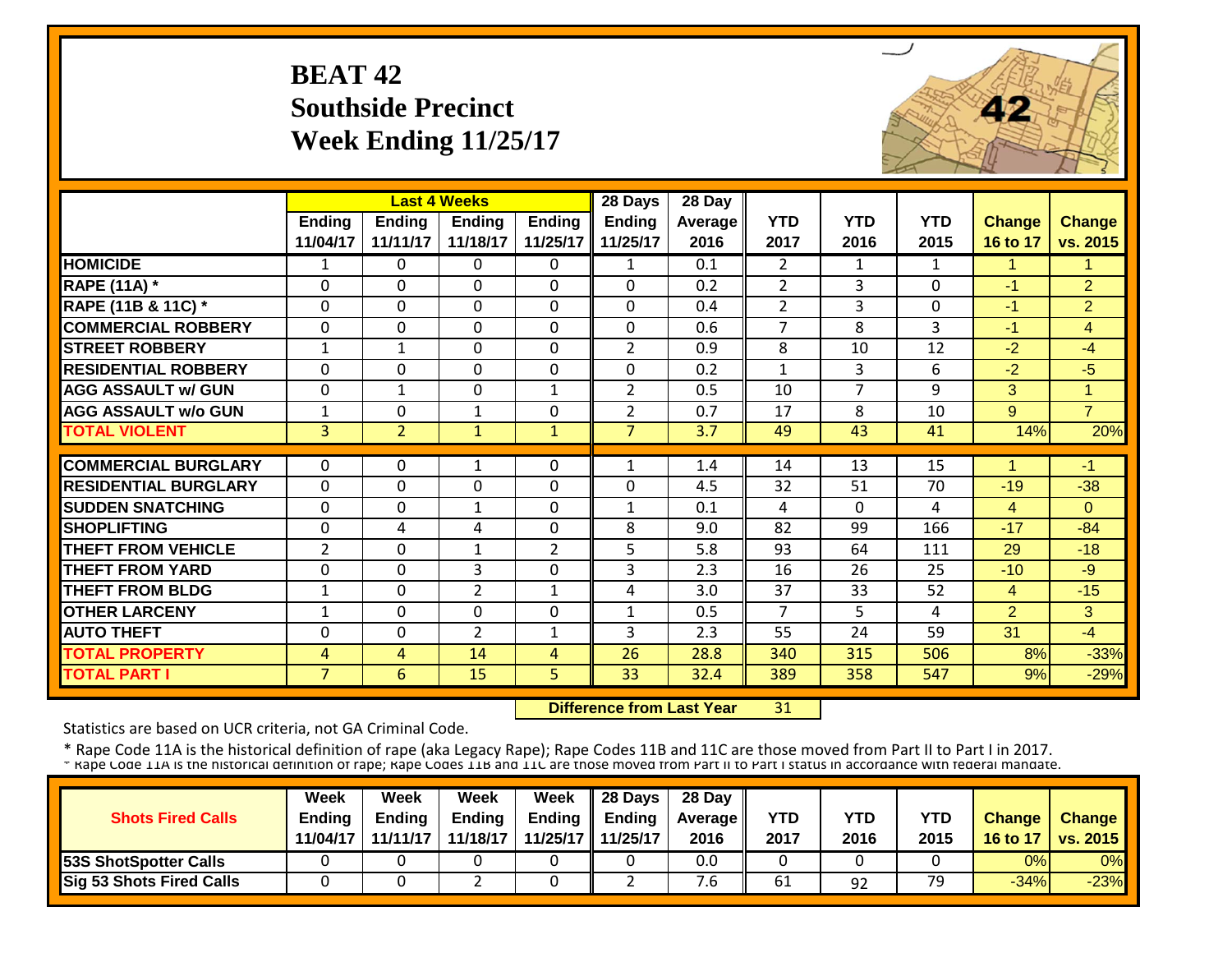#### **BEAT 43 Southside Precinct Week Ending 11/25/17**



|                             |                | <b>Last 4 Weeks</b> |                |                | 28 Days        | 28 Day  |                |                |              |                |                |
|-----------------------------|----------------|---------------------|----------------|----------------|----------------|---------|----------------|----------------|--------------|----------------|----------------|
|                             | <b>Ending</b>  | <b>Ending</b>       | <b>Ending</b>  | <b>Ending</b>  | <b>Ending</b>  | Average | <b>YTD</b>     | <b>YTD</b>     | <b>YTD</b>   | <b>Change</b>  | Change         |
|                             | 11/04/17       | 11/11/17            | 11/18/17       | 11/25/17       | 11/25/17       | 2016    | 2017           | 2016           | 2015         | 16 to 17       | vs. 2015       |
| <b>HOMICIDE</b>             | $\Omega$       | $\Omega$            | $\Omega$       | $\Omega$       | $\Omega$       | 0.2     | $\Omega$       | 3              | $\mathbf{1}$ | $-3$           | $-1$           |
| <b>RAPE (11A) *</b>         | $\Omega$       | 0                   | $\Omega$       | $\Omega$       | $\mathbf 0$    | 0.1     | $\Omega$       | $\mathbf{1}$   | $\Omega$     | $-1$           | $\Omega$       |
| RAPE (11B & 11C) *          | $\Omega$       | $\Omega$            | $\Omega$       | $\Omega$       | $\mathbf 0$    | 0.1     | $\mathbf 0$    | $\Omega$       | $\Omega$     | $\overline{0}$ | $\Omega$       |
| <b>COMMERCIAL ROBBERY</b>   | $\Omega$       | $\Omega$            | $\Omega$       | $\Omega$       | $\Omega$       | 0.8     | 3              | 10             | 5            | $-7$           | $-2$           |
| <b>STREET ROBBERY</b>       | $\mathbf{1}$   | $\mathbf{1}$        | $\Omega$       | $\Omega$       | $\overline{2}$ | 0.5     | $\overline{7}$ | 6              | 10           | $\mathbf{1}$   | $-3$           |
| <b>RESIDENTIAL ROBBERY</b>  | $\Omega$       | 0                   | $\mathbf{1}$   | $\Omega$       | $\mathbf{1}$   | 0.1     | $\mathbf{1}$   | $\mathbf{1}$   | 0            | $\Omega$       | 1              |
| <b>AGG ASSAULT w/ GUN</b>   | $\mathbf 0$    | 0                   | $\mathbf 0$    | $\mathbf{1}$   | $\mathbf{1}$   | 0.1     | 5              | 1              | 8            | $\overline{4}$ | $-3$           |
| <b>AGG ASSAULT w/o GUN</b>  | $\Omega$       | 0                   | $\Omega$       | 1              | $\mathbf{1}$   | 0.5     | 4              | 6              | 4            | $-2$           | $\Omega$       |
| <b>TOTAL VIOLENT</b>        | $\mathbf{1}$   | $\mathbf{1}$        | $\mathbf{1}$   | $\overline{2}$ | 5 <sup>1</sup> | 2.3     | 20             | 28             | 28           | $-29%$         | $-29%$         |
|                             |                |                     |                |                |                |         |                |                |              |                |                |
| <b>COMMERCIAL BURGLARY</b>  | $\Omega$       | 0                   | $\Omega$       | $\Omega$       | $\Omega$       | 1.1     | 6              | 15             | 13           | $-9$           | $-7$           |
| <b>RESIDENTIAL BURGLARY</b> | $\mathbf 0$    | 1                   | $\mathbf 0$    | 0              | $\mathbf{1}$   | 2.1     | 28             | 27             | 26           | 1              | $\overline{2}$ |
| <b>SUDDEN SNATCHING</b>     | $\mathbf 0$    | $\Omega$            | $\Omega$       | 0              | $\Omega$       | 0.3     | 3              | 4              | 3            | $-1$           | $\Omega$       |
| <b>SHOPLIFTING</b>          | $\overline{2}$ | 11                  | 7              | 5              | 25             | 25.6    | 285            | 289            | 324          | $-4$           | $-39$          |
| <b>THEFT FROM VEHICLE</b>   | 1              | 1                   | $\overline{2}$ | 0              | 4              | 2.8     | 53             | 28             | 46           | 25             | $\overline{7}$ |
| <b>THEFT FROM YARD</b>      | $\mathbf 0$    | $\mathbf{1}$        | $\mathbf 0$    | $\mathbf{1}$   | $\overline{2}$ | 1.3     | 16             | 17             | 11           | $-1$           | 5              |
| <b>THEFT FROM BLDG</b>      | $\Omega$       | 1                   | 1              | 1              | 3              | 2.9     | 40             | 33             | 35           | $\overline{7}$ | 5              |
| <b>OTHER LARCENY</b>        | $\Omega$       | 0                   | $\Omega$       | $\Omega$       | $\Omega$       | 0.2     | 4              | $\overline{2}$ | 3            | $\overline{2}$ | 1              |
| <b>AUTO THEFT</b>           | $\Omega$       | $\overline{2}$      | 3              | $\overline{2}$ | $\overline{7}$ | 1.1     | 22             | 13             | 28           | 9              | $-6$           |
| <b>TOTAL PROPERTY</b>       | 3              | 17                  | 13             | 9              | 42             | 37.5    | 457            | 428            | 489          | 7%             | $-7%$          |
| <b>TOTAL PART I</b>         | 4              | 18                  | 14             | 11             | 47             | 39.8    | 477            | 456            | 517          | 5%             | $-8%$          |

 **Difference from Last Year**21

Statistics are based on UCR criteria, not GA Criminal Code.

|                                 | Week          | Week          | Week          | <b>Week</b> | $\parallel$ 28 Days       | 28 Day            |      |      |      |               |                 |
|---------------------------------|---------------|---------------|---------------|-------------|---------------------------|-------------------|------|------|------|---------------|-----------------|
| <b>Shots Fired Calls</b>        | <b>Endina</b> | <b>Ending</b> | <b>Ending</b> |             | Ending $\parallel$ Ending | <b>Average</b> II | YTD  | YTD  | YTD  | <b>Change</b> | <b>Change</b>   |
|                                 | 11/04/17      | 11/11/17      | 11/18/17      |             | 11/25/17 11/25/17         | 2016              | 2017 | 2016 | 2015 | 16 to 17      | <b>vs. 2015</b> |
| <b>53S ShotSpotter Calls</b>    |               |               |               |             |                           | 0.0               |      |      |      | 0%            | 0%              |
| <b>Sig 53 Shots Fired Calls</b> |               |               |               |             |                           | 5.4               |      | 64   | ⊥ ب  | $-97%$        | $-96%$          |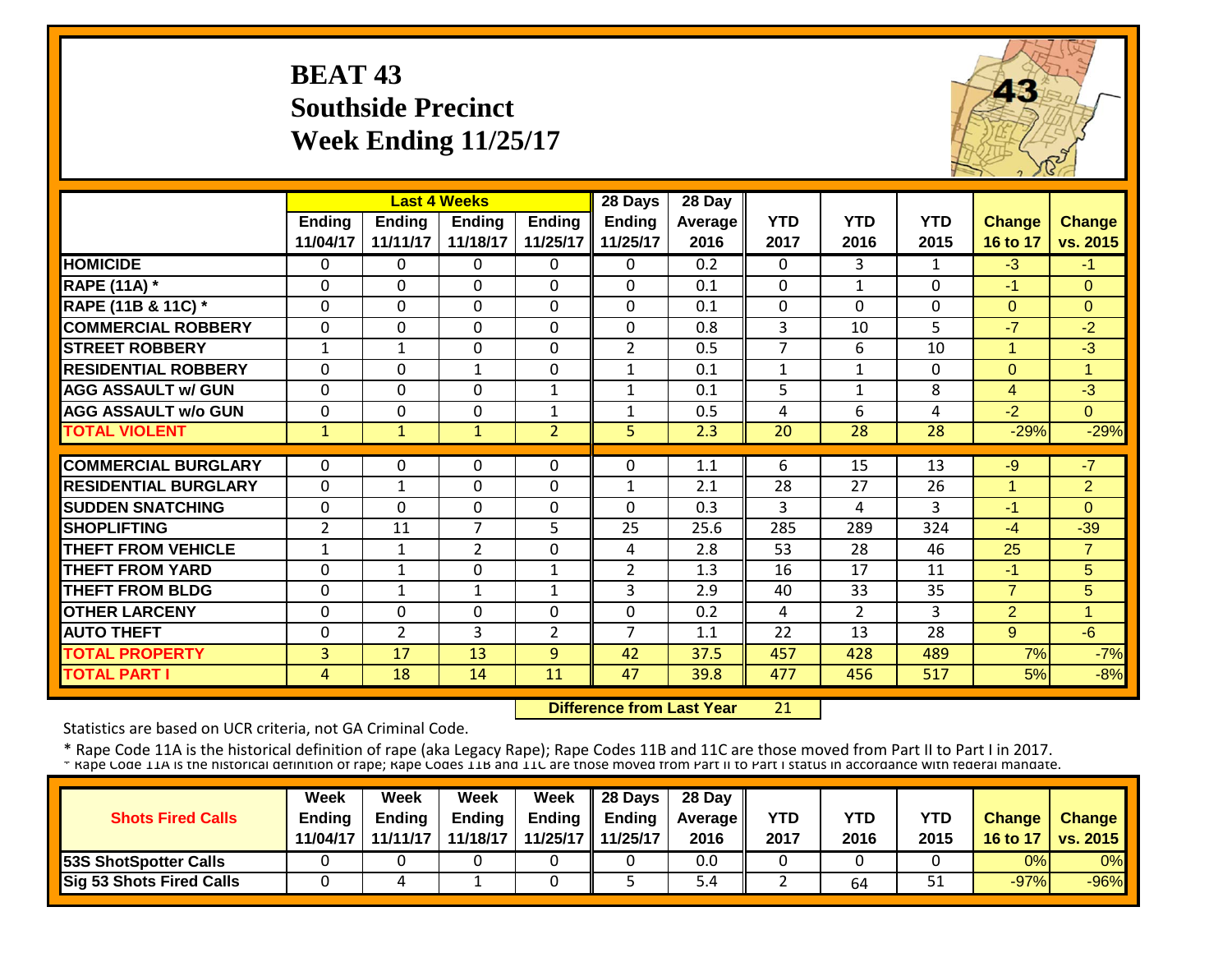## **BEAT 44 Southside Precinct Week Ending 11/25/17**



|                             |                | <b>Last 4 Weeks</b> |                |                | 28 Days        | 28 Day  |                |                |                |                |                |
|-----------------------------|----------------|---------------------|----------------|----------------|----------------|---------|----------------|----------------|----------------|----------------|----------------|
|                             | <b>Ending</b>  | <b>Ending</b>       | <b>Ending</b>  | <b>Ending</b>  | <b>Ending</b>  | Average | <b>YTD</b>     | <b>YTD</b>     | <b>YTD</b>     | <b>Change</b>  | <b>Change</b>  |
|                             | 11/04/17       | 11/11/17            | 11/18/17       | 11/25/17       | 11/25/17       | 2016    | 2017           | 2016           | 2015           | 16 to 17       | vs. 2015       |
| <b>HOMICIDE</b>             | $\Omega$       | 0                   | 0              | $\Omega$       | 0              | 0.1     | $\mathbf{1}$   | $\mathbf{1}$   | $\mathbf{1}$   | $\Omega$       | $\Omega$       |
| <b>RAPE (11A)</b> *         | $\Omega$       | $\Omega$            | $\Omega$       | $\Omega$       | 0              | 0.2     | 3              | 3              | 4              | $\Omega$       | -1             |
| RAPE (11B & 11C) *          | $\mathbf 0$    | 0                   | $\Omega$       | $\mathbf 0$    | 0              | 0.3     | $\mathbf{1}$   | 4              | $\mathbf{1}$   | $-3$           | $\Omega$       |
| <b>COMMERCIAL ROBBERY</b>   | $\mathbf{0}$   | 0                   | $\Omega$       | $\Omega$       | 0              | 0.2     | $\overline{2}$ | 3              | 3              | $-1$           | $-1$           |
| <b>STREET ROBBERY</b>       | $\mathbf{0}$   | 0                   | $\mathbf{1}$   | $\mathbf 0$    | $\mathbf{1}$   | 0.2     | 9              | 1              | $\overline{7}$ | 8              | $\overline{2}$ |
| <b>RESIDENTIAL ROBBERY</b>  | $\mathbf{0}$   | 0                   | $\Omega$       | $\Omega$       | 0              | 0.1     | $\mathbf{1}$   | $\mathbf{1}$   | 3              | $\Omega$       | $-2$           |
| <b>AGG ASSAULT w/ GUN</b>   | $\mathbf{0}$   | 0                   | $\Omega$       | $\Omega$       | 0              | 0.5     | 11             | 5              | 7              | 6              | $\overline{4}$ |
| <b>AGG ASSAULT w/o GUN</b>  | $\Omega$       | 0                   | $\Omega$       | $\Omega$       | 0              | 0.6     | 5              | $\overline{ }$ | 6              | $-2$           | $-1$           |
| <b>TOTAL VIOLENT</b>        | $\mathbf{0}$   | $\Omega$            | $\mathbf{1}$   | $\mathbf{0}$   | $\mathbf{1}$   | 2.3     | 33             | 25             | 32             | 32%            | 3%             |
|                             |                |                     |                |                |                |         |                |                |                |                |                |
| <b>COMMERCIAL BURGLARY</b>  | $\Omega$       | 0                   | $\Omega$       | 0              | 0              | 0.2     | 7              | $\overline{2}$ | 5              | 5              | $\overline{2}$ |
| <b>RESIDENTIAL BURGLARY</b> | $\overline{2}$ | 1                   | $\Omega$       | $\overline{2}$ | 5              | 3.7     | 55             | 44             | 95             | 11             | $-40$          |
| <b>SUDDEN SNATCHING</b>     | $\Omega$       | 0                   | $\Omega$       | $\Omega$       | 0              | 0.2     | $\Omega$       | $\overline{2}$ | 2              | $-2$           | $-2$           |
| <b>SHOPLIFTING</b>          | $\Omega$       | $\Omega$            | $\Omega$       | $\Omega$       | 0              | 1.1     | 16             | 13             | 9              | 3              | $\overline{7}$ |
| <b>THEFT FROM VEHICLE</b>   | 3              | 1                   | $\overline{2}$ | 3              | 9              | 4.1     | 87             | 43             | 71             | 44             | 16             |
| <b>THEFT FROM YARD</b>      | 1              | 1                   | $\Omega$       | $\Omega$       | $\overline{2}$ | 1.6     | 20             | 21             | 15             | $-1$           | 5.             |
| <b>THEFT FROM BLDG</b>      | $\Omega$       | $\mathbf{1}$        | $\Omega$       | 1              | $\overline{2}$ | 2.8     | 31             | 32             | 36             | $-1$           | $-5$           |
| <b>OTHER LARCENY</b>        | $\mathbf{0}$   | 0                   | $\Omega$       | $\Omega$       | 0              | 0.2     | 6              | $\overline{2}$ | 6              | $\overline{4}$ | $\Omega$       |
| <b>AUTO THEFT</b>           | $\mathbf{1}$   | 0                   | $\Omega$       | $\Omega$       | $\mathbf{1}$   | 2.1     | 27             | 24             | 40             | 3              | $-13$          |
| <b>TOTAL PROPERTY</b>       | $\overline{7}$ | 4                   | $\overline{2}$ | 6              | 19             | 16.1    | 249            | 183            | 279            | 36%            | $-11%$         |
| <b>TOTAL PART I</b>         | $\overline{7}$ | 4                   | 3              | 6              | 20             | 18.4    | 282            | 208            | 311            | 36%            | $-9%$          |

 **Difference from Last Year**74

Statistics are based on UCR criteria, not GA Criminal Code.

|                                 | Week          | Week     | Week          | Week              | 28 Days       | 28 Day            |      |            |            |               |                 |
|---------------------------------|---------------|----------|---------------|-------------------|---------------|-------------------|------|------------|------------|---------------|-----------------|
| <b>Shots Fired Calls</b>        | <b>Ending</b> | Endina   | <b>Ending</b> | Ending            | <b>Ending</b> | <b>Average II</b> | YTD  | <b>YTD</b> | <b>YTD</b> | <b>Change</b> | Change          |
|                                 | 11/04/17      | 11/11/17 | 11/18/17      | 11/25/17 11/25/17 |               | 2016              | 2017 | 2016       | 2015       | 16 to 17      | <b>vs. 2015</b> |
| <b>153S ShotSpotter Calls</b>   |               |          |               |                   |               | 0.0               |      |            |            | 0%            | 0%              |
| <b>Sig 53 Shots Fired Calls</b> |               |          |               |                   | 10            | 8.2               | 105  | 89         | 74         | 18%           | 42%             |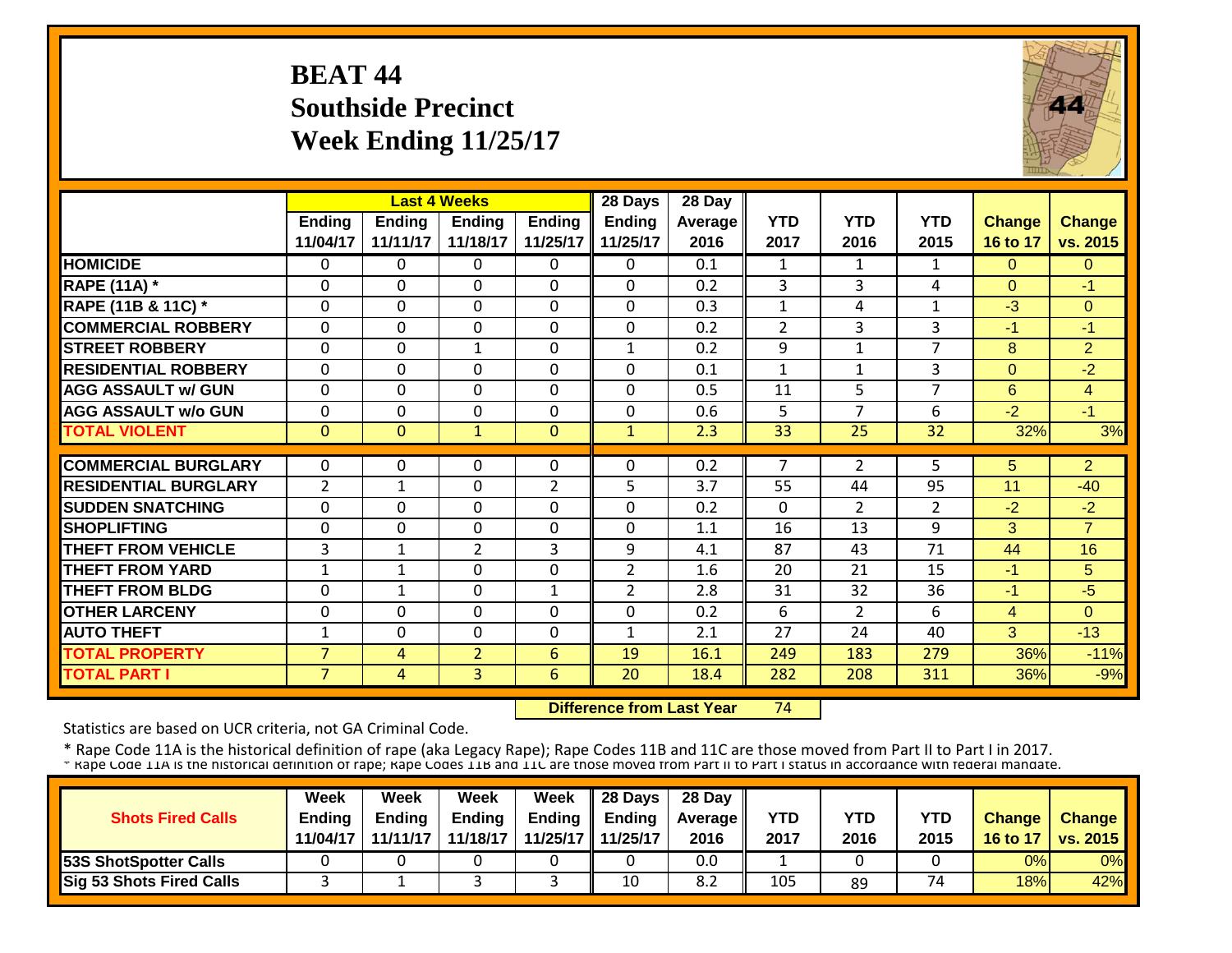# **BEAT 45 Southside Precinct Week Ending 11/25/17**



|                             |               |               | <b>Last 4 Weeks</b> |               | 28 Days        | 28 Day  |              |                |                |                |                      |
|-----------------------------|---------------|---------------|---------------------|---------------|----------------|---------|--------------|----------------|----------------|----------------|----------------------|
|                             | <b>Ending</b> | <b>Ending</b> | <b>Ending</b>       | <b>Ending</b> | <b>Ending</b>  | Average | <b>YTD</b>   | <b>YTD</b>     | <b>YTD</b>     | <b>Change</b>  | Change               |
|                             | 11/04/17      | 11/11/17      | 11/18/17            | 11/25/17      | 11/25/17       | 2016    | 2017         | 2016           | 2015           | 16 to 17       | vs. 2015             |
| <b>HOMICIDE</b>             | $\mathbf{0}$  | 0             | $\Omega$            | $\Omega$      | 0              | 0.1     | $\Omega$     | $\mathbf{1}$   | $\Omega$       | $-1$           | $\overline{0}$       |
| <b>RAPE (11A) *</b>         | $\Omega$      | 0             | $\Omega$            | $\Omega$      | $\Omega$       | 0.0     | $\Omega$     | $\mathbf{1}$   | $\mathbf{0}$   | $-1$           | $\Omega$             |
| RAPE (11B & 11C) *          | $\Omega$      | $\Omega$      | $\Omega$            | $\Omega$      | $\Omega$       | 0.2     | $\Omega$     | $\mathbf{1}$   | $\Omega$       | $-1$           | $\overline{0}$       |
| <b>COMMERCIAL ROBBERY</b>   | $\Omega$      | $\Omega$      | $\Omega$            | $\Omega$      | $\Omega$       | 0.0     | $\Omega$     | $\Omega$       | $\Omega$       | $\Omega$       | $\Omega$             |
| <b>STREET ROBBERY</b>       | $\mathbf 0$   | 0             | $\Omega$            | $\Omega$      | $\Omega$       | 0.2     | $\mathbf{1}$ | $\mathbf{1}$   | $\Omega$       | $\Omega$       | $\blacktriangleleft$ |
| <b>RESIDENTIAL ROBBERY</b>  | $\Omega$      | 0             | $\Omega$            | $\Omega$      | 0              | 0.0     | $\mathbf 0$  | $\Omega$       | $\Omega$       | $\Omega$       | $\Omega$             |
| <b>AGG ASSAULT w/ GUN</b>   | $\mathbf 0$   | 0             | $\Omega$            | $\mathbf 0$   | 0              | 0.0     | $\mathbf{1}$ | 0              | $\mathbf{1}$   | 1              | $\overline{0}$       |
| <b>AGG ASSAULT w/o GUN</b>  | $\mathbf 0$   | 0             | $\mathbf{1}$        | $\mathbf 0$   | $\mathbf{1}$   | 0.1     | $\mathbf{1}$ | $\mathbf{1}$   | $\mathbf 0$    | $\Omega$       | 1                    |
| <b>TOTAL VIOLENT</b>        | $\mathbf{0}$  | $\Omega$      | $\mathbf{1}$        | $\mathbf{0}$  | $\mathbf{1}$   | 0.5     | 3            | 5 <sup>1</sup> | $\mathbf{1}$   | $-40%$         | 200%                 |
|                             |               |               |                     |               |                |         |              |                |                |                |                      |
| <b>COMMERCIAL BURGLARY</b>  | $\mathbf{0}$  | 0             | $\Omega$            | $\Omega$      | $\Omega$       | 0.0     | 0            | 0              | 1              | $\Omega$       | $-1$                 |
| <b>RESIDENTIAL BURGLARY</b> | $\mathbf{0}$  | 0             | $\mathbf 0$         | $\Omega$      | 0              | 1.4     | 11           | 18             | 25             | $-7$           | $-14$                |
| <b>SUDDEN SNATCHING</b>     | $\Omega$      | 0             | $\Omega$            | $\mathbf 0$   | $\Omega$       | 0.0     | $\Omega$     | $\Omega$       | $\Omega$       | $\Omega$       | $\Omega$             |
| <b>SHOPLIFTING</b>          | $\Omega$      | 0             | $\Omega$            | $\Omega$      | $\Omega$       | 0.0     | $\Omega$     | $\Omega$       | $\mathbf 0$    | $\Omega$       | $\Omega$             |
| <b>THEFT FROM VEHICLE</b>   | $\mathbf 1$   | 0             | $\Omega$            | $\Omega$      | $\mathbf{1}$   | 0.7     | 10           | 9              | 6              | 1              | $\overline{4}$       |
| <b>THEFT FROM YARD</b>      | $\mathbf 0$   | 0             | $\mathbf 0$         | $\mathbf{1}$  | $\mathbf{1}$   | 0.3     | 3            | 4              | $\overline{2}$ | $-1$           | 1                    |
| <b>THEFT FROM BLDG</b>      | $\Omega$      | 0             | $\Omega$            | $\Omega$      | $\Omega$       | 0.2     | 3            | 1              | 9              | $\overline{2}$ | $-6$                 |
| <b>OTHER LARCENY</b>        | $\Omega$      | $\Omega$      | $\Omega$            | $\Omega$      | $\Omega$       | 0.2     | 1            | 1              | $\Omega$       | $\Omega$       | 1.                   |
| <b>AUTO THEFT</b>           | $\Omega$      | 0             | $\Omega$            | $\Omega$      | $\Omega$       | 0.4     | 3            | 5              | 3              | $-2$           | $\Omega$             |
| <b>TOTAL PROPERTY</b>       | $\mathbf{1}$  | $\Omega$      | $\mathbf{0}$        | $\mathbf{1}$  | $\overline{2}$ | 3.2     | 31           | 38             | 46             | $-18%$         | $-33%$               |
| <b>TOTAL PART I</b>         | $\mathbf{1}$  | $\Omega$      | $\mathbf{1}$        | $\mathbf{1}$  | $\overline{3}$ | 3.7     | 34           | 43             | 47             | $-21%$         | $-28%$               |

 **Difference from Last Year**‐9

Statistics are based on UCR criteria, not GA Criminal Code.

|                              | Week          | Week          | Week          | Week                | $\parallel$ 28 Days       | 28 Day            |            |      |      |               |                 |
|------------------------------|---------------|---------------|---------------|---------------------|---------------------------|-------------------|------------|------|------|---------------|-----------------|
| <b>Shots Fired Calls</b>     | <b>Ending</b> | <b>Ending</b> | <b>Ending</b> |                     | Ending $\parallel$ Ending | <b>Average</b> II | <b>YTD</b> | YTD  | YTD  | <b>Change</b> | <b>Change</b>   |
|                              | 11/04/17      | 11/11/17      | 11/18/17      | 11/25/17   11/25/17 |                           | 2016              | 2017       | 2016 | 2015 | 16 to 17      | <b>vs. 2015</b> |
| <b>53S ShotSpotter Calls</b> |               |               |               |                     |                           | 0.0               |            |      |      | 0%            | 0%              |
| Sig 53 Shots Fired Calls     |               |               |               |                     |                           | 4.2               | 38         | 48   | 46   | $-21%$        | $-17%$          |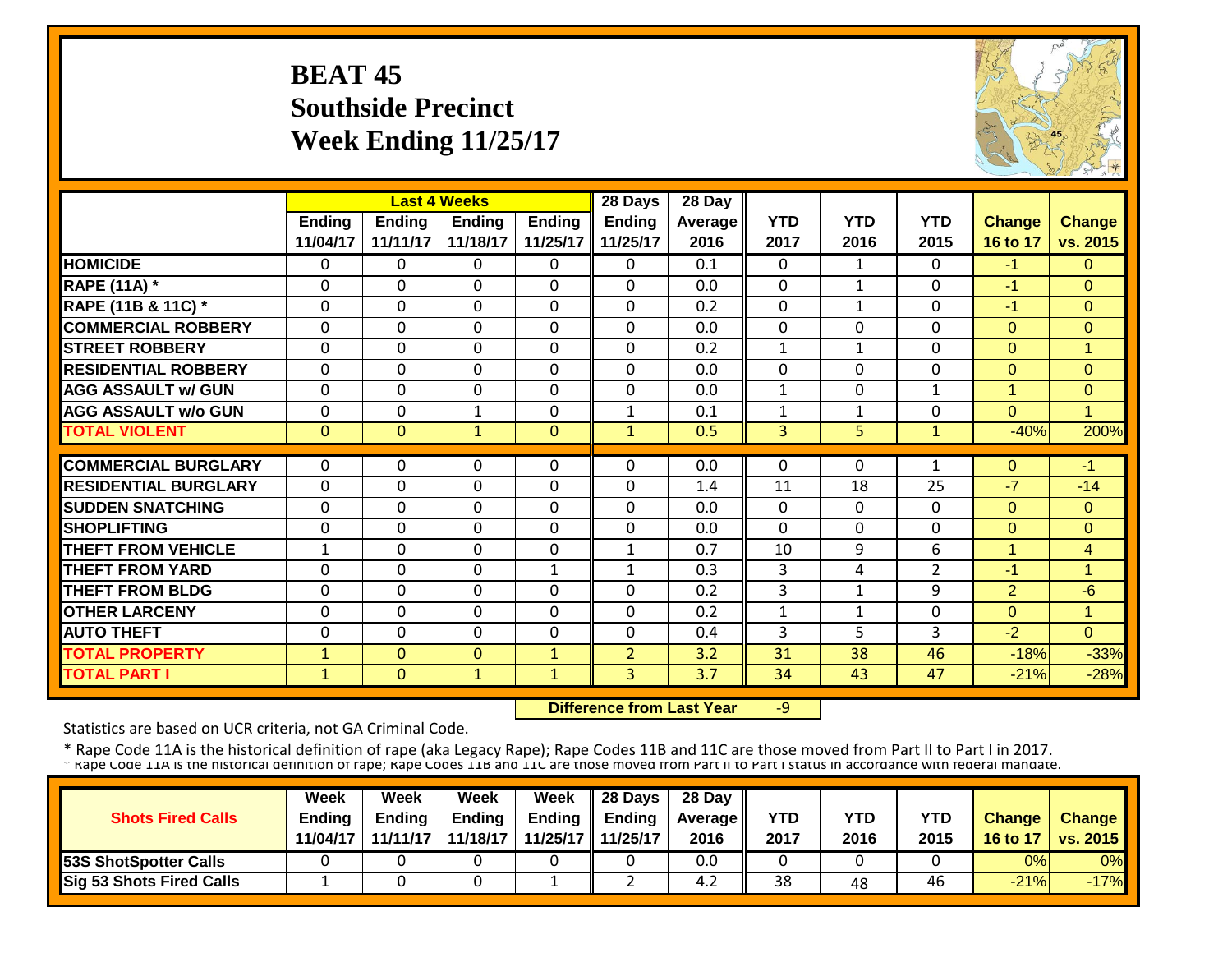### **BEAT 46 Southside Precinct Week Ending 11/25/17**



|                             |                |                | <b>Last 4 Weeks</b> |             | 28 Days        | 28 Day         |              |                |                |                      |                |
|-----------------------------|----------------|----------------|---------------------|-------------|----------------|----------------|--------------|----------------|----------------|----------------------|----------------|
|                             | Ending         | <b>Ending</b>  | Ending              | Ending      | <b>Ending</b>  | <b>Average</b> | <b>YTD</b>   | <b>YTD</b>     | <b>YTD</b>     | <b>Change</b>        | <b>Change</b>  |
|                             | 11/04/17       | 11/11/17       | 11/18/17            | 11/25/17    | 11/25/17       | 2016           | 2017         | 2016           | 2015           | 16 to 17             | vs. 2015       |
| <b>HOMICIDE</b>             | $\Omega$       | 0              | $\Omega$            | $\Omega$    | $\Omega$       | 0.0            | $\mathbf{1}$ | 0              | $\mathbf{1}$   | 1                    | $\Omega$       |
| <b>RAPE (11A) *</b>         | $\Omega$       | 0              | $\Omega$            | $\Omega$    | $\Omega$       | 0.1            | $\mathbf{1}$ | $\mathbf{1}$   | $\mathbf{1}$   | $\Omega$             | $\Omega$       |
| RAPE (11B & 11C) *          | $\Omega$       | 0              | $\Omega$            | $\Omega$    | $\Omega$       | 0.1            | $\Omega$     | 1              | 0              | $-1$                 | $\Omega$       |
| <b>COMMERCIAL ROBBERY</b>   | $\Omega$       | 0              | $\Omega$            | $\Omega$    | $\Omega$       | 0.4            | $\mathbf{3}$ | $\overline{2}$ | $\mathbf{1}$   | $\overline{1}$       | $\overline{2}$ |
| <b>STREET ROBBERY</b>       | $\Omega$       | 0              | $\mathbf 0$         | $\Omega$    | $\mathbf{0}$   | 0.3            | 3            | 3              | $\overline{2}$ | $\Omega$             | $\mathbf{1}$   |
| <b>RESIDENTIAL ROBBERY</b>  | $\Omega$       | 0              | $\Omega$            | 0           | $\Omega$       | 0.0            | 0            | $\Omega$       | 0              | $\Omega$             | $\Omega$       |
| <b>AGG ASSAULT w/ GUN</b>   | $\Omega$       | 0              | $\Omega$            | 0           | $\mathbf 0$    | 0.2            | 4            | $\overline{2}$ | 3              | $\overline{2}$       | $\overline{1}$ |
| <b>AGG ASSAULT w/o GUN</b>  | $\Omega$       | 0              | 0                   | 0           | $\Omega$       | 0.1            | 3            | 1              | 3              | $\overline{2}$       | $\Omega$       |
| <b>TOTAL VIOLENT</b>        | $\mathbf{0}$   | $\Omega$       | $\overline{0}$      | $\Omega$    | $\Omega$       | 1.1            | 15           | 10             | 11             | 50%                  | 36%            |
|                             |                |                |                     |             |                |                |              |                |                |                      |                |
| <b>COMMERCIAL BURGLARY</b>  | $\mathbf{0}$   | 0              | 0                   | $\Omega$    | $\Omega$       | 0.0            | 3            | 0              | 0              | 3                    | 3              |
| <b>RESIDENTIAL BURGLARY</b> | $\Omega$       | 0              | $\mathbf{1}$        | 1           | $\overline{2}$ | 1.8            | 17           | 20             | 23             | $-3$                 | $-6$           |
| <b>SUDDEN SNATCHING</b>     | $\Omega$       | 0              | 0                   | 0           | $\Omega$       | 0.2            | 1            | $\overline{2}$ | $\overline{2}$ | $-1$                 | $-1$           |
| <b>SHOPLIFTING</b>          | 2              | $\overline{2}$ | 3                   | 3           | 10             | 10.9           | 174          | 127            | 152            | 47                   | 22             |
| <b>THEFT FROM VEHICLE</b>   | 3              | 0              | 0                   | 1           | 4              | 2.0            | 56           | 23             | 45             | 33                   | 11             |
| <b>THEFT FROM YARD</b>      | $\Omega$       | 0              | $\mathbf{1}$        | $\Omega$    | $\mathbf{1}$   | 1.5            | 6            | 18             | 7              | $-12$                | $-1$           |
| <b>THEFT FROM BLDG</b>      | $\Omega$       | 0              | $\mathbf{1}$        | 0           | $\mathbf{1}$   | 1.6            | 19           | 18             | 22             | $\blacktriangleleft$ | $-3$           |
| <b>OTHER LARCENY</b>        | $\Omega$       | 0              | $\mathbf{1}$        | $\Omega$    | $\mathbf{1}$   | 0.4            | 5            | 4              | $\mathbf{1}$   | $\blacktriangleleft$ | $\overline{4}$ |
| <b>AUTO THEFT</b>           | $\mathbf 0$    | $\overline{2}$ | $\mathbf{1}$        | $\mathbf 0$ | 3              | 1.1            | 17           | 14             | 18             | 3                    | $-1$           |
| <b>TOTAL PROPERTY</b>       | 5              | 4              | 8                   | 5           | 22             | 19.5           | 298          | 226            | 270            | 32%                  | 10%            |
| <b>TOTAL PART I</b>         | 5 <sup>1</sup> | 4              | 8                   | 5           | 22             | 20.7           | 313          | 236            | 281            | 33%                  | 11%            |

 **Difference from Last Year**77

Statistics are based on UCR criteria, not GA Criminal Code.

|                                 | Week          | Week          | Week          | <b>Week</b> | $\parallel$ 28 Days       | 28 Day            |      |      |      |               |                 |
|---------------------------------|---------------|---------------|---------------|-------------|---------------------------|-------------------|------|------|------|---------------|-----------------|
| <b>Shots Fired Calls</b>        | <b>Endina</b> | <b>Ending</b> | <b>Ending</b> |             | Ending $\parallel$ Ending | <b>Average</b> II | YTD  | YTD  | YTD  | <b>Change</b> | <b>Change</b>   |
|                                 | 11/04/17      | 11/11/17      | 11/18/17      |             | 11/25/17 11/25/17         | 2016              | 2017 | 2016 | 2015 | 16 to 17      | <b>vs. 2015</b> |
| <b>53S ShotSpotter Calls</b>    |               |               |               |             |                           | 0.0               |      |      |      | 0%            | 0%              |
| <b>Sig 53 Shots Fired Calls</b> |               |               |               | <u>.</u>    |                           | 8.0               | 76   | 91   | 74   | $-16%$        | 3%              |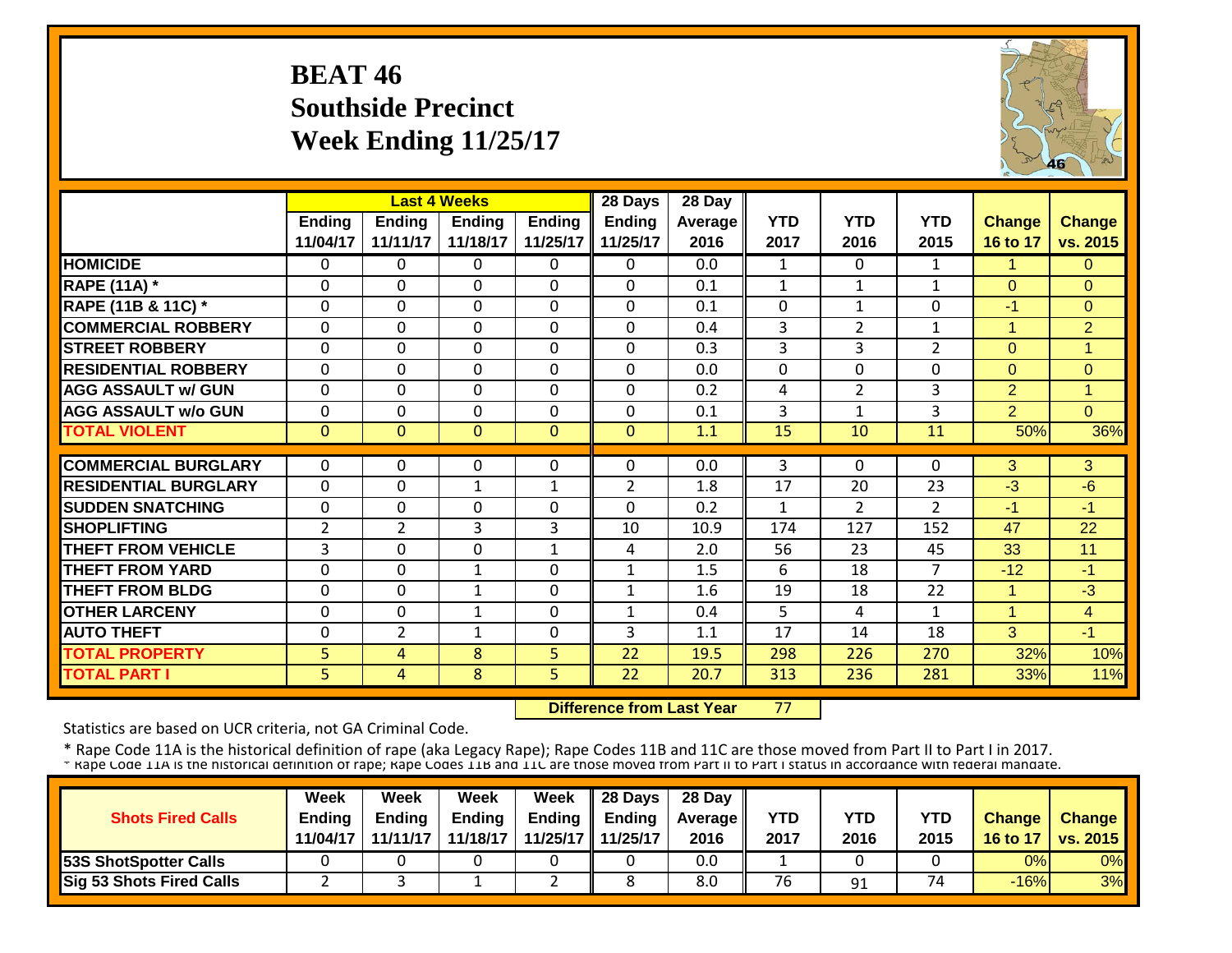

#### **COMPSTATISLANDS PRECINCT Week Ending 11/25/17**

**PRECINCT COMMANDER:**

**CAPT. ASHLEY BROWN** 



|                             | Week           | Week           | <b>Weekly</b>  | 28-Day        | $28$ -Day      | Avg            |            |            |            |               |                |
|-----------------------------|----------------|----------------|----------------|---------------|----------------|----------------|------------|------------|------------|---------------|----------------|
|                             | <b>Ending</b>  | <b>Ending</b>  | Avg            | <b>Ending</b> | Ending         | 28-Day         | <b>YTD</b> | <b>YTD</b> | <b>YTD</b> | <b>Change</b> | <b>Change</b>  |
|                             | 11/25/17       | 11/18/17       | 2016           | 11/25/17      | 10/28/17       | 2016           | 2017       | 2016       | 2015       | 16 to 17      | vs. 2015       |
| <b>HOMICIDE</b>             | 0              | $\Omega$       | $\Omega$       | 0             | $\Omega$       | $\Omega$       | 5          | 6          | 8          | $-1$          | $-3$           |
| <b>RAPE (11A) *</b>         | $\bf{0}$       | $\Omega$       | $\Omega$       | $\bf{0}$      |                | $\Omega$       | 6          | 3          | 8          | 3             | $-2$           |
| RAPE (11B & 11C) *          | $\bf{0}$       | $\Omega$       | 0              |               | $\Omega$       |                | 8          | 8          | 5          | $\Omega$      | 3              |
| <b>COMMERCIAL ROBBERY</b>   | 0              | 2              | 0              | 5             |                |                | 29         | 14         | 21         | 15            | 8              |
| <b>STREET ROBBERY</b>       | 0              | $\Omega$       | 1              | 2             | $\Omega$       | 3              | 24         | 38         | 53         | $-14$         | $-29$          |
| <b>RESIDENTIAL ROBBERY</b>  | $\bf{0}$       | 0              | $\Omega$       | 0             | $\Omega$       | $\Omega$       | 4          | 6          | 6          | $-2$          | $-2$           |
| <b>AGG ASSAULT w/ GUN</b>   | $\bf{0}$       |                | 1              | 2             | 3              | 4              | 40         | 49         | 62         | $-9$          | $-22$          |
| <b>AGG ASSAULT w/o GUN</b>  | $\bf{0}$       |                | 1              | 3             | 3              | 3              | 38         | 33         | 38         | 5             | $\Omega$       |
| <b>TOTAL VIOLENT</b>        | $\mathbf{0}$   | 4              | 3              | 13            | 8              | 14             | 154        | 157        | 201        | $-2%$         | $-23%$         |
|                             |                |                |                |               |                |                |            |            |            |               |                |
| <b>COMMERCIAL BURGLARY</b>  | 0              | 0              | 0              |               | 2              | 2              | 21         | 25         | 25         | $-4$          | $-4$           |
| <b>RESIDENTIAL BURGLARY</b> | 4              | 5              | 6              | 20            | 23             | 24             | 240        | 289        | 251        | $-49$         | $-11$          |
| <b>SUDDEN SNATCHING</b>     | $\bf{0}$       |                | 0              |               | 3              |                | 10         | 9          | 9          |               | 4              |
| <b>SHOPLIFTING</b>          | 5              | 14             | 6              | 36            | 33             | 23             | 292        | 266        | 280        | 26            | 12             |
| <b>THEFT FROM VEHICLE</b>   | 6              | 9              | 5              | 38            | 34             | 20             | 275        | 233        | 268        | 42            | $\overline{7}$ |
| <b>THEFT FROM YARD</b>      | $\overline{2}$ | $\overline{2}$ | $\overline{2}$ | 10            | 11             | 8              | 107        | 94         | 118        | 13            | $-11$          |
| <b>THEFT FROM BLDG</b>      | 4              |                | 4              | 17            | 10             | 16             | 155        | 189        | 187        | $-34$         | $-32$          |
| <b>OTHER LARCENY</b>        | $\bf{0}$       | 4              |                | 6             | $\overline{2}$ | $\overline{2}$ | 31         | 28         | 17         | 3             | 14             |
| <b>AUTO THEFT</b>           | 3              | 4              | 3              | 14            | 8              | 11             | 118        | 126        | 127        | $-8$          | $-9$           |
| <b>TOTAL PROPERTY</b>       | 24             | 40             | 27             | 143           | 126            | 107            | 1249       | 1259       | 1282       | $-1%$         | $-3%$          |
| <b>TOTAL PART I</b>         | 24             | 44             | 30             | 156           | 134            | 120            | 1403       | 1416       | 1483       | $-1%$         | $-5%$          |

Statistics are based on UCR criteria, not GA Criminal Code. **Difference from Last Year** -13

Statistics are preliminary, based on RMS data at the time prepared, and are subject to change due to late reports, reclassifications, updated locations, etc.

| <b>Citizen Initiated Calls</b>  | Week<br><b>Ending</b><br>11/25/17 | Week<br><b>Ending</b><br>11/18/17 | Weekly<br>Avg<br>2016 | 28-Day<br>Ending<br>1/25/17 | 28-Day<br><b>Ending</b><br>10/28/17 | Avg<br>$28-Day$<br>2016 | YTD<br>2017 | YTD<br>2016 | YTD<br>2015 | <b>Change</b><br>16 to 17 | <b>Change</b><br>vs. 2015 |
|---------------------------------|-----------------------------------|-----------------------------------|-----------------------|-----------------------------|-------------------------------------|-------------------------|-------------|-------------|-------------|---------------------------|---------------------------|
| <b>Midnight Shift</b>           | 75                                | 53                                | 82                    | 287                         | 272                                 | 330                     | 3813        | 4935        | 4606        | $-1122$                   | $-793$                    |
| Day Shift                       | 153                               | 181                               | 190                   | 773                         | 743                                 | 761                     | 9986        | 2694        | 11731       | $-2708$                   | $-1745$                   |
| <b>Afternoon Shift</b>          | 174                               | 184                               | 219                   | 803                         | 767                                 | 876                     | 10847       | 14219       | 12989       | $-3372$                   | $-2142$                   |
| <b>TOTAL CITIZEN CFS</b>        | 402                               | 418                               | 492                   | 1863                        | 1782                                | 1966                    | 24646       | 31848       | 29326       | $-22.6%$                  | $-16.0%$                  |
| <b>53S ShotSpotter Calls</b>    |                                   |                                   |                       |                             |                                     | 12                      | 106         | 145         | 84          | $-39$                     | 22                        |
| <b>Sig 53 Shots Fired Calls</b> |                                   |                                   | 16                    | 36                          | 31                                  | 62                      | 525         | 723         | 691         | -198                      | $-166$                    |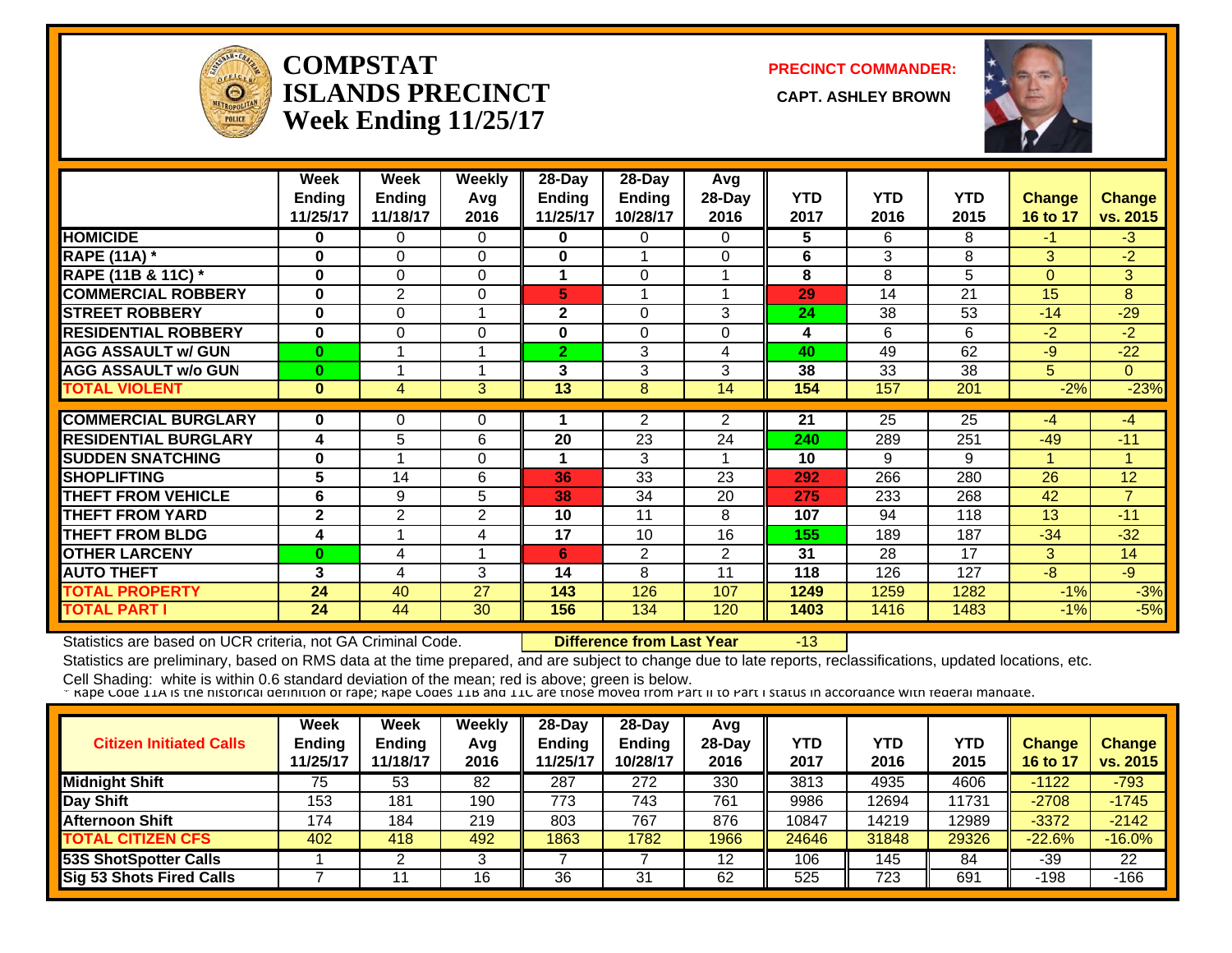# **BEAT 51 Islands Precinct Week Ending 11/25/17**



|                             |                |              | <b>Last 4 Weeks</b> |                | 28 Days        | 28 Day  |                |                       |                |                |                      |
|-----------------------------|----------------|--------------|---------------------|----------------|----------------|---------|----------------|-----------------------|----------------|----------------|----------------------|
|                             | Ending         | Ending       | <b>Ending</b>       | <b>Ending</b>  | <b>Ending</b>  | Average | <b>YTD</b>     | <b>YTD</b>            | <b>YTD</b>     | Change         | <b>Change</b>        |
|                             | 11/04/17       | 11/11/17     | 11/18/17            | 11/25/17       | 11/25/17       | 2016    | 2017           | 2016                  | 2015           | 16 to 17       | vs. 2015             |
| <b>HOMICIDE</b>             | 0              | 0            | 0                   | 0              | 0              | 0.2     | $\overline{2}$ | $\mathbf{2}^{\prime}$ | 1              | $\Omega$       | 1.                   |
| <b>RAPE (11A) *</b>         | $\Omega$       | $\Omega$     | $\Omega$            | $\Omega$       | $\mathbf 0$    | 0.2     | 2              | $\mathbf{1}$          | $\mathbf{1}$   | $\mathbf{1}$   | $\blacktriangleleft$ |
| RAPE (11B & 11C) *          | $\mathbf{1}$   | 0            | $\Omega$            | $\Omega$       | $\mathbf{1}$   | 0.2     | $\mathbf{1}$   | 1                     | $\mathbf{1}$   | $\Omega$       | $\mathbf{0}$         |
| <b>COMMERCIAL ROBBERY</b>   | $\mathbf{0}$   | $\mathbf{1}$ | $\mathbf{1}$        | $\Omega$       | $\overline{2}$ | 0.4     | 17             | 3                     | 8              | 14             | 9                    |
| <b>STREET ROBBERY</b>       | $\Omega$       | 0            | $\Omega$            | $\Omega$       | $\mathbf 0$    | 1.5     | 8              | 18                    | 23             | $-10$          | $-15$                |
| <b>RESIDENTIAL ROBBERY</b>  | $\mathbf{0}$   | $\Omega$     | $\Omega$            | $\Omega$       | $\mathbf 0$    | 0.3     | $\mathbf{0}$   | 4                     | $\overline{2}$ | $-4$           | $-2$                 |
| <b>AGG ASSAULT w/ GUN</b>   | $\Omega$       | $\mathbf 0$  | $\Omega$            | $\Omega$       | $\mathbf 0$    | 1.6     | 10             | 20                    | 18             | $-10$          | $-8$                 |
| <b>AGG ASSAULT w/o GUN</b>  | $\overline{2}$ | 0            | $\mathbf{1}$        | $\Omega$       | 3              | 0.7     | 12             | 8                     | 10             | $\overline{4}$ | $\overline{2}$       |
| <b>TOTAL VIOLENT</b>        | $\overline{3}$ | $\mathbf{1}$ | $\overline{2}$      | $\mathbf{0}$   | 6              | 5.0     | 52             | 57                    | 64             | $-9%$          | $-19%$               |
|                             |                |              |                     |                |                |         |                |                       |                |                |                      |
| <b>COMMERCIAL BURGLARY</b>  | $\Omega$       | 0            | $\Omega$            | $\Omega$       | $\Omega$       | 1.1     | 10             | 15                    | 10             | $-5$           | $\Omega$             |
| <b>RESIDENTIAL BURGLARY</b> | 3              | 3            | $\mathbf{1}$        | $\overline{2}$ | 9              | 6.8     | 63             | 83                    | 70             | $-20$          | $-7$                 |
| <b>ISUDDEN SNATCHING</b>    | $\mathbf{0}$   | 0            | $\Omega$            | $\Omega$       | $\Omega$       | 0.2     | 3              | 1                     | 4              | $\overline{2}$ | $-1$                 |
| <b>SHOPLIFTING</b>          | $\overline{7}$ | 3            | 11                  | 4              | 25             | 13.7    | 205            | 158                   | 218            | 47             | $-13$                |
| <b>THEFT FROM VEHICLE</b>   | 5              | 3            | 3                   | $\overline{2}$ | 13             | 5.7     | 95             | 66                    | 81             | 29             | 14                   |
| <b>THEFT FROM YARD</b>      | $\mathbf{1}$   | 0            | $\mathbf{1}$        | $\mathbf{1}$   | 3              | 2.1     | 28             | 23                    | 35             | 5              | $-7$                 |
| <b>THEFT FROM BLDG</b>      | $\mathbf 0$    | 1            | $\mathbf{1}$        | 0              | $\overline{2}$ | 4.1     | 31             | 49                    | 64             | $-18$          | $-33$                |
| <b>OTHER LARCENY</b>        | $\Omega$       | 1            | 1                   | $\Omega$       | $\overline{2}$ | 0.5     | $\overline{7}$ | 5.                    | 4              | $\overline{2}$ | 3                    |
| <b>AUTO THEFT</b>           | $\Omega$       | 0            | 1                   | 1              | $\overline{2}$ | 3.1     | 32             | 36                    | 44             | $-4$           | $-12$                |
| <b>TOTAL PROPERTY</b>       | 16             | 11           | 19                  | 10             | 56             | 37.3    | 474            | 436                   | 530            | 9%             | $-11%$               |
| <b>TOTAL PART I</b>         | 19             | 12           | 21                  | 10             | 62             | 42.3    | 526            | 493                   | 594            | 7%             | $-11%$               |

 **Difference from Last Year**33

Statistics are based on UCR criteria, not GA Criminal Code.

|                               | <b>Week</b>   | Week     | Week          | Week                | 28 Days       | 28 Day            |      |            |            |               |                 |
|-------------------------------|---------------|----------|---------------|---------------------|---------------|-------------------|------|------------|------------|---------------|-----------------|
| <b>Shots Fired Calls</b>      | <b>Ending</b> | Endina   | <b>Ending</b> | Ending              | <b>Ending</b> | <b>Average II</b> | YTD  | <b>YTD</b> | <b>YTD</b> | <b>Change</b> | Change          |
|                               | 11/04/17      | 11/11/17 | 11/18/17      | 11/25/17   11/25/17 |               | 2016              | 2017 | 2016       | 2015       | 16 to 17      | <b>VS. 2015</b> |
| <b>153S ShotSpotter Calls</b> |               |          |               |                     |               | 10.8              | 82   | 136        | 75         | 0%            | 0%              |
| Sig 53 Shots Fired Calls      |               |          |               | 4                   | 11            | 20.9              | 171  | 255        | 187        | $-33%$        | $-9%$           |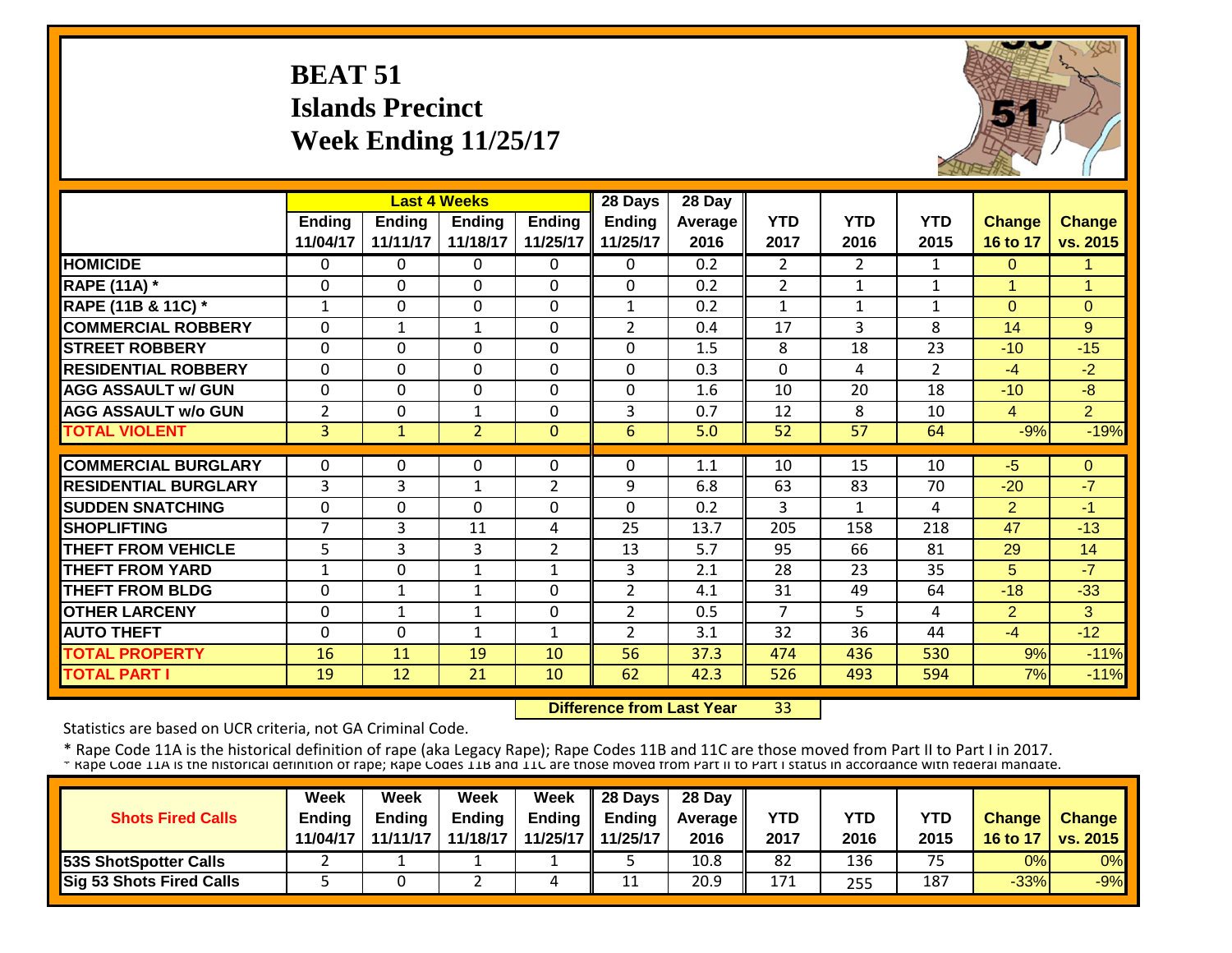# **BEAT 52 Islands Precinct Week Ending 11/25/17**



|                             |                |                | <b>Last 4 Weeks</b> |                | 28 Days        | 28 Day  |                |                |                |                      |                |
|-----------------------------|----------------|----------------|---------------------|----------------|----------------|---------|----------------|----------------|----------------|----------------------|----------------|
|                             | Ending         | <b>Ending</b>  | Endina              | <b>Ending</b>  | <b>Ending</b>  | Average | <b>YTD</b>     | <b>YTD</b>     | <b>YTD</b>     | <b>Change</b>        | <b>Change</b>  |
|                             | 11/04/17       | 11/11/17       | 11/18/17            | 11/25/17       | 11/25/17       | 2016    | 2017           | 2016           | 2015           | 16 to 17             | vs. 2015       |
| <b>HOMICIDE</b>             | $\overline{0}$ | 0              | 0                   | 0              | 0              | 0.2     | $\Omega$       | $\overline{2}$ | 0              | $-2$                 | $\Omega$       |
| <b>RAPE (11A) *</b>         | $\Omega$       | 0              | $\Omega$            | $\Omega$       | $\Omega$       | 0.0     | $\Omega$       | $\Omega$       | $\overline{2}$ | $\Omega$             | $-2$           |
| RAPE (11B & 11C) *          | $\Omega$       | 0              | $\Omega$            | $\Omega$       | $\mathbf 0$    | 0.3     | $\overline{2}$ | 4              | $\mathbf{1}$   | -2                   | 1              |
| <b>COMMERCIAL ROBBERY</b>   | $\Omega$       | 0              | $\Omega$            | 0              | $\mathbf 0$    | 0.2     | $\Omega$       | $\overline{2}$ | $\mathbf{1}$   | $-2$                 | $-1$           |
| <b>STREET ROBBERY</b>       | $\mathbf 0$    | 0              | $\Omega$            | $\Omega$       | $\mathbf 0$    | 0.5     | $\mathbf 0$    | 6              | 4              | -6                   | $-4$           |
| <b>RESIDENTIAL ROBBERY</b>  | $\Omega$       | 0              | 0                   | $\mathbf 0$    | $\mathbf 0$    | 0.1     | 1              | $\mathbf{1}$   | $\mathbf{1}$   | $\Omega$             | $\Omega$       |
| <b>AGG ASSAULT w/ GUN</b>   | $\Omega$       | $\mathbf{1}$   | $\mathbf{1}$        | 0              | $\overline{2}$ | 0.3     | 8              | 3              | 15             | 5                    | $-7$           |
| <b>AGG ASSAULT w/o GUN</b>  | $\Omega$       | 0              | $\Omega$            | $\Omega$       | $\Omega$       | 0.5     | 8              | 6              | 10             | $\overline{2}$       | $-2$           |
| <b>TOTAL VIOLENT</b>        | $\mathbf{0}$   | $\mathbf{1}$   | 1                   | $\mathbf 0$    | $\overline{2}$ | 2.1     | 19             | 24             | 34             | $-21%$               | $-44%$         |
|                             |                |                |                     |                |                |         |                |                |                |                      |                |
| <b>COMMERCIAL BURGLARY</b>  | $\Omega$       | 0              | 0                   | 0              | 0              | 0.1     | 1              | 1              | 2              | $\Omega$             | -1             |
| <b>RESIDENTIAL BURGLARY</b> | $\mathbf 0$    | 0              | $\mathbf 0$         | 0              | $\mathbf 0$    | 2.6     | 15             | 32             | 43             | $-17$                | $-28$          |
| <b>SUDDEN SNATCHING</b>     | $\Omega$       | 0              | 0                   | 0              | $\mathbf 0$    | 0.2     | $\mathbf{1}$   | $\overline{2}$ | $\overline{2}$ | -1                   | $-1$           |
| <b>SHOPLIFTING</b>          | $\Omega$       | 0              | 0                   | 0              | $\mathbf 0$    | 0.2     | 4              | 3              | 3              | $\blacktriangleleft$ | 1              |
| <b>THEFT FROM VEHICLE</b>   | $\mathbf 1$    | 1              | 4                   | 1              | 7              | 1.9     | 39             | 24             | 38             | 15                   | -4             |
| <b>THEFT FROM YARD</b>      | $\overline{2}$ | 0              | $\mathbf{1}$        | $\Omega$       | 3              | 0.7     | 9              | 9              | 13             | $\Omega$             | $-4$           |
| <b>THEFT FROM BLDG</b>      | 1              | 3              | 0                   | $\overline{2}$ | 6              | 3.1     | 45             | 35             | 34             | 10                   | 11             |
| <b>OTHER LARCENY</b>        | $\Omega$       | 0              | $\mathbf{1}$        | $\Omega$       | $\mathbf{1}$   | 0.2     | 5              | $\overline{2}$ | $\mathbf{1}$   | 3                    | $\overline{4}$ |
| <b>AUTO THEFT</b>           | $\Omega$       | $\mathbf{1}$   | $\mathbf{1}$        | $\Omega$       | $\overline{2}$ | 1.4     | 11             | 18             | 16             | $-7$                 | $-5$           |
| <b>TOTAL PROPERTY</b>       | 4              | 5              | $\overline{7}$      | 3              | 19             | 10.3    | 130            | 126            | 152            | 3%                   | $-14%$         |
| <b>TOTAL PART I</b>         | $\overline{4}$ | $\overline{6}$ | 8                   | 3              | 21             | 12.4    | 149            | 150            | 186            | $-1%$                | $-20%$         |

 **Difference from Last Year**‐1

Statistics are based on UCR criteria, not GA Criminal Code.

| <b>Shots Fired Calls</b>        | Week<br><b>Endina</b><br>11/04/17 | Week<br><b>Ending</b><br>11/11/17 | Week<br><b>Ending</b><br>11/18/17 | <b>Week</b> | $\parallel$ 28 Days<br>Ending $\parallel$ Ending<br>11/25/17 11/25/17 | 28 Day<br><b>Average</b> II<br>2016 | YTD<br>2017 | YTD<br>2016 | YTD<br>2015 | <b>Change</b><br>16 to 17 | <b>Change</b><br><b>vs. 2015</b> |
|---------------------------------|-----------------------------------|-----------------------------------|-----------------------------------|-------------|-----------------------------------------------------------------------|-------------------------------------|-------------|-------------|-------------|---------------------------|----------------------------------|
| <b>53S ShotSpotter Calls</b>    |                                   |                                   |                                   |             |                                                                       | 0.0                                 |             |             |             | 0%                        | 0%                               |
| <b>Sig 53 Shots Fired Calls</b> |                                   |                                   |                                   |             |                                                                       | b.3                                 | 73          | 72          | 102         | 1%                        | $-28%$                           |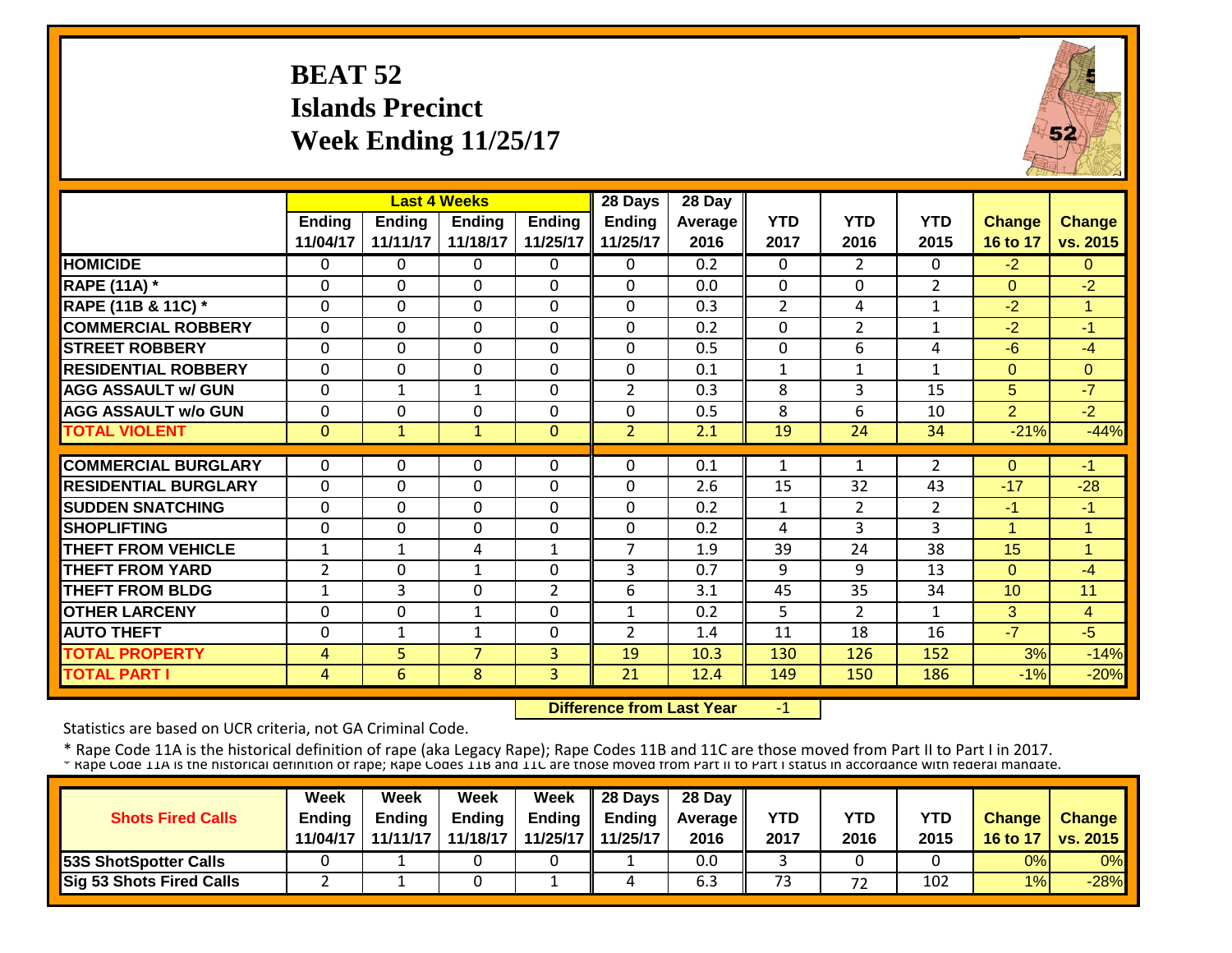# **BEAT 53 Islands Precinct Week Ending 11/25/17**



|                             |                |                | <b>Last 4 Weeks</b> |                | 28 Days        | 28 Day         |                |                |                |                      |                |
|-----------------------------|----------------|----------------|---------------------|----------------|----------------|----------------|----------------|----------------|----------------|----------------------|----------------|
|                             | <b>Ending</b>  | <b>Ending</b>  | <b>Ending</b>       | <b>Ending</b>  | <b>Ending</b>  | <b>Average</b> | <b>YTD</b>     | <b>YTD</b>     | <b>YTD</b>     | <b>Change</b>        | <b>Change</b>  |
|                             | 11/04/17       | 11/11/17       | 11/18/17            | 11/25/17       | 11/25/17       | 2016           | 2017           | 2016           | 2015           | 16 to 17             | vs. 2015       |
| <b>HOMICIDE</b>             | $\mathbf{0}$   | 0              | $\Omega$            | $\Omega$       | $\Omega$       | 0.1            | $\overline{2}$ | $\mathbf{1}$   | $\overline{2}$ | 1                    | $\Omega$       |
| <b>RAPE (11A) *</b>         | $\Omega$       | 0              | $\Omega$            | $\Omega$       | $\mathbf{0}$   | 0.0            | $\mathbf{1}$   | $\Omega$       | $\overline{2}$ | $\overline{1}$       | $-1$           |
| RAPE (11B & 11C) *          | $\mathbf 0$    | 0              | $\mathbf 0$         | $\mathbf 0$    | $\mathbf{0}$   | 0.0            | $\overline{2}$ | $\Omega$       | $\overline{2}$ | $\overline{2}$       | $\overline{0}$ |
| <b>COMMERCIAL ROBBERY</b>   | $\mathbf{1}$   | 0              | $\mathbf 0$         | $\Omega$       | $\mathbf{1}$   | 0.1            | $\overline{2}$ | $\mathbf{1}$   | 3              | $\blacktriangleleft$ | $-1$           |
| <b>STREET ROBBERY</b>       | $\mathbf{1}$   | 0              | $\mathbf 0$         | $\Omega$       | 1              | 0.5            | 8              | 4              | 5              | $\overline{4}$       | 3              |
| <b>RESIDENTIAL ROBBERY</b>  | $\Omega$       | $\Omega$       | $\Omega$            | $\Omega$       | $\Omega$       | 0.1            | $\mathbf{1}$   | 1              | $\Omega$       | $\Omega$             | 1              |
| <b>AGG ASSAULT w/ GUN</b>   | $\mathbf 0$    | $\Omega$       | $\Omega$            | $\Omega$       | $\mathbf 0$    | 1.0            | 13             | 11             | 10             | $\overline{2}$       | 3 <sup>1</sup> |
| <b>AGG ASSAULT w/o GUN</b>  | $\Omega$       | 0              | $\Omega$            | $\mathbf 0$    | $\mathbf{0}$   | 0.6            | 8              | 8              | 11             | $\Omega$             | $-3$           |
| <b>TOTAL VIOLENT</b>        | $\overline{2}$ | $\overline{0}$ | $\overline{0}$      | $\mathbf{0}$   | $\overline{2}$ | 2.3            | 37             | 26             | 35             | 42%                  | 6%             |
|                             |                |                |                     |                |                |                |                |                |                |                      |                |
| <b>COMMERCIAL BURGLARY</b>  | $\Omega$       | 0              | $\Omega$            | $\Omega$       | $\Omega$       | 0.2            | 6              | 3              | $\overline{2}$ | 3                    | 4              |
| <b>RESIDENTIAL BURGLARY</b> | $\mathbf{1}$   | 1              | $\overline{2}$      | 0              | 4              | 3.5            | 32             | 42             | 33             | $-10$                | $-1$           |
| <b>SUDDEN SNATCHING</b>     | $\Omega$       | 0              | $\mathbf{1}$        | $\Omega$       | $\mathbf{1}$   | 0.2            | 4              | $\overline{2}$ | $\overline{2}$ | $\overline{2}$       | $\overline{2}$ |
| <b>SHOPLIFTING</b>          | $\Omega$       | $\mathbf{1}$   | $\Omega$            | 0              | $\mathbf{1}$   | 0.9            | 18             | 11             | 6              | $\overline{7}$       | 12             |
| <b>THEFT FROM VEHICLE</b>   | 1              | 1              | 1                   | $\Omega$       | 3              | 2.7            | 31             | 29             | 23             | $\overline{2}$       | 8              |
| <b>THEFT FROM YARD</b>      | $\Omega$       | 0              | $\Omega$            | $\mathbf{1}$   | $\mathbf{1}$   | 1.5            | 19             | 19             | 21             | $\Omega$             | $-2$           |
| <b>THEFT FROM BLDG</b>      | 3              | $\mathbf{1}$   | $\Omega$            | $\mathbf{1}$   | 5              | 2.5            | 29             | 32             | 19             | $-3$                 | 10             |
| <b>OTHER LARCENY</b>        | $\mathbf 0$    | $\mathbf{1}$   | $\mathbf 0$         | 0              | 1              | 0.3            | 4              | $\overline{2}$ | $\mathbf{1}$   | $\overline{2}$       | 3              |
| <b>AUTO THEFT</b>           | 1              | 1              | $\mathbf{1}$        | $\Omega$       | 3              | 1.8            | 22             | 20             | 19             | $\overline{2}$       | 3              |
| <b>TOTAL PROPERTY</b>       | 6              | 6              | 5 <sup>1</sup>      | $\overline{2}$ | 19             | 13.6           | 165            | 160            | 126            | 3%                   | 31%            |
| <b>TOTAL PART I</b>         | 8              | 6              | $\overline{5}$      | $\overline{2}$ | 21             | 15.9           | 202            | 186            | 161            | 9%                   | 25%            |

 **Difference from Last Year**16

Statistics are based on UCR criteria, not GA Criminal Code.

| <b>Shots Fired Calls</b>        | Week<br><b>Endina</b> | Week<br><b>Ending</b> | Week<br><b>Ending</b> | Week | $\parallel$ 28 Days<br>Ending $\parallel$ Ending | 28 Day<br><b>Average II</b> | YTD  | YTD  | YTD  | <b>Change</b> | <b>Change</b>   |
|---------------------------------|-----------------------|-----------------------|-----------------------|------|--------------------------------------------------|-----------------------------|------|------|------|---------------|-----------------|
|                                 | 11/04/17              | 11/11/17              | 11/18/17              |      | 11/25/17 11/25/17                                | 2016                        | 2017 | 2016 | 2015 | 16 to 17      | <b>VS. 2015</b> |
| <b>53S ShotSpotter Calls</b>    |                       |                       |                       |      |                                                  | 0.8                         | 20   |      |      | 0%            | 0%              |
| <b>Sig 53 Shots Fired Calls</b> |                       |                       |                       |      |                                                  | 15.0                        | 104  | 174  | 153  | $-40%$        | $-32%$          |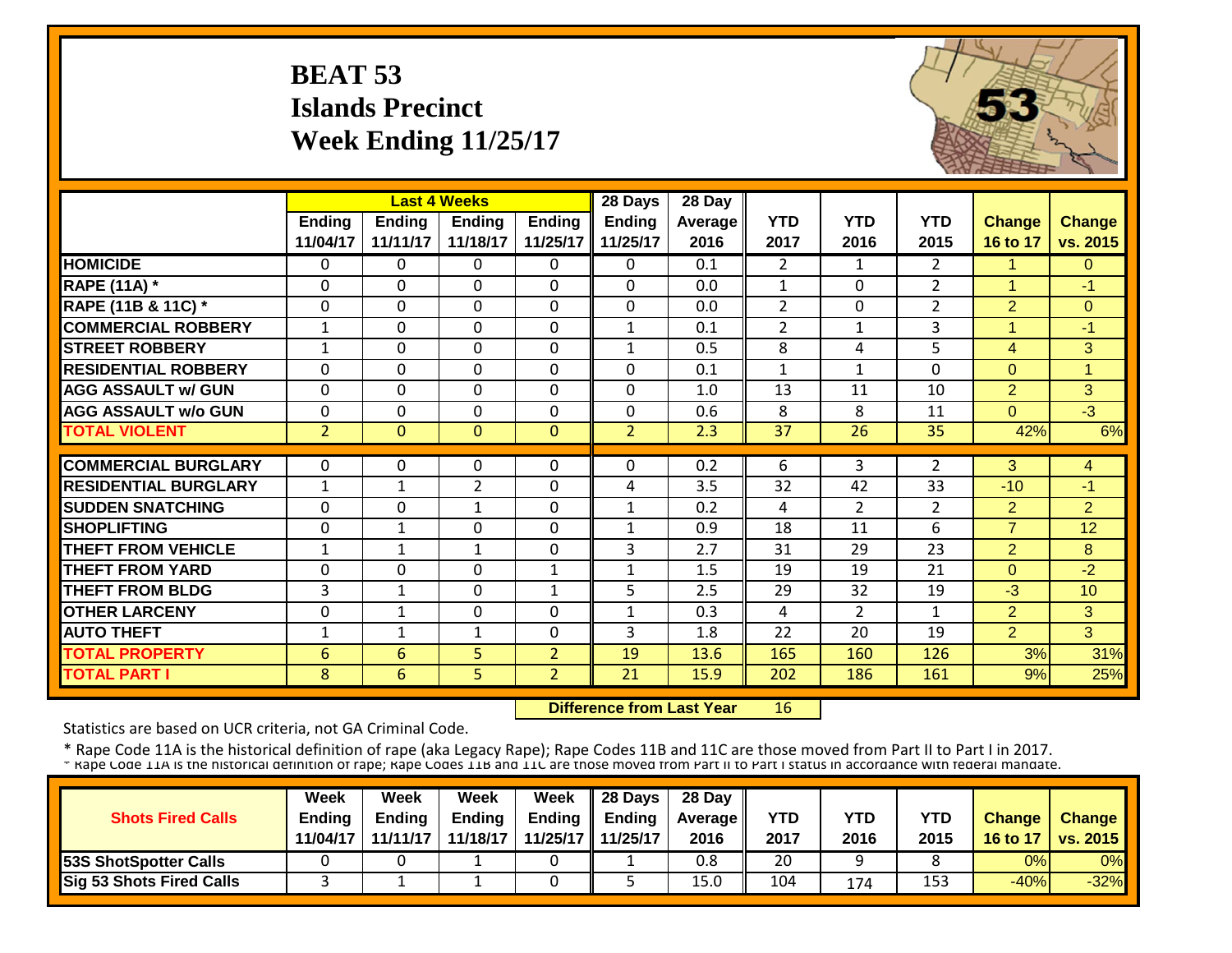# **BEAT 54 Islands Precinct Week Ending 11/25/17**



|                             |                | <b>Last 4 Weeks</b> |                |               | 28 Days        | 28 Day  |                |                |                |                |                |
|-----------------------------|----------------|---------------------|----------------|---------------|----------------|---------|----------------|----------------|----------------|----------------|----------------|
|                             | Ending         | <b>Ending</b>       | <b>Ending</b>  | <b>Ending</b> | <b>Ending</b>  | Average | <b>YTD</b>     | <b>YTD</b>     | <b>YTD</b>     | <b>Change</b>  | Change         |
|                             | 11/04/17       | 11/11/17            | 11/18/17       | 11/25/17      | 11/25/17       | 2016    | 2017           | 2016           | 2015           | 16 to 17       | vs. 2015       |
| <b>HOMICIDE</b>             | $\Omega$       | 0                   | $\Omega$       | $\Omega$      | $\Omega$       | 0.1     | 0              | 1              | 4              | $-1$           | $-4$           |
| <b>RAPE (11A)</b> *         | $\Omega$       | 0                   | $\Omega$       | $\Omega$      | $\Omega$       | 0.1     | $\Omega$       | $\mathbf{1}$   | 1              | $-1$           | $-1$           |
| RAPE (11B & 11C) *          | $\Omega$       | 0                   | $\Omega$       | $\Omega$      | $\Omega$       | 0.1     | $\Omega$       | 1              | 1              | $-1$           | -1             |
| <b>COMMERCIAL ROBBERY</b>   | 1              | $\Omega$            | $\Omega$       | $\Omega$      | $\mathbf{1}$   | 0.5     | 8              | 7              | $\overline{7}$ | $\mathbf{1}$   | -1             |
| <b>STREET ROBBERY</b>       | $\mathbf 0$    | 1                   | $\mathbf 0$    | $\mathbf 0$   | $\mathbf{1}$   | 0.8     | 4              | 9              | 11             | $-5$           | $-7$           |
| <b>RESIDENTIAL ROBBERY</b>  | $\Omega$       | 0                   | $\Omega$       | $\Omega$      | $\Omega$       | 0.0     | $\mathbf{1}$   | $\Omega$       | 0              | $\mathbf{1}$   | 1              |
| <b>AGG ASSAULT w/ GUN</b>   | $\Omega$       | 0                   | $\Omega$       | $\Omega$      | $\Omega$       | 0.7     | $\overline{7}$ | 8              | 11             | $-1$           | $-4$           |
| <b>AGG ASSAULT w/o GUN</b>  | $\Omega$       | 0                   | $\Omega$       | 0             | 0              | 0.6     | 6              | 6              | 4              | $\Omega$       | 2 <sup>1</sup> |
| <b>TOTAL VIOLENT</b>        | $\mathbf{1}$   | $\mathbf{1}$        | $\Omega$       | $\mathbf{0}$  | $\overline{2}$ | 2.8     | 26             | 33             | 39             | $-21%$         | $-33%$         |
|                             |                |                     |                |               |                |         |                |                |                |                |                |
| <b>COMMERCIAL BURGLARY</b>  | $\Omega$       | 0                   | $\Omega$       | 0             | $\Omega$       | 0.2     | $\Omega$       | $\overline{2}$ | 5              | $-2$           | $-5$           |
| <b>RESIDENTIAL BURGLARY</b> | $\mathbf{1}$   | 0                   | 1              | $\mathbf{1}$  | 3              | 6.1     | 57             | 67             | 36             | $-10$          | 21             |
| <b>ISUDDEN SNATCHING</b>    | $\Omega$       | 0                   | $\Omega$       | $\Omega$      | $\mathbf 0$    | 0.0     | $\overline{2}$ | 0              | 1              | $\overline{2}$ | 1              |
| <b>SHOPLIFTING</b>          | 1              | 1                   | $\overline{2}$ | $\Omega$      | 4              | 2.0     | 30             | 23             | 12             | $\overline{7}$ | 18             |
| <b>THEFT FROM VEHICLE</b>   | $\Omega$       | 0                   | $\Omega$       | $\mathbf{1}$  | $\mathbf{1}$   | 4.7     | 29             | 57             | 62             | $-28$          | $-33$          |
| <b>THEFT FROM YARD</b>      | $\Omega$       | 0                   | $\Omega$       | $\Omega$      | $\Omega$       | 1.0     | 19             | 10             | 17             | 9              | $\overline{2}$ |
| <b>THEFT FROM BLDG</b>      | $\Omega$       | $\Omega$            | $\Omega$       | $\Omega$      | $\Omega$       | 2.2     | 18             | 27             | 23             | $-9$           | $-5$           |
| <b>OTHER LARCENY</b>        | $\Omega$       | 0                   | $\Omega$       | $\Omega$      | $\Omega$       | 0.2     | 5              | 3              | 4              | $\overline{2}$ | 1              |
| <b>AUTO THEFT</b>           | $\Omega$       | 0                   | $\Omega$       | $\mathbf 1$   | $\mathbf{1}$   | 2.8     | 24             | 33             | 28             | $-9$           | $-4$           |
| <b>TOTAL PROPERTY</b>       | $\overline{2}$ | $\mathbf{1}$        | 3              | 3             | 9              | 19.2    | 184            | 222            | 188            | $-17%$         | $-2%$          |
| <b>TOTAL PART I</b>         | $\overline{3}$ | $\overline{2}$      | 3              | 3             | 11             | 22.0    | 210            | 255            | 227            | $-18%$         | $-7%$          |

 **Difference from Last Year** $-45$ 

Statistics are based on UCR criteria, not GA Criminal Code.

|                                 | <b>Week</b>   | Week     | Week          | Week          | <b>28 Davs</b> | 28 Day            |      |      |      |               |                 |
|---------------------------------|---------------|----------|---------------|---------------|----------------|-------------------|------|------|------|---------------|-----------------|
| <b>Shots Fired Calls</b>        | <b>Ending</b> | Endina   | <b>Ending</b> | <b>Ending</b> | Endina         | <b>Average II</b> | YTD  | YTD  | YTD  | <b>Change</b> | <b>Change</b>   |
|                                 | 11/04/17      | 11/11/17 | 11/18/17      | 11/25/17      | 11/25/17       | 2016              | 2017 | 2016 | 2015 | 16 to 17      | <b>VS. 2015</b> |
| <b>153S ShotSpotter Calls</b>   |               |          |               |               |                | 0.0               |      |      |      | 0%            | 0%              |
| <b>Sig 53 Shots Fired Calls</b> |               |          |               |               |                | 10.7              | 88   | 122  | 140  | $-28%$        | $-37%$          |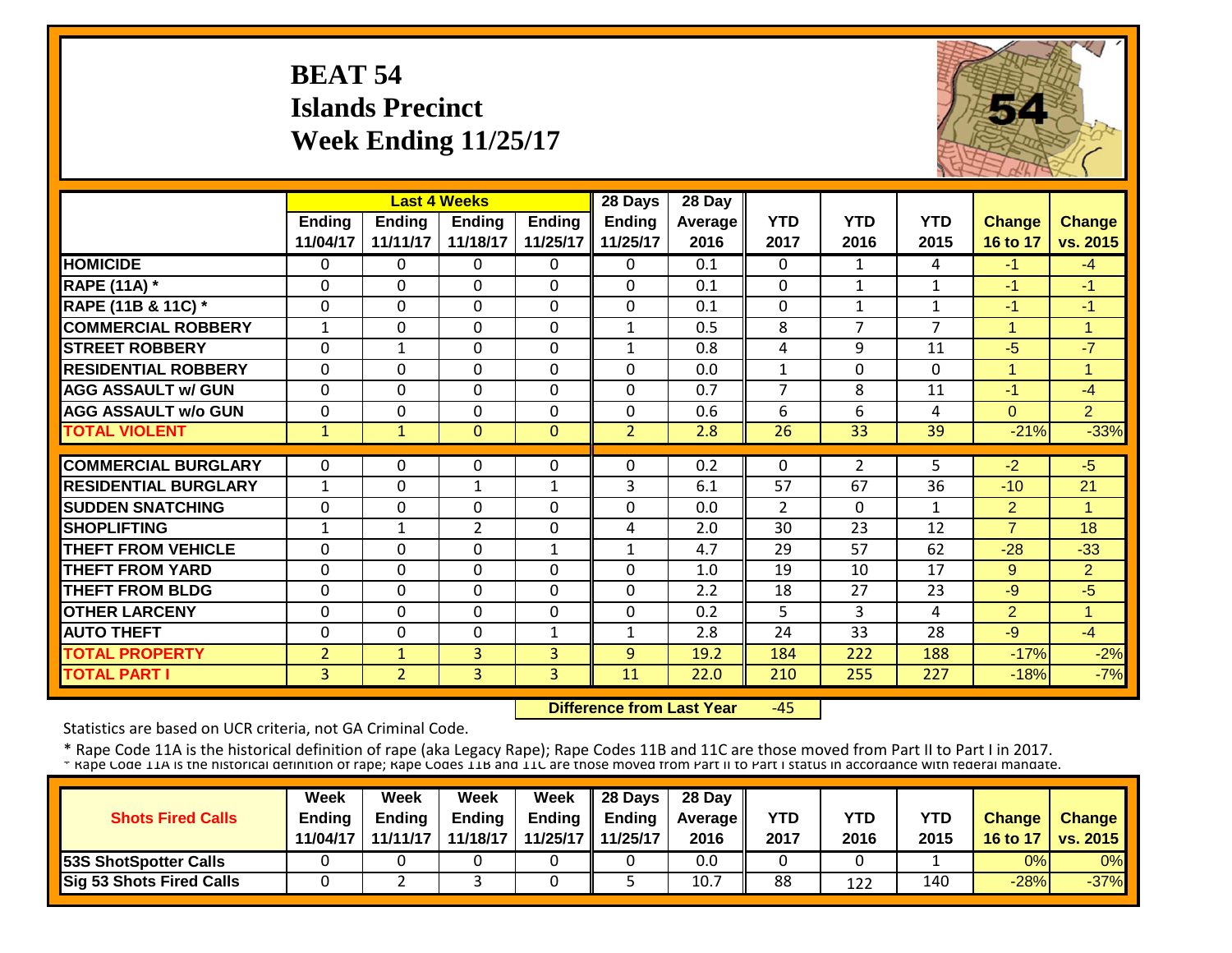# **BEAT 55 Islands Precinct Week Ending 11/25/17**



|                             |                |                | <b>Last 4 Weeks</b> |                | 28 Days        | 28 Day  |                |                |                |                 |                |
|-----------------------------|----------------|----------------|---------------------|----------------|----------------|---------|----------------|----------------|----------------|-----------------|----------------|
|                             | Ending         | <b>Ending</b>  | <b>Ending</b>       | <b>Ending</b>  | <b>Ending</b>  | Average | <b>YTD</b>     | <b>YTD</b>     | <b>YTD</b>     | <b>Change</b>   | <b>Change</b>  |
|                             | 11/04/17       | 11/11/17       | 11/18/17            | 11/25/17       | 11/25/17       | 2016    | 2017           | 2016           | 2015           | 16 to 17        | vs. 2015       |
| <b>HOMICIDE</b>             | $\Omega$       | 0              | $\Omega$            | $\Omega$       | 0              | 0.0     | 0              | 0              | 1              | $\Omega$        | $-1$           |
| <b>RAPE (11A) *</b>         | $\Omega$       | 0              | $\Omega$            | $\Omega$       | $\Omega$       | 0.1     | 3              | 1              | 2              | $\overline{2}$  | 1              |
| RAPE (11B & 11C) *          | $\Omega$       | 0              | $\Omega$            | $\mathbf 0$    | $\Omega$       | 0.2     | 3              | $\overline{2}$ | $\mathbf 0$    | 1               | $\overline{3}$ |
| <b>COMMERCIAL ROBBERY</b>   | $\Omega$       | 0              | $\mathbf{1}$        | $\Omega$       | $\mathbf{1}$   | 0.1     | $\overline{2}$ | $\mathbf{1}$   | $\overline{2}$ | $\overline{1}$  | $\Omega$       |
| <b>STREET ROBBERY</b>       | $\Omega$       | 0              | $\Omega$            | $\Omega$       | $\Omega$       | 0.1     | 4              | $\mathbf{1}$   | 5              | 3               | $-1$           |
| <b>RESIDENTIAL ROBBERY</b>  | $\Omega$       | 0              | 0                   | $\Omega$       | $\Omega$       | 0.0     | $\Omega$       | 0              | $\overline{2}$ | $\Omega$        | $-2$           |
| <b>AGG ASSAULT w/ GUN</b>   | $\Omega$       | 0              | 0                   | 0              | $\Omega$       | 0.2     | $\Omega$       | 3              | 1              | $-3$            | $-1$           |
| <b>AGG ASSAULT w/o GUN</b>  | $\Omega$       | 0              | $\Omega$            | $\Omega$       | $\Omega$       | 0.5     | 4              | 4              | $\overline{2}$ | $\Omega$        | $\overline{2}$ |
| <b>TOTAL VIOLENT</b>        | $\Omega$       | $\Omega$       | $\mathbf{1}$        | $\mathbf{0}$   | $\mathbf{1}$   | 1.1     | 16             | 12             | 15             | 33%             | 7%             |
|                             |                |                |                     |                |                |         |                |                |                |                 |                |
| <b>COMMERCIAL BURGLARY</b>  | 0              | 1              | 0                   | 0              | 1              | 0.2     | 4              | 3              | 5.             | 1               | $-1$           |
| <b>RESIDENTIAL BURGLARY</b> | $\Omega$       | 1              | 1                   | 1              | 3              | 4.0     | 60             | 50             | 57             | 10 <sup>1</sup> | 3              |
| <b>ISUDDEN SNATCHING</b>    | $\Omega$       | 0              | $\Omega$            | $\Omega$       | $\Omega$       | 0.4     | 0              | 4              | $\Omega$       | $-4$            | $\Omega$       |
| <b>SHOPLIFTING</b>          | 1              | 3              | $\mathbf{1}$        | $\mathbf{1}$   | 6              | 6.1     | 35             | 71             | 41             | $-36$           | $-6$           |
| THEFT FROM VEHICLE          | 6              | 5              | $\mathbf{1}$        | $\overline{2}$ | 14             | 4.2     | 78             | 50             | 58             | 28              | 20             |
| <b>THEFT FROM YARD</b>      | $\mathbf{1}$   | $\overline{2}$ | $\Omega$            | $\Omega$       | 3              | 2.6     | 30             | 30             | 31             | $\Omega$        | $-1$           |
| <b>THEFT FROM BLDG</b>      | $\mathbf{1}$   | $\overline{2}$ | $\Omega$            | $\mathbf{1}$   | 4              | 3.7     | 31             | 44             | 42             | $-13$           | $-11$          |
| <b>OTHER LARCENY</b>        | $\mathbf 0$    | 0              | $\overline{2}$      | $\mathbf 0$    | $\overline{2}$ | 1.1     | 9              | 14             | 6              | $-5$            | 3              |
| <b>AUTO THEFT</b>           | $\overline{3}$ | $\mathbf{1}$   | $\mathbf{1}$        | 1              | 6              | 1.5     | 26             | 18             | 13             | 8               | 13             |
| <b>TOTAL PROPERTY</b>       | 12             | 15             | 6                   | 6              | 39             | 23.8    | 273            | 284            | 253            | $-4%$           | 8%             |
| <b>TOTAL PART I</b>         | 12             | 15             | $\overline{7}$      | 6              | 40             | 24.9    | 289            | 296            | 268            | $-2%$           | 8%             |

 **Difference from Last Year**‐7

Statistics are based on UCR criteria, not GA Criminal Code.

|                              | Week          | Week          | Week          | Week                | $\parallel$ 28 Days       | 28 Day            |            |      |      |               |                 |
|------------------------------|---------------|---------------|---------------|---------------------|---------------------------|-------------------|------------|------|------|---------------|-----------------|
| <b>Shots Fired Calls</b>     | <b>Endina</b> | <b>Ending</b> | <b>Ending</b> |                     | Ending $\parallel$ Ending | <b>Average</b> II | <b>YTD</b> | YTD  | YTD  | <b>Change</b> | <b>Change</b>   |
|                              | 11/04/17      | 11/11/17      | 11/18/17      | 11/25/17   11/25/17 |                           | 2016              | 2017       | 2016 | 2015 | 16 to 17      | <b>vs. 2015</b> |
| <b>53S ShotSpotter Calls</b> |               |               |               |                     |                           | 0.0               |            |      |      | 0%            | 0%              |
| Sig 53 Shots Fired Calls     |               |               |               | -                   | 10                        | 5.3               | 57         | 58   | 54   | $-2%$         | 6%              |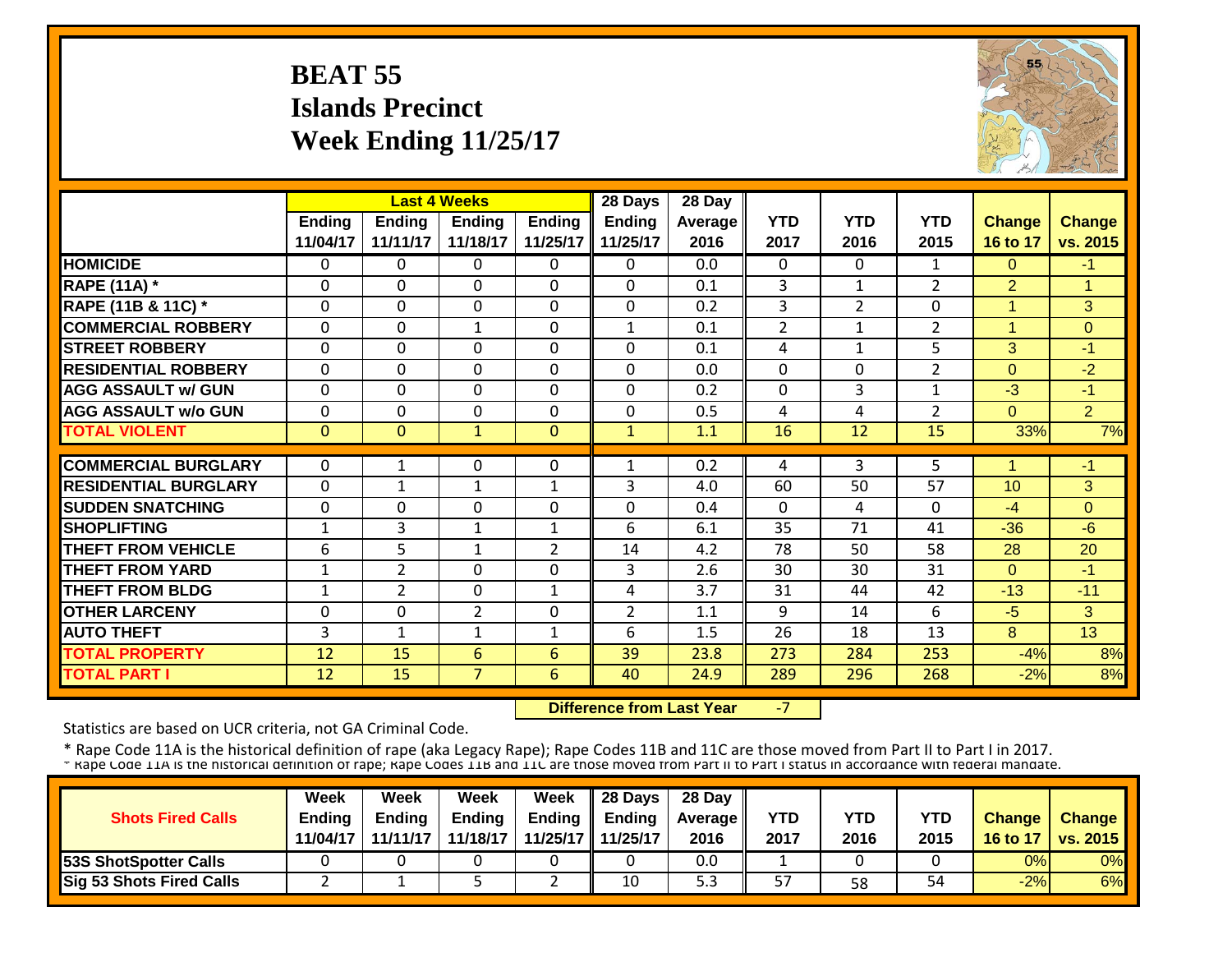# **BEAT 56 Islands Precinct Week Ending 11/25/17**



|                             |              |               | <b>Last 4 Weeks</b> |               | 28 Days        | 28 Day         |                |                |                |                      |               |
|-----------------------------|--------------|---------------|---------------------|---------------|----------------|----------------|----------------|----------------|----------------|----------------------|---------------|
|                             | Ending       | <b>Ending</b> | <b>Ending</b>       | <b>Ending</b> | <b>Ending</b>  | <b>Average</b> | <b>YTD</b>     | <b>YTD</b>     | <b>YTD</b>     | <b>Change</b>        | <b>Change</b> |
|                             | 11/04/17     | 11/11/17      | 11/18/17            | 11/25/17      | 11/25/17       | 2016           | 2017           | 2016           | 2015           | 16 to 17             | vs. 2015      |
| <b>HOMICIDE</b>             | $\mathbf{0}$ | 0             | $\Omega$            | $\Omega$      | $\Omega$       | 0.0            | $\mathbf{1}$   | $\Omega$       | 0              | 1                    | $\mathbf{1}$  |
| <b>RAPE (11A) *</b>         | $\Omega$     | 0             | $\Omega$            | $\Omega$      | $\Omega$       | 0.0            | $\Omega$       | $\Omega$       | 0              | $\Omega$             | $\Omega$      |
| RAPE (11B & 11C) *          | $\mathbf 0$  | 0             | $\mathbf 0$         | $\Omega$      | $\mathbf 0$    | 0.0            | $\mathbf 0$    | $\Omega$       | 0              | $\Omega$             | $\Omega$      |
| <b>COMMERCIAL ROBBERY</b>   | $\Omega$     | 0             | $\Omega$            | $\Omega$      | $\Omega$       | 0.0            | $\Omega$       | $\Omega$       | 0              | $\Omega$             | $\Omega$      |
| <b>STREET ROBBERY</b>       | $\mathbf 0$  | 0             | $\mathbf 0$         | $\Omega$      | $\overline{0}$ | 0.0            | $\mathbf 0$    | $\Omega$       | 5              | $\mathbf{0}$         | $-5$          |
| <b>RESIDENTIAL ROBBERY</b>  | $\Omega$     | $\Omega$      | $\Omega$            | $\Omega$      | $\Omega$       | 0.0            | $\mathbf{1}$   | $\Omega$       | $\mathbf{1}$   | $\blacktriangleleft$ | $\Omega$      |
| <b>AGG ASSAULT w/ GUN</b>   | $\Omega$     | 0             | $\mathbf 0$         | 0             | $\mathbf{0}$   | 0.3            | $\overline{2}$ | 4              | $\overline{7}$ | $-2$                 | $-5$          |
| <b>AGG ASSAULT w/o GUN</b>  | $\mathbf 0$  | 0             | $\mathbf 0$         | $\mathbf 0$   | $\mathbf{0}$   | 0.1            | 0              | $\mathbf{1}$   | $\mathbf{1}$   | $-1$                 | $-1$          |
| <b>TOTAL VIOLENT</b>        | $\mathbf 0$  | $\Omega$      | $\Omega$            | $\mathbf{0}$  | $\mathbf{0}$   | 0.4            | 4              | 5              | 14             | $-20%$               | $-71%$        |
|                             |              |               |                     |               |                |                |                |                |                |                      |               |
| <b>COMMERCIAL BURGLARY</b>  | $\Omega$     | 0             | 0                   | $\Omega$      | $\Omega$       | 0.1            | $\mathbf 0$    | $\mathbf{1}$   | $\mathbf{1}$   | -1                   | $-1$          |
| <b>RESIDENTIAL BURGLARY</b> | $\mathbf{1}$ | 0             | $\mathbf 0$         | 0             | $\mathbf{1}$   | 1.2            | 13             | 15             | 12             | $-2$                 | 1             |
| <b>SUDDEN SNATCHING</b>     | $\mathbf 0$  | 0             | $\mathbf 0$         | 0             | $\mathbf{0}$   | 0.0            | $\mathbf{0}$   | $\Omega$       | 0              | $\Omega$             | $\Omega$      |
| <b>SHOPLIFTING</b>          | $\Omega$     | $\Omega$      | $\mathbf 0$         | 0             | $\mathbf{0}$   | 0.0            | $\Omega$       | $\Omega$       | 0              | $\Omega$             | $\Omega$      |
| <b>THEFT FROM VEHICLE</b>   | $\Omega$     | 0             | 0                   | 0             | $\Omega$       | 0.5            | 3              | 7              | 6              | $-4$                 | $-3$          |
| <b>THEFT FROM YARD</b>      | $\mathbf{0}$ | 0             | $\Omega$            | 0             | $\mathbf{0}$   | 0.3            | $\overline{2}$ | 3              | $\mathbf{1}$   | $-1$                 | $\mathbf{1}$  |
| <b>THEFT FROM BLDG</b>      | $\Omega$     | 0             | $\Omega$            | 0             | $\Omega$       | 0.2            | $\mathbf{1}$   | $\overline{2}$ | 5              | $-1$                 | $-4$          |
| <b>OTHER LARCENY</b>        | $\Omega$     | 0             | $\Omega$            | 0             | $\Omega$       | 0.2            | 1              | $\overline{2}$ | 1              | -1                   | $\Omega$      |
| <b>AUTO THEFT</b>           | $\Omega$     | 0             | $\Omega$            | $\Omega$      | $\mathbf{0}$   | 0.1            | 3              | 1              | $\overline{7}$ | $\overline{2}$       | $-4$          |
| <b>TOTAL PROPERTY</b>       | $\mathbf{1}$ | $\Omega$      | $\Omega$            | $\Omega$      | $\mathbf{1}$   | 2.5            | 23             | 31             | 33             | $-26%$               | $-30%$        |
| <b>TOTAL PART I</b>         | $\mathbf{1}$ | $\mathbf{0}$  | $\mathbf{0}$        | $\mathbf{0}$  | $\mathbf{1}$   | 2.9            | 27             | 36             | 47             | $-25%$               | $-43%$        |

 **Difference from Last Year**‐9

Statistics are based on UCR criteria, not GA Criminal Code.

|                              | Week          | Week          | Week          | Week                | $\parallel$ 28 Days       | 28 Day            |            |      |      |               |                 |
|------------------------------|---------------|---------------|---------------|---------------------|---------------------------|-------------------|------------|------|------|---------------|-----------------|
| <b>Shots Fired Calls</b>     | <b>Ending</b> | <b>Ending</b> | <b>Ending</b> |                     | Ending $\parallel$ Ending | <b>Average</b> II | <b>YTD</b> | YTD  | YTD  | <b>Change</b> | <b>Change</b>   |
|                              | 11/04/17      | 11/11/17      | 11/18/17      | 11/25/17   11/25/17 |                           | 2016              | 2017       | 2016 | 2015 | 16 to 17      | <b>vs. 2015</b> |
| <b>53S ShotSpotter Calls</b> |               |               |               |                     |                           | 0.0               |            |      |      | 0%            | 0%              |
| Sig 53 Shots Fired Calls     |               |               |               |                     |                           | 4.0               | 32         | 42   | 55   | $-24%$        | $-42%$          |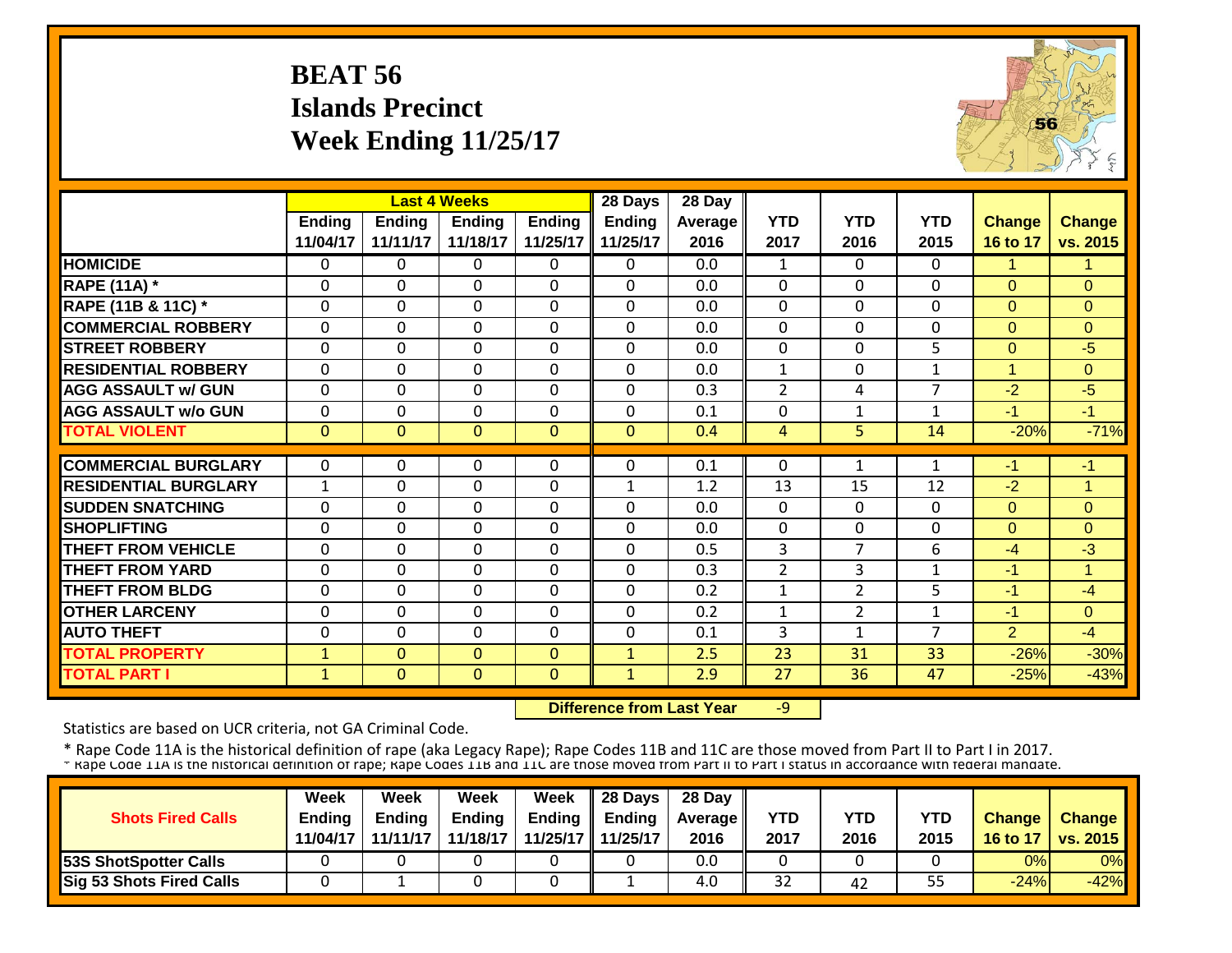

#### **COMPSTATWHITEFIELD PRECINCT Week Ending 11/25/17**

**PRECINCT COMMANDER:**

**LT. TORRENCE GARVIN** 



|                             | Week          | Week          | <b>Weekly</b>  | $28 - Day$    | 28-Day         | Avg            |            |                 |                |                |                |
|-----------------------------|---------------|---------------|----------------|---------------|----------------|----------------|------------|-----------------|----------------|----------------|----------------|
|                             | <b>Ending</b> | <b>Ending</b> | Avg            | <b>Ending</b> | <b>Ending</b>  | 28-Day         | <b>YTD</b> | <b>YTD</b>      | <b>YTD</b>     | <b>Change</b>  | <b>Change</b>  |
|                             | 11/25/17      | 11/18/17      | 2016           | 11/25/17      | 10/28/17       | 2016           | 2017       | 2016            | 2015           | 16 to 17       | vs. 2015       |
| <b>HOMICIDE</b>             | 0             | 0             | 0              | 0             |                | $\Omega$       | 3          | 3               | 3              | $\Omega$       | $\Omega$       |
| <b>RAPE (11A) *</b>         | $\bf{0}$      | 0             | 0              | 0             |                | $\Omega$       | 4          | 2               | 4              | $\overline{2}$ | $\overline{0}$ |
| RAPE (11B & 11C) *          | $\bf{0}$      | 0             | 0              | $\bf{0}$      | 0              | $\Omega$       | 5          | 5               | $\overline{A}$ | $\Omega$       | 4              |
| <b>COMMERCIAL ROBBERY</b>   | $\bf{0}$      | 0             | $\Omega$       | $\bf{0}$      | $\Omega$       | $\Omega$       | 0          | $\overline{2}$  | 9              | $-2$           | -9             |
| <b>ISTREET ROBBERY</b>      | $\bf{0}$      | 0             | $\Omega$       | $\mathbf 0$   |                |                | 8          | $\overline{7}$  | 6              | $\overline{ }$ | $\overline{2}$ |
| <b>RESIDENTIAL ROBBERY</b>  | $\bf{0}$      | 0             | $\Omega$       | $\mathbf 0$   |                | 0              | 1          | 2               | 4              | $-1$           | $-3$           |
| <b>AGG ASSAULT w/ GUN</b>   | $\bf{0}$      | 0             | $\Omega$       |               | $\Omega$       |                | 5          | 13              | 9              | $-8$           | $-4$           |
| <b>AGG ASSAULT w/o GUN</b>  | 4             |               | $\mathbf 0$    | $\mathbf{2}$  |                |                | 8          | 15              | 11             | $-7$           | $-3$           |
| <b>TOTAL VIOLENT</b>        | 1             |               |                | 3             | $\overline{5}$ | 4              | 34         | 49              | 47             | $-31%$         | $-28%$         |
|                             |               |               |                |               |                |                |            |                 |                |                |                |
| <b>COMMERCIAL BURGLARY</b>  | 0             | 0             | 0              |               | $\overline{2}$ | $\overline{2}$ | 6          | $\overline{23}$ | 8              | $-17$          | $-2$           |
| <b>RESIDENTIAL BURGLARY</b> | 3             |               | 3              | 10            | 9              | 13             | 110        | 159             | 140            | $-49$          | $-30$          |
| <b>ISUDDEN SNATCHING</b>    | $\bf{0}$      | 0             | $\Omega$       | 0             | $\Omega$       |                | 3          | 7               | 2              | $-4$           |                |
| <b>SHOPLIFTING</b>          | 5             | 0             | $\overline{2}$ | 10            | 12             | 9              | 146        | 100             | 157            | 46             | $-11$          |
| <b>THEFT FROM VEHICLE</b>   | $\bf{0}$      | 4             | 3              | 12            | 9              | 11             | 127        | 114             | 108            | 13             | 19             |
| <b>THEFT FROM YARD</b>      | 1             |               |                | 5             | 3              | 5              | 48         | 65              | 49             | $-17$          | $-1$           |
| <b>THEFT FROM BLDG</b>      | 3             |               |                | 5             | 6              | 6              | 62         | 69              | 65             | $-7$           | $-3$           |
| <b>OTHER LARCENY</b>        | $\bf{0}$      |               | 0              |               |                |                | 25         | 10              | 5              | 15             | 20             |
| <b>AUTO THEFT</b>           | 1             | 0             |                | 4             | 3              | 4              | 43         | 46              | 40             | $-3$           | 3              |
| <b>TOTAL PROPERTY</b>       | 13            | 8             | 13             | 48            | 45             | 51             | 570        | 593             | 574            | $-4%$          | $-1%$          |
| <b>TOTAL PART I</b>         | 14            | 9             | 14             | 51            | 50             | 56             | 604        | 642             | 621            | $-6%$          | $-3%$          |

Statistics are based on UCR criteria, not GA Criminal Code. **Difference from Last Year** -38

Statistics are preliminary, based on RMS data at the time prepared, and are subject to change due to late reports, reclassifications, updated locations, etc.

| <b>Citizen Initiated Calls</b>  | Week<br>Ending<br>11/25/17 | Week<br><b>Ending</b><br>11/18/17 | Weekly<br>Avg<br>2016 | 28-Day<br><b>Endina</b><br>1/25/17 | $28-Day$<br><b>Endina</b><br>10/28/17 | Avg<br>$28-Day$<br>2016 | YTD<br>2017 | YTD<br>2016 | <b>YTD</b><br>2015 | <b>Change</b><br>16 to 17 | <b>Change</b><br>vs. 2015 |
|---------------------------------|----------------------------|-----------------------------------|-----------------------|------------------------------------|---------------------------------------|-------------------------|-------------|-------------|--------------------|---------------------------|---------------------------|
| <b>Midnight Shift</b>           | 28                         | 27                                | 34                    | 112                                | 124                                   | 138                     | 892         | 1640        | 4496               | $-748$                    | $-3604$                   |
| Day Shift                       | 84                         | 113                               | 101                   | 428                                | 413                                   | 403                     | 3056        | 4729        | 4484               | $-1673$                   | $-1428$                   |
| <b>Afternoon Shift</b>          | 94                         | 83                                | 102                   | 378                                | 358                                   | 407                     | 2915        | 4815        | 1529               | $-1900$                   | 1386                      |
| <b>TOTAL CITIZEN CFS</b>        | 206                        | 223                               | 237                   | 918                                | 895                                   | 947                     | 6863        | 11184       | 10509              | $-38.6%$                  | $-34.7%$                  |
| 53S ShotSpotter Calls           |                            |                                   |                       |                                    |                                       |                         |             |             |                    |                           |                           |
| <b>Sig 53 Shots Fired Calls</b> |                            |                                   |                       | 36                                 |                                       | 18                      | 103         | 212         | 146                | -109                      | $-43$                     |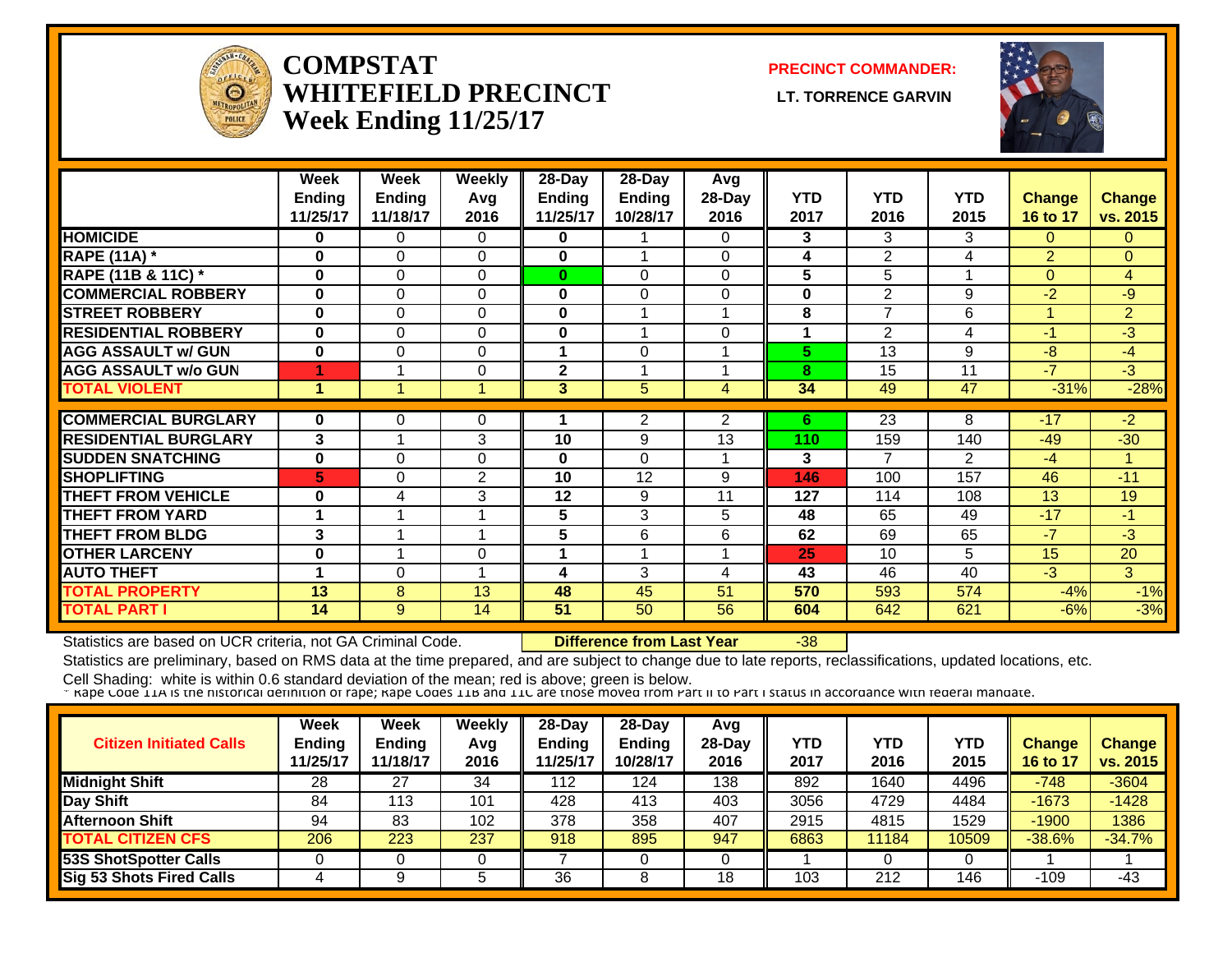# **BEAT 61 Whitefield Precinct Week Ending 11/25/17**

|                             |                |                | <b>Last 4 Weeks</b> |                | 28 Days       | 28 Day  |                |                |                |                |               |
|-----------------------------|----------------|----------------|---------------------|----------------|---------------|---------|----------------|----------------|----------------|----------------|---------------|
|                             | <b>Ending</b>  | <b>Ending</b>  | <b>Ending</b>       | <b>Ending</b>  | <b>Ending</b> | Average | <b>YTD</b>     | <b>YTD</b>     | <b>YTD</b>     | <b>Change</b>  | <b>Change</b> |
|                             | 11/04/17       | 11/11/17       | 11/18/17            | 11/25/17       | 11/25/17      | 2016    | 2017           | 2016           | 2015           | 16 to 17       | vs. 2015      |
| <b>HOMICIDE</b>             | $\Omega$       | $\Omega$       | $\Omega$            | $\Omega$       | $\Omega$      | 0.0     | $\overline{2}$ | $\Omega$       | $\mathbf{1}$   | $\overline{2}$ | 1             |
| <b>RAPE (11A) *</b>         | 0              | $\Omega$       | $\Omega$            | $\Omega$       | $\Omega$      | 0.0     | $\Omega$       | 0              | 3              | $\Omega$       | $-3$          |
| RAPE (11B & 11C) *          | $\Omega$       | $\Omega$       | $\Omega$            | $\Omega$       | $\Omega$      | 0.2     | $\Omega$       | $\overline{2}$ | $\mathbf{1}$   | $-2$           | $-1$          |
| <b>COMMERCIAL ROBBERY</b>   | $\Omega$       | $\Omega$       | $\Omega$            | $\Omega$       | $\Omega$      | 0.1     | $\Omega$       | 1              | 1              | -1             | $-1$          |
| <b>STREET ROBBERY</b>       | $\Omega$       | $\Omega$       | $\mathbf 0$         | $\Omega$       | $\Omega$      | 0.2     | $\overline{2}$ | 2              | 4              | $\Omega$       | $-2$          |
| <b>RESIDENTIAL ROBBERY</b>  | 0              | $\Omega$       | $\Omega$            | $\Omega$       | $\Omega$      | 0.0     | 0              | $\Omega$       | 3              | $\Omega$       | $-3$          |
| <b>AGG ASSAULT w/ GUN</b>   | $\Omega$       | $\Omega$       | $\Omega$            | $\Omega$       | $\Omega$      | 0.2     | $\mathbf{1}$   | 3              | 1              | $-2$           | $\Omega$      |
| <b>AGG ASSAULT w/o GUN</b>  | 0              | 0              | $\Omega$            | $\mathbf 0$    | $\Omega$      | 0.5     | $\overline{2}$ | 6              | 4              | $-4$           | $-2$          |
| <b>TOTAL VIOLENT</b>        | $\mathbf{0}$   | $\Omega$       | $\Omega$            | $\mathbf{0}$   | $\Omega$      | 1.1     | $\overline{7}$ | 14             | 18             | $-50%$         | $-61%$        |
|                             |                |                |                     |                |               |         |                |                |                |                |               |
| <b>COMMERCIAL BURGLARY</b>  | $\Omega$       | $\Omega$       | $\Omega$            | $\Omega$       | $\Omega$      | 0.8     | 3              | 10             | 3              | $-7$           | $\Omega$      |
| <b>RESIDENTIAL BURGLARY</b> | $\Omega$       | 3              | $\Omega$            | $\mathbf{1}$   | 4             | 4.3     | 49             | 53             | 58             | $-4$           | $-9$          |
| <b>SUDDEN SNATCHING</b>     | $\Omega$       | $\Omega$       | $\Omega$            | $\Omega$       | 0             | 0.2     | $\Omega$       | $\overline{2}$ | $\mathbf{1}$   | $-2$           | $-1$          |
| <b>SHOPLIFTING</b>          | $\overline{2}$ | 3              | $\Omega$            | 4              | 9             | 7.7     | 137            | 85             | 144            | 52             | $-7$          |
| <b>THEFT FROM VEHICLE</b>   | $\mathbf 1$    | $\overline{2}$ | $\mathbf{1}$        | $\mathbf 0$    | 4             | 5.7     | 53             | 61             | 36             | -8             | 17            |
| <b>THEFT FROM YARD</b>      | $\mathbf{1}$   | $\mathbf{1}$   | $\Omega$            | $\mathbf{1}$   | 3             | 2.8     | 22             | 37             | 19             | $-15$          | 3             |
| <b>THEFT FROM BLDG</b>      | $\mathbf 0$    | $\mathbf{1}$   | $\mathbf 0$         | $\overline{2}$ | 3             | 2.8     | 29             | 31             | 33             | $-2$           | $-4$          |
| <b>OTHER LARCENY</b>        | $\mathbf 0$    | $\Omega$       | $\mathbf{1}$        | $\Omega$       | 1             | 0.8     | 12             | $\overline{7}$ | $\overline{2}$ | 5              | 10            |
| <b>AUTO THEFT</b>           | $\mathbf{1}$   | $\mathbf{1}$   | $\mathbf 0$         | $\mathbf{1}$   | 3             | 1.4     | 12             | 16             | 12             | $-4$           | $\Omega$      |
| <b>TOTAL PROPERTY</b>       | 5              | 11             | $\overline{2}$      | 9              | 27            | 26.3    | 317            | 302            | 308            | 5%             | 3%            |
| <b>TOTAL PART I</b>         | 5              | 11             | $\overline{2}$      | 9              | 27            | 27.5    | 324            | 316            | 326            | 3%             | $-1%$         |

 **Difference from Last Year**8

Statistics are based on UCR criteria, not GA Criminal Code.

\* Rape Code 11A is the historical definition of rape (aka Legacy Rape); Rape Codes 11B and 11C are those moved from Part II to Part I in 2017.<br>\* Rape Code 11A is the historical definition of rape; Rape Codes 11B and 11C ar

|                                 | Week          | Week          | Week          | Week          | 28 Days       | 28 Day            |            |      |      |               |                     |
|---------------------------------|---------------|---------------|---------------|---------------|---------------|-------------------|------------|------|------|---------------|---------------------|
| <b>Shots Fired Calls</b>        | <b>Ending</b> | <b>Ending</b> | <b>Ending</b> | <b>Ending</b> | <b>Ending</b> | <b>Average II</b> | <b>YTD</b> | YTD  | YTD  | <b>Change</b> | <b>Change</b>       |
|                                 | 11/04/17      | 11/11/17      | 11/18/17      | 11/25/17 II   | 11/25/17      | 2016              | 2017       | 2016 | 2015 |               | 16 to 17   vs. 2015 |
| <b>53S ShotSpotter Calls</b>    |               |               |               |               |               | 0.0               |            |      |      | 0%            | 0%                  |
| <b>Sig 53 Shots Fired Calls</b> |               |               |               |               |               | 4.4               | 34         | 113  | 53   | $-70%$        | $-36\%$             |